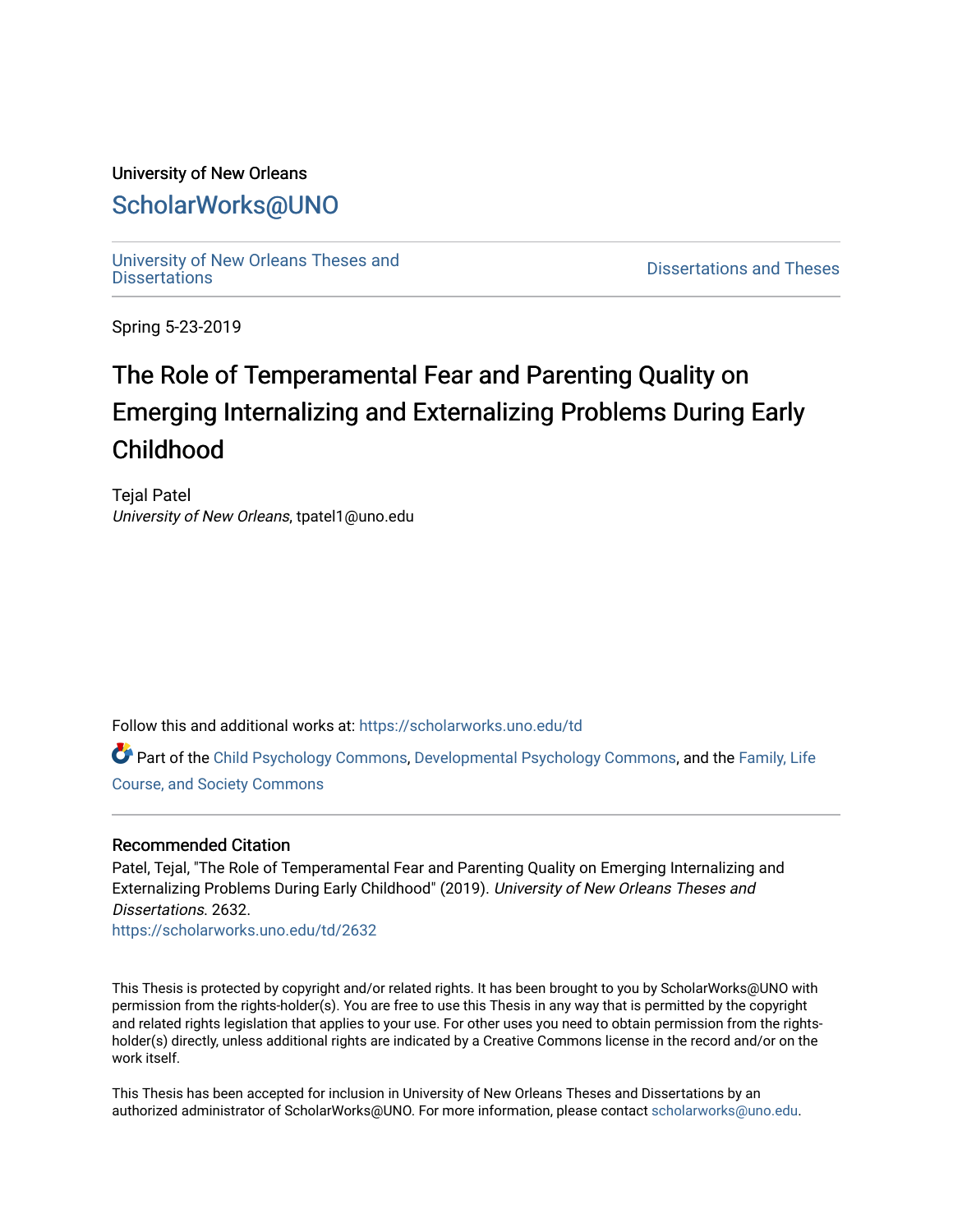The Role of Temperamental Fear and Parenting Quality on Emerging Internalizing and Externalizing Problems During Early Childhood

A Thesis

Submitted to the Graduate Faculty of the University of New Orleans in partial fulfillment of the requirements for the degree of

Master of Science in Applied Developmental Psychology

by

Tejal Patel

B.S. Virginia Polytechnic Institute and State University, 2016

May, 2019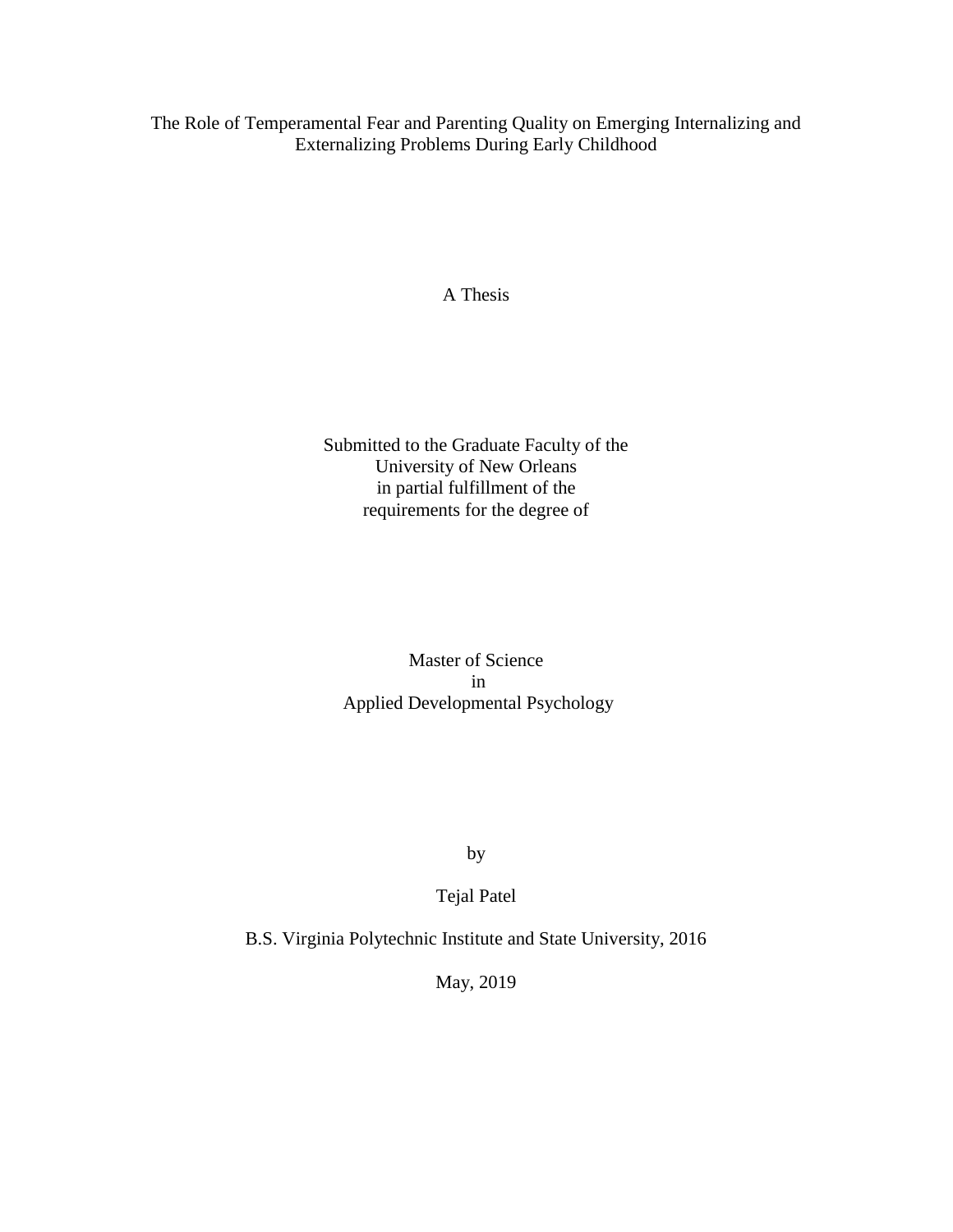| Variations in temperamental fear and children's problem behaviors          |
|----------------------------------------------------------------------------|
| Parenting quality moderates the association between temperamental fear and |
|                                                                            |
|                                                                            |
|                                                                            |
|                                                                            |
|                                                                            |
|                                                                            |
|                                                                            |
|                                                                            |
|                                                                            |
|                                                                            |
| 27                                                                         |
|                                                                            |
|                                                                            |
|                                                                            |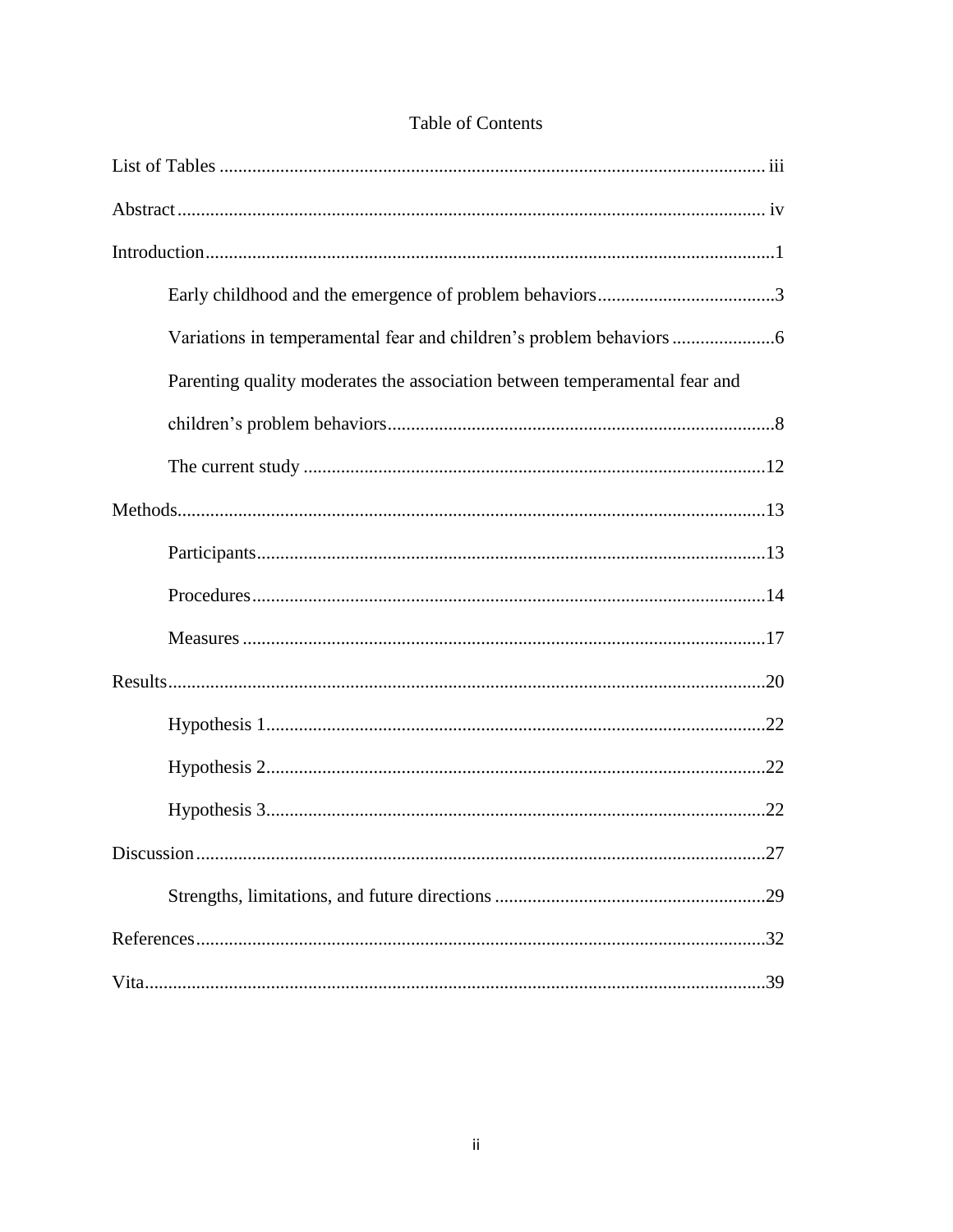### List of Tables

| Table 3. Results of the hierarchical regression equation evaluating the impact of parenting |
|---------------------------------------------------------------------------------------------|
|                                                                                             |
| Table 4. Results of the hierarchical regression equation evaluating the impact of parenting |
|                                                                                             |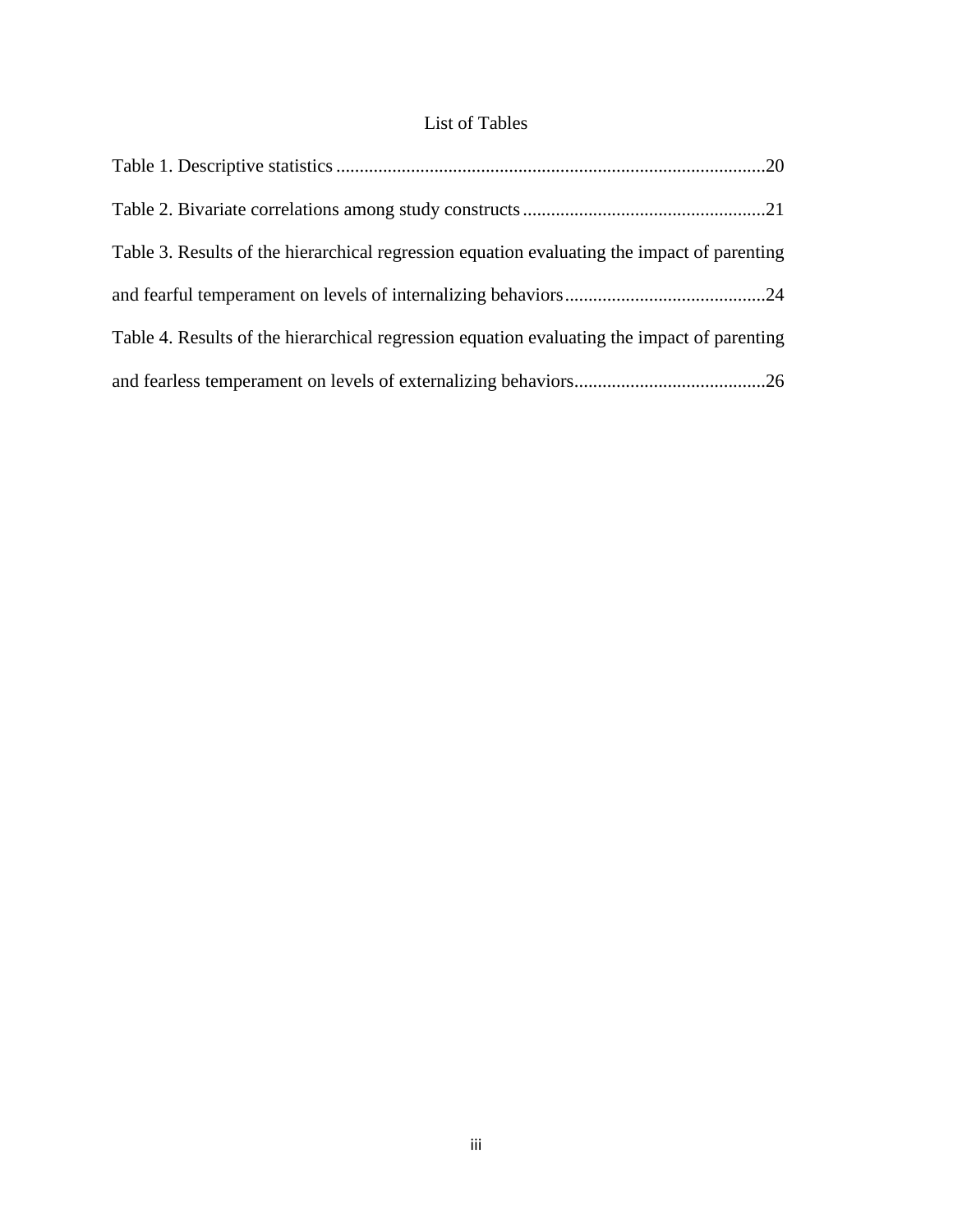#### **Abstract**

Temperamental characteristics may distinguish which children are at greater risk for later psychopathology. In addition, parenting quality may interact with the association between temperament and behavior problems to increase or decrease externalizing or internalizing behaviors in children. This study examined whether mothers' parenting quality moderated the associations between children's temperamental fear and children's behavior problems. The sample consisted of 143 low-income mother-child dyads who participated in various interactional tasks designed to measure mothers' parenting and children's temperamental fear. While children's fearless and fearful temperament were not significantly associated with externalizing and internalizing behaviors, respectively, some significant associations emerged. Positive and negative parenting were negatively associated, negative parenting and fearful temperament were positively associated, fearful and fearless temperament were negatively associated, and internalizing and externalizing behaviors were positively associated. Finally, results from moderation analyses indicated no significant interaction effects of parenting quality and children's temperamental fear on children's problem behavior.

Keywords: Parenting, Child Behavior, Temperament, Internalizing, Externalizing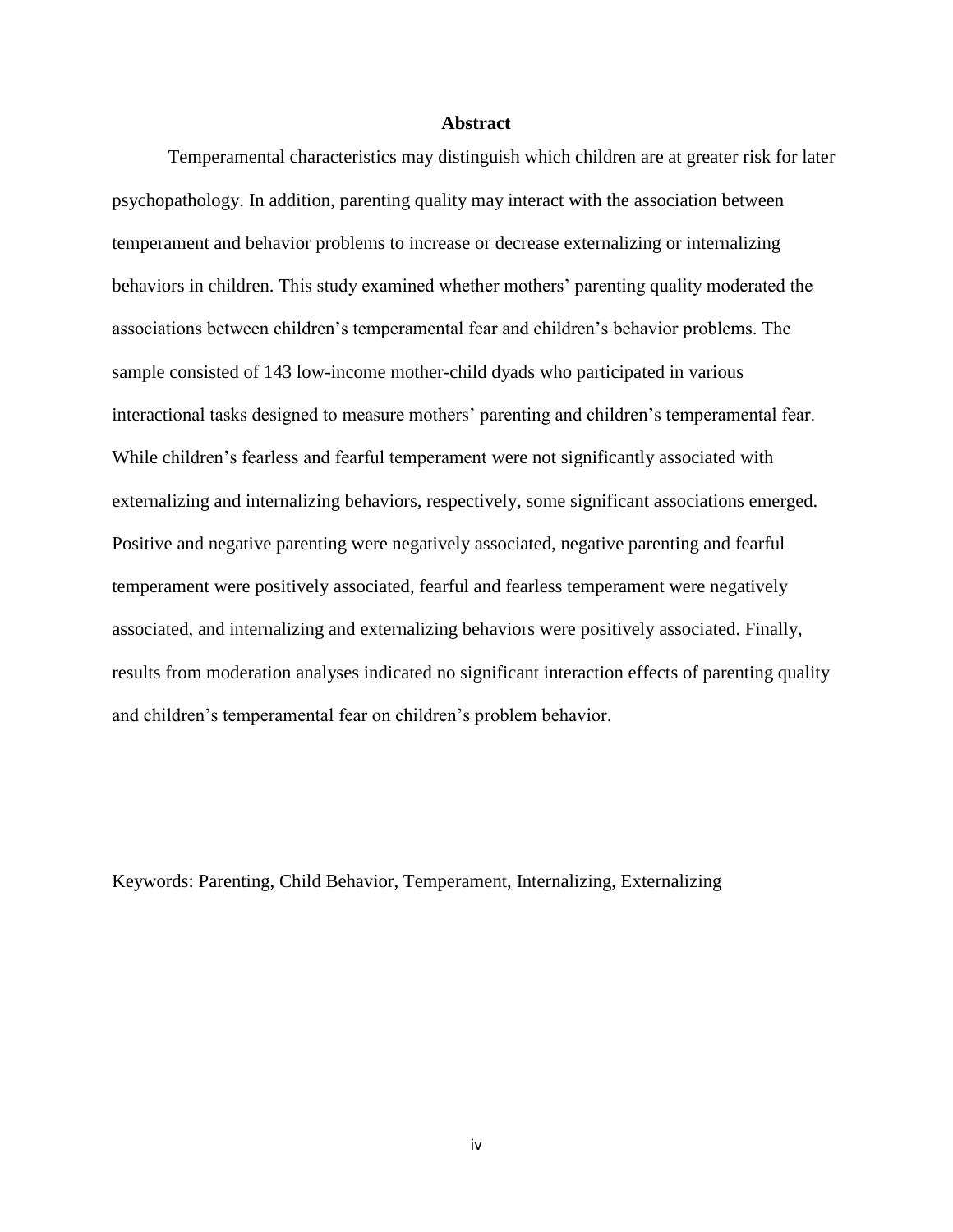#### **Introduction**

Although approximately 18 percent of adults in the U.S. suffer from psychiatric disorders (National Institute of Mental Health, 2017), the actual prevalence rates are likely much higher because many disorders are undiagnosed (LaVonne, Sun, & Burke, 2012). Clinically significant levels of psychopathology are often diagnosed first during late adolescence and early adulthood (e.g., Skodol et al., 2005). Behavior problems typically precede clinical diagnoses and begin during childhood (Rose, Rose, & Feldman, 1989). Two different types of behavior problems during early childhood are common, internalizing and externalizing. Internalizing problems such as depression or anxiety often begin during early childhood with feelings of sadness, excessive worry, and fearfulness (Zahn-Waxler, Klimes-Dougan, & Slattery, 2000); often seen during separation anxiety. Externalizing behavior problems include symptoms of unregulated anger, fighting, and the inability to focus and sustain attention (Hill, Degnan, Calkins, Keane, 2006). When symptoms of internalizing or externalizing behavior problems emerge during childhood and persist into adolescence, risk for clinically significant psychosocial problems during adolescence and adulthood increases (King, Lacono, & McGue, 2004; Masten et al., 2005).

Not all children who experience behavior problems during early childhood develop psychopathology during adolescence or adulthood. Temperamental characteristics may distinguish which children are at greater risk for later psychopathology (Nigg, 2006). Rothbart and Derryberry (1981) define temperament as biologically-based individual differences in emotional or behavioral reactivity and self-regulation. Dimensions of temperament include positive emotionality, activity level, fearfulness, anger/frustration, attentional orienting, and effortful control (Rothbart et al., 2012). Children with poor effortful control, or who are unable to regulate impulsive behavior, and low tolerance for frustration, may be at increased risk for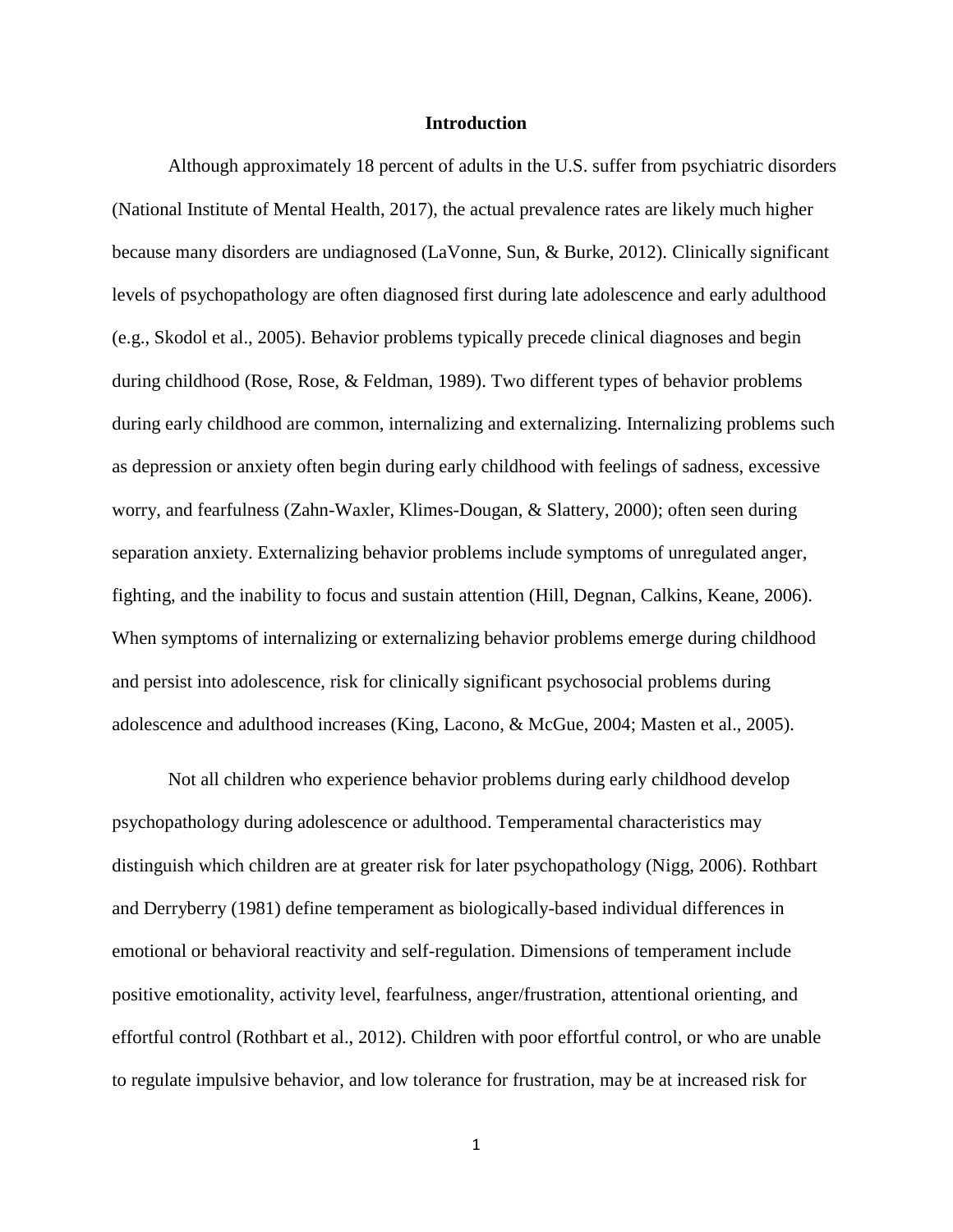externalizing behavior problems (Rothbart, Derryberry, et. al, 1994). In contrast, a propensity towards social anxiety and social withdrawal may increase risk for later internalizing behavior problems (Rothbart, Derryberry, et. al, 1994). Interestingly, variations in temperamental fear have repeatedly been linked to both internalizing and externalizing problems. That is, children who evidence high levels of fearlessness, or high levels of impulsivity and approach to novelty, seem to be at greater risk for externalizing problems, while children who evidence high levels of fearfulness, or more socially reticent and avoidant behaviors, are at greater risk for problems with anxiety and depression problems (Nigg, 2006). The current investigation examines how variations in fearful temperament are associated with levels of externalizing and internalizing problems during childhood.

Temperamental characteristics alone may confer somewhat minimal risk for later adjustment difficulties. Environmental characteristics, like parenting quality, may distinguish which children go on to develop behavior problems. During the preschool years, children are exposed to both negative and positive parenting. Negative parenting is defined as emotionally negative and behaviorally controlling discipline (Barnett & Scaramella, 2017). Negative parenting has been linked to increases in both internalizing and externalizing behavior problems during childhood (Morris, Silk, et al., 2002). In contrast, positive parenting is defined as emotionally warm and behaviorally supportive and encouraging (Barnett & Scaramella, 2017). Positive parenting provides clear expectations for behaviors and has been associated with generally low levels of child behavior problems (Bornstein, 2005; Sanders, 1999).

Theoretically, the quality of parenting children receive may interact with temperamental characteristics to influence later adjustment (e.g., Pluess & Belsky, 2010). Differential susceptibility theory suggests that different environmental characteristics, such as parenting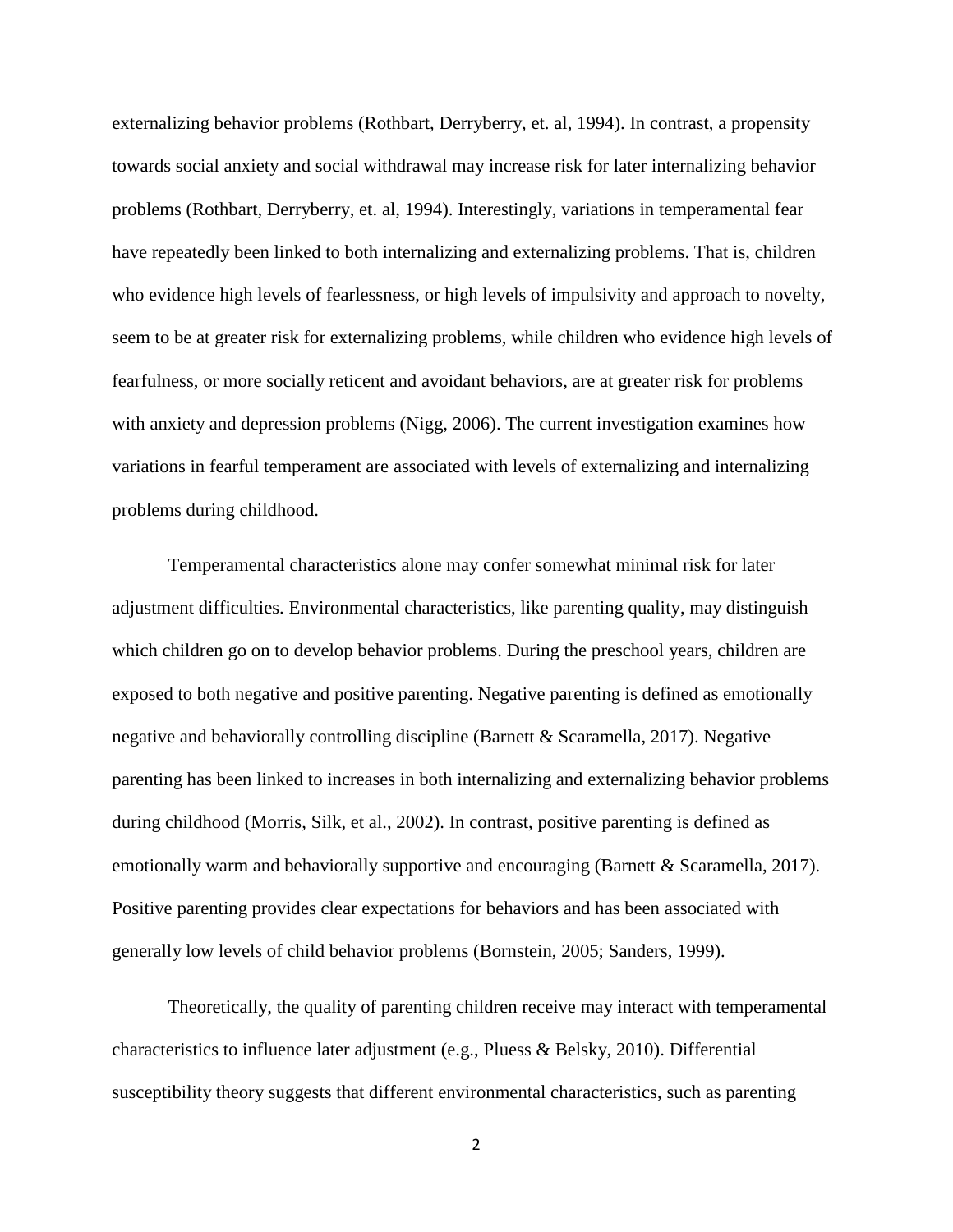quality, interact with individual characteristics, like temperament, to influence adjustment, for either "better" or "worse" (Belsky, 1997; Pluess & Belsky, 2010). For instance, children with fearful temperament and who receive negative parenting may be at increased risk for internalizing problems, but not when receiving positive parenting. In other words, high levels of fearful temperament only increases risk for internalizing problems within a context of more negative parenting. In contrast, fearless children may benefit more from exposure to more positive parenting (Park, Belsky, Putnam & Crnic, 1997) and may experience more externalizing problems when parents use less positive parenting (Dishion, Shaw, Gardner, Weaver, & Wilson, 2008). Thus, high levels of fearless temperament only increases risk for externalizing problems in the context of low positive parenting.

The goal of the present study is to examine the influence of parenting quality on the association between children's temperamental fear and problem behaviors during the preschool period. The first section of this review will discuss the developmental significance of early childhood for the emergence of problem behaviors. This section will describe the typical progression of internalizing and externalizing behaviors during early childhood. Next, variations of temperamental fear on internalizing and externalizing problems will be described. Finally, the role of parenting quality as moderating the association between temperamental fear and children's problem behaviors will be discussed.

#### **Early childhood and the emergence of problem behaviors**

Early childhood is characterized by rapid increases in social and communication skills. Specifically, early childhood is noted for dramatic gains in fine motor skills, language development, social and empathic behavior, and basic reading/literacy skills (Lonigan, Burgess, & Anthony, 2000). Early childhood also is associated with increases in social interaction with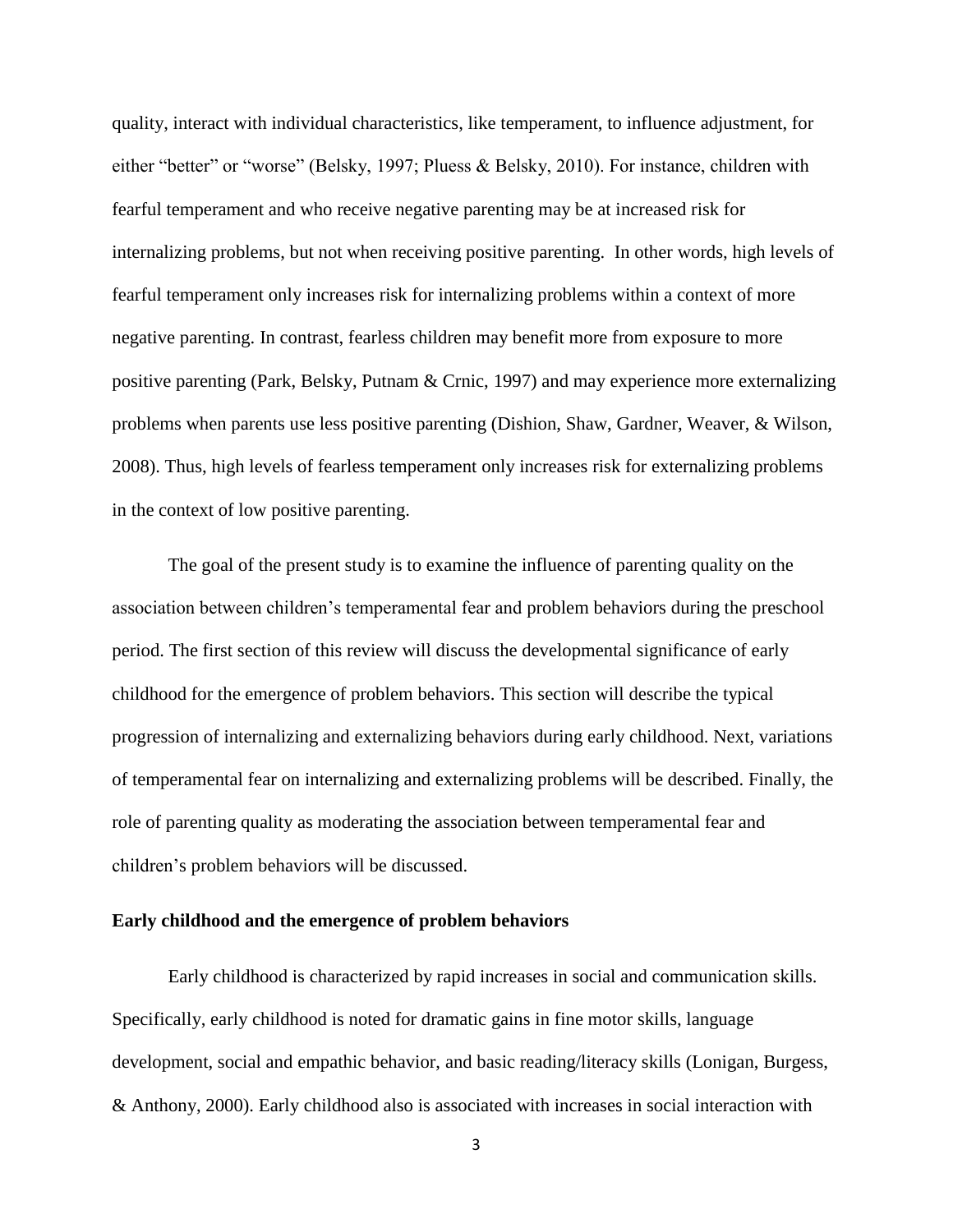individuals outside of the home (Hartup, 1989). Children often are expected to interact with peers in a positive manner. That is, children are expected to cooperate, share, negotiate, compromise, and autonomously resolve disputes with peers (Parker et. al, 2006). Parents begin to expect children to be regulate their emotions to match situational demands (Morris, Silk, Steinber, Myers, & Robinson, 2007).

While the preschool period is important for the emergence of positive social behavior, the period also is noted for increases in willful defiance and bouts of unregulated emotions (Johnson, Christie, Yawkey, & Wardle, 1987; Kochanska, Murray, & Harlan, 2000). Regulating negative emotions such as fear, are real challenges for children and children often rely on parents for emotion regulation guidance (e.g., Eisenberg, Spinrad, & Eggum, 2010; Shaw & Bell, 1993). When problem behaviors do not dissipate after the preschool period, children are at greater risk for developing psychopathology during later developmental periods (i.e., stability of behaviors over time; Bornstein, Hahn, & Haynes, 2010; Campbell, Shaw, Gilliom, 2000).

Problems with regulating uninhibited and impulsive behaviors may increase children's risk for developing externalizing behavior problems (Rydell, Berlin, & Bohlin, 2003). Although externalizing behaviors are typical during the toddler years, individual differences exist in the frequency and intensity of such behaviors. Typically, externalizing behaviors peak around age 3 (i.e., temper tantrums) and decline throughout the preschool period, or about age 6 (Gilliom & Shaw, 2004). Externalizing behavior problems during early childhood often include hyperactive, defiant, impulsive and tantrum-like behaviors (Hill, Degnan, Calkins, & Keane, 2006). Children who enter school unable to regulate their uninhibited and impulsive behaviors may experience more disciplinary problems at school (Morrison, Ponitz, & McClelland, 2010) and learning delays, or poor academic achievement (Howse, Lange, Farran, & Boyles, 2003).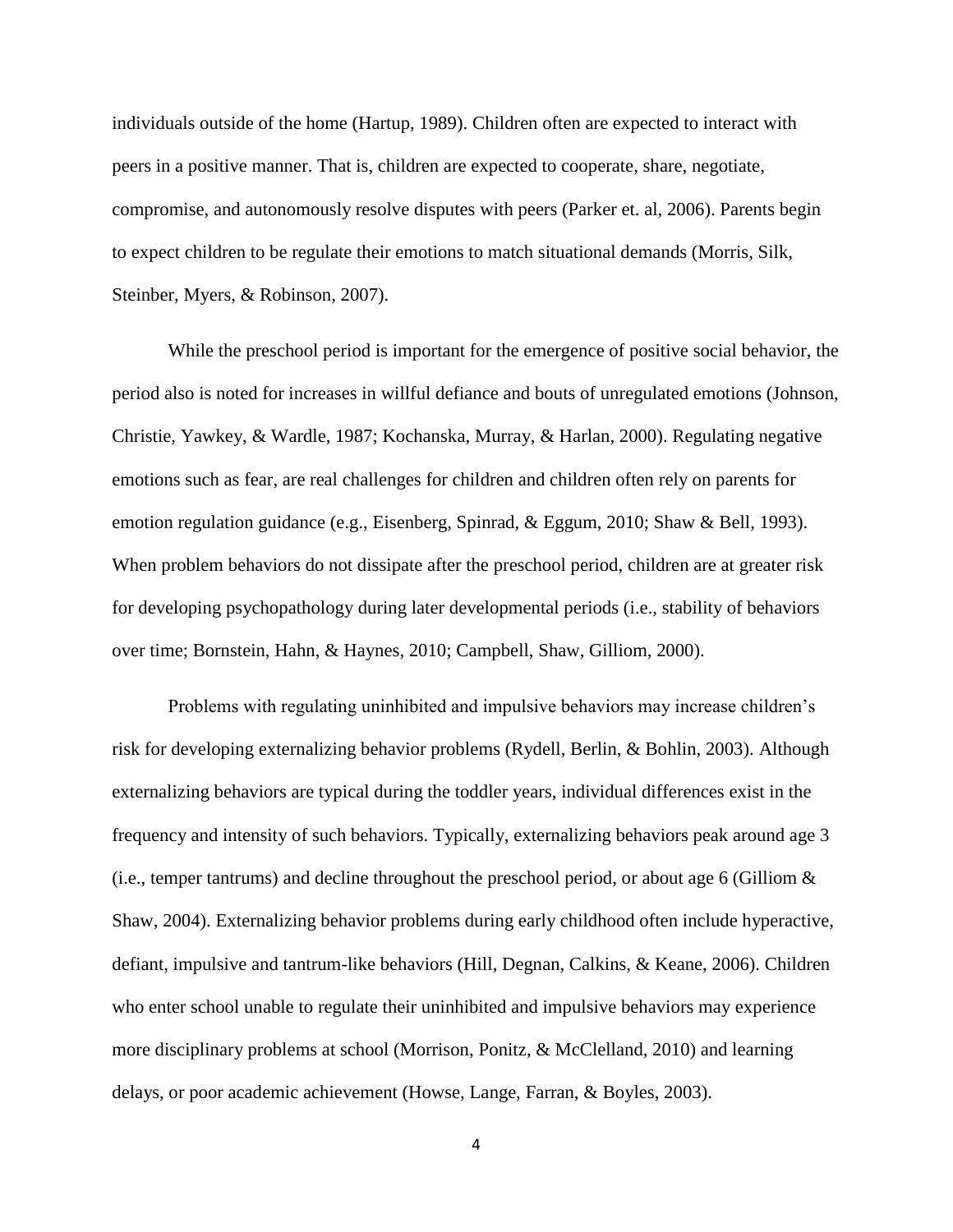In contrast to externalizing symptoms, internalizing symptoms tend to onset during the preschool years and gradually increase throughout childhood (Gilliom & Shaw, 2004). Early indicators of internalizing symptoms are hard to recognize. That is, some fearful and wary behaviors are typical of toddler and preschool children, particularly during social situations (Fox & Field, 1989). For instance, separation anxiety is common during the preschool period (Hudson, Dodd, & Bovopoulos, 2011). Separation anxiety reflects children's distress upon separation from a parent, such as when parents leave children with a babysitter, daycare, or preschool setting; separation anxiety is often short-lived and decreases with age (Compton, Nelson, & March, 2000). Although separation anxiety is elevated during the toddler and preschool years, separation anxiety also increases for children upon entry into kindergarten or first grade; as children become more comfortable in the context, separation anxiety decreases (Battaglia et al., 2016).

Internalizing symptoms are easily missed during early childhood because, as described, some fearfulness is typical during the preschool period and these behaviors are generally less disruptive than externalizing behaviors (Tandon, Cardeli, & Luby, 2009). The masked, slow progression of internalizing symptoms can manifest into externalizing behaviors later in childhood (Bornstein, Hahn, & Hayes, 2010). Similarly, externalizing behaviors in early childhood can manifest into internalizing problems during preadolescence (Gilliom & Shaw, 2004; Rose, Rose, & Feldman, 1989; Mesman, Bongers, & Koot, 2001). The lack of clear pathways to internalizing and externalizing problems may be due in part to the overlap in behavioral expression during early childhood (Willner, Gatzke-Kopp, & Bray, 2016). For example, one symptom of externalizing problems is temper tantrums; temper tantrums are defined by yelling, kicking, crying, and running away. Separation anxiety, a characteristic of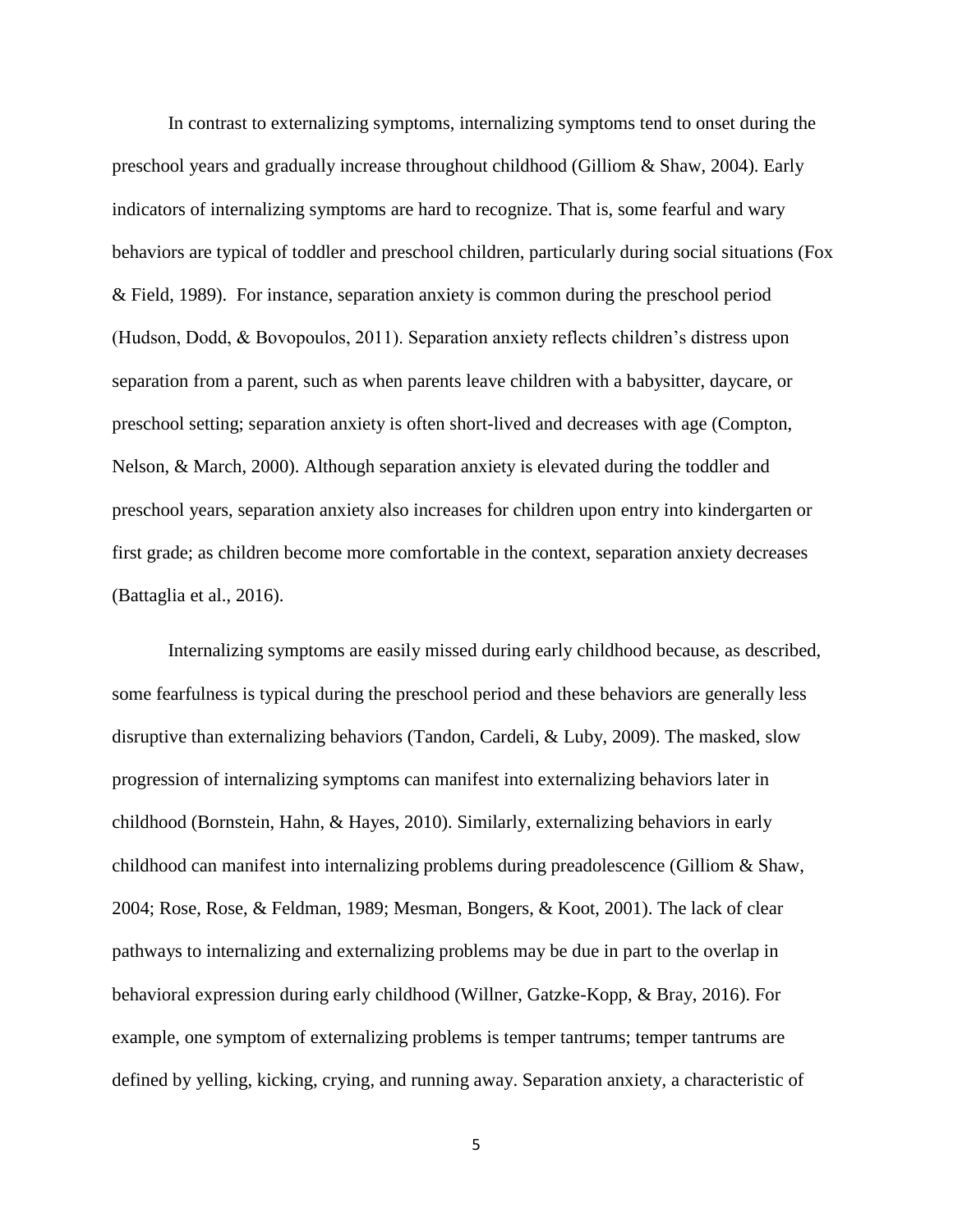internalizing problems, often includes crying, screaming, kicking and running away. Thus, the same observed behaviors are used to describe both externalizing and internalizing symptoms (Fanti & Henrich, 2010).

Measurement issues also complicate observed comorbidity of internalizing and externalizing problems. As described, self-report measures of internalizing and externalizing behaviors are often highly correlated because of the overlap in symptoms that comprise the two constructs (Willner, Gatzke-Kopp, & Bray, 2016). If kicking, crying, and running away, for instance, are characteristics of both internalizing and externalizing problems, then children with internalizing symptoms also will have externalizing symptoms. Second, when relying on selfreport measures, the same questionnaire is often used to measure internalizing and externalizing symptoms; shared method variance may inflate the level of comorbidity (Goodman & Scott, 1999). Shared method variance reflects covariation which is due to the common perspective used to rate both constructs (Goodman & Scott, 1999). One way to reduce, but not eliminate, the effect of shared method variance and the naturally occurring covariation between internalizing and externalizing symptoms is to statistically control the level of internalizing symptoms, for instance, when estimating externalizing symptoms and vice versa. In the present study, all statistical models will control for the covariation of internalizing and externalizing behaviors.

#### **Variations in temperamental fear and children's problem behaviors**

Temperament has been defined as biologically-based individual differences in how individuals react to stimuli (Rothbart, 2007). Specifically, temperament includes the propensity to react to novelty with emotions, sensitivity in the level of stimuli needed to evoke an emotional response, and variability in effortful control (Rothbart, Posner, & Hershey, 2006; Rothbart 2007). Additionally, individuals vary in their ability to perceive environmental events, their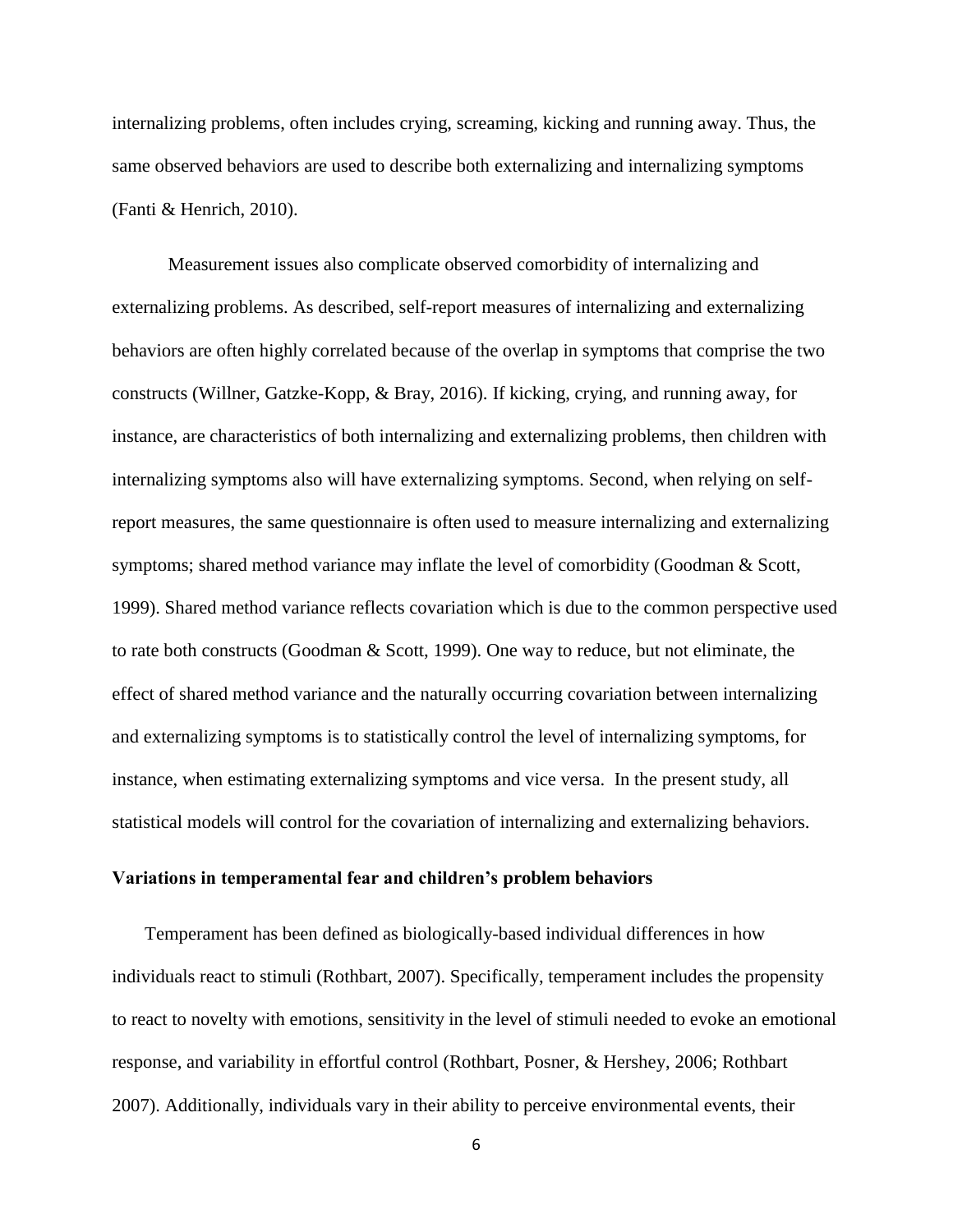reactions to those events and their ability to control emotional responses. Temperamental fear involves variability in individuals' propensity to approach or avoid novel stimuli or situations (Rothbart & Bates, 2006). More fearful children tend to avoid novelty and are more reluctant to leave parents in new situations and to interact or play with strange peers (Coplan, Matheson, Schneider, & Graham, 2010). Fearful behavior first appears during infancy (e.g., 8 or 9 months of age; Honig, 1987). Upon school entry, fearful children may find the social structure of the classroom daunting and stressful (Rimm-Kaufman & Kagan, 2005). While some inhibition during the preschool period is expected, elevated and sustained levels of fearfulness increases risk for developing internalizing behavior problems (Rapee, 2014). Importantly, fearful children who experience strong negative emotional reactions in low threat situations are at greatest risk for developing anxiety disorders later in development (Lonigan, Vasey, Phillips, & Hazen, 2004; Tandon, Cardeli, & Luby, 2009).

In contrast, more fearless children respond to novelty or new situations with eagerness, excitement, and approach (Dennis, 2006). Highly fearless children have a greater threshold for arousal than children with average levels of fearlessness (Dennis, 2006). During the preschool period, some fearlessness is expected because children have not developed the cognitive skills to perceive danger or to anticipate worry (Grieve & Williams, 1985). For instance, children may not fear crossing the street because they do not yet understand the dangers associated with the street. Moreover, low levels of fearlessness may even be beneficial for preschoolers. That is, some fearlessness is needed to positively engage with new children, new situations (e.g., school), or new activities. While low levels of fearlessness may be associated with eagerness to engage in new activities, high levels of fearlessness is more problematic and has been associated with more externalizing behavior problems (Burgess, Marshall, Rubin, & Fox, 2003; Frick & White, 2008).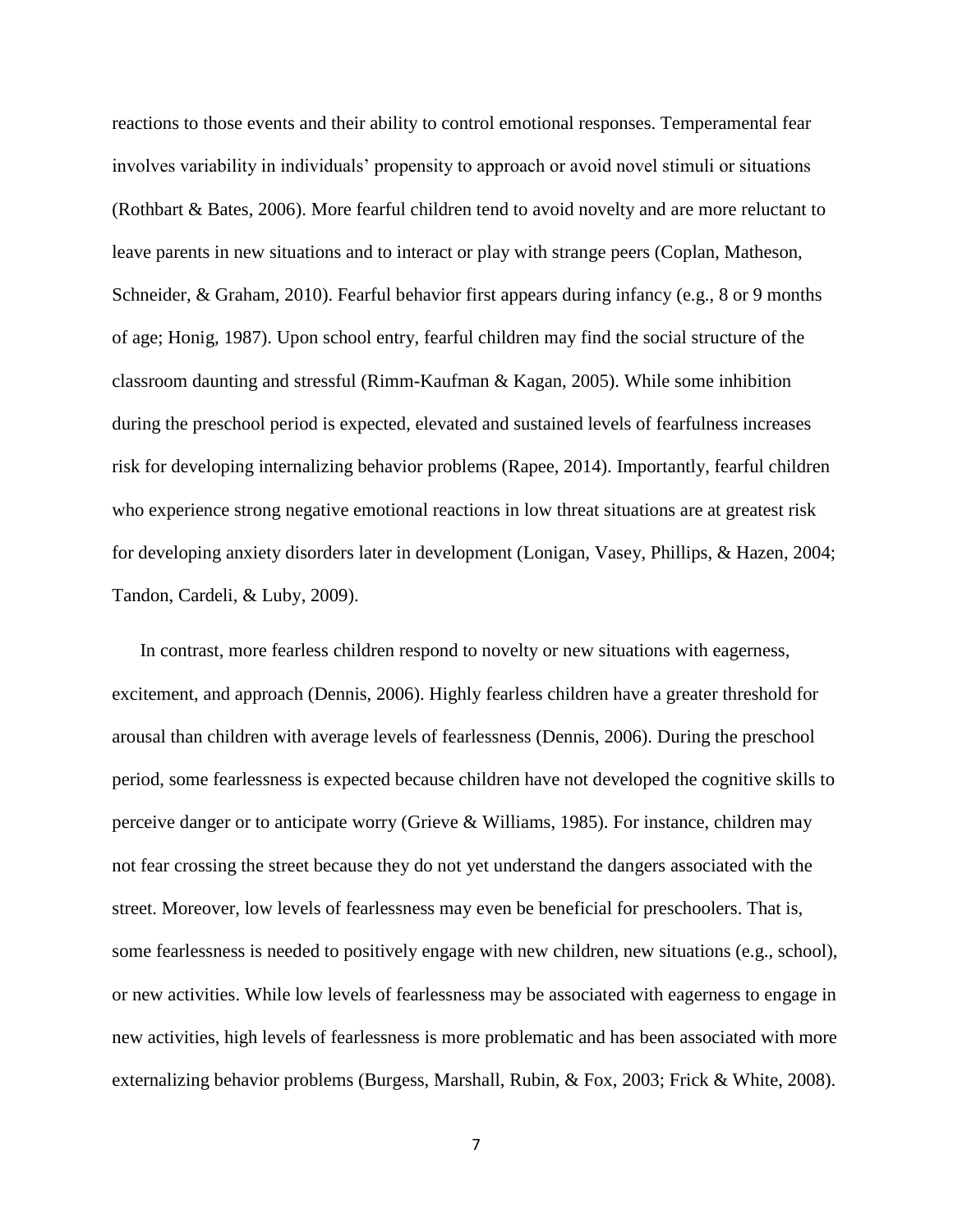Developmental stability in fearlessness has been demonstrated and high levels of fearlessness during the preschool period may be a marker for increased risk for conduct problems during adolescence (Barker, Oliver, Viding, Salekin, & Maughan, 2011).

In the present study, variations of temperamental fear are expected to be associated with externalizing and internalizing symptoms. Specifically, children observed to be more fearful are expected to be rated higher on internalizing symptoms, after accounting for externalizing symptoms, than less fearful children. Similarly, children observed to be more fearless, or eagerly approach strange and novel stimuli, are expected to be rated as higher on externalizing symptoms, net of internalizing symptoms, than less fearless children.

## **Parenting quality moderates the association between temperamental fear and children's problem behaviors**

Although variations in temperamental fear may influence risk for internalizing or externalizing problems, social contexts may interact with temperamental fear to influence children's adjustment. Parenting is one such context that may affect the strength of the association between temperamental fear and child adjustment. During early childhood parents actively begin to shape their children's behavior and to increase their expectations for autonomous child behavior (Hoover-Dempsey & Sandler, 1997). During early childhood, parents expect children to self-regulate their behaviors and emotions to comply with parental demands and requests. How parents communicate their expectations to children can influence children's adjustment.

Positive parenting is defined as parenting behavior that is warm, affectionate, sensitive, and responsive to children (Davidov & Grusec, 2006; Russell, 1997). Sensitive behaviors refer to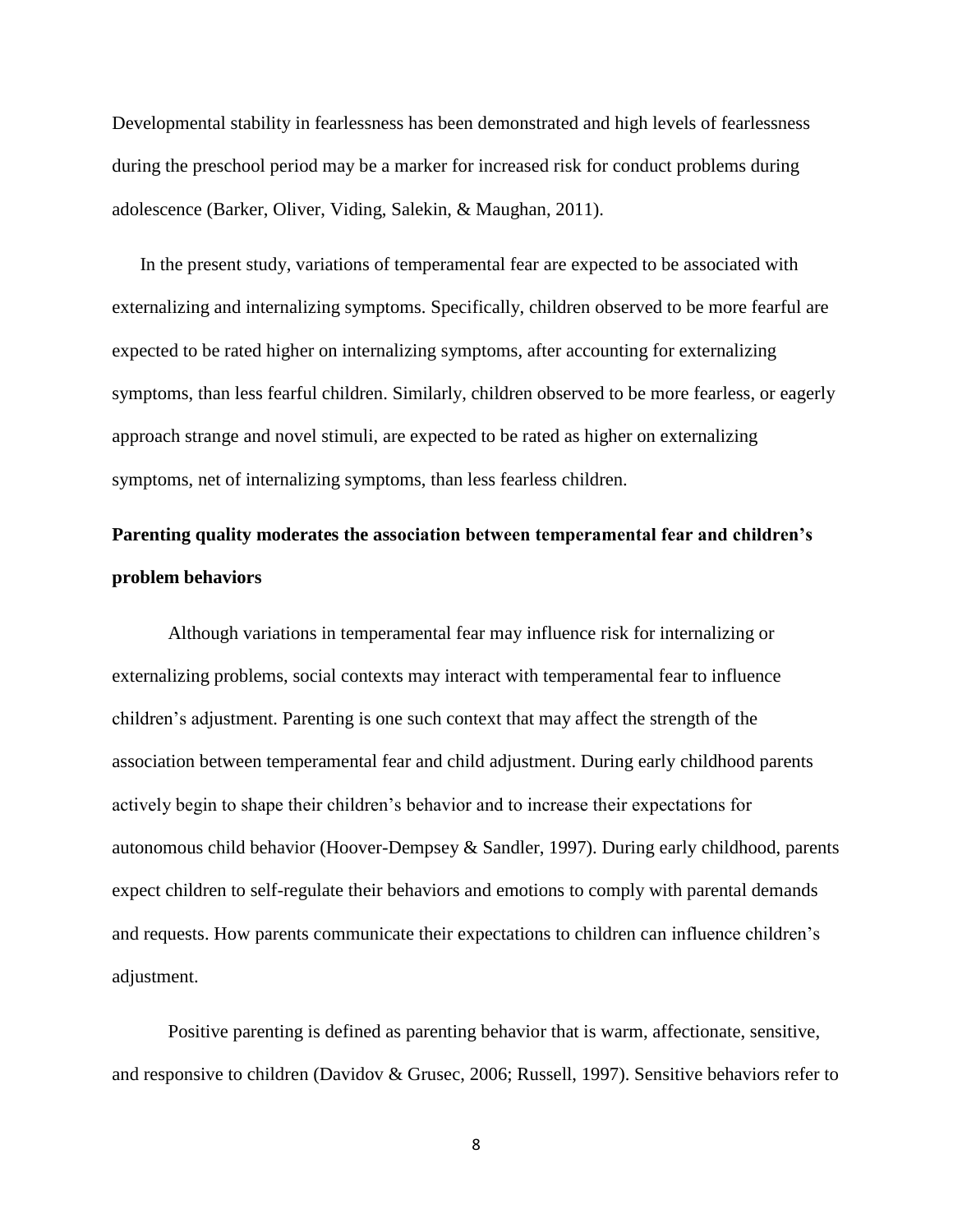the parents' ability to be actively aware of their child's needs, or signals of distress (Lamb & Easterbrooks, 1981). Responsiveness occurs when parents are able to quickly and accurately act on children's needs and bids for attention (Gottman & DeClaire, 1997; Davidov & Grusec, 2006). Parents who use positive parenting can provide critical guidance for their children when children experience difficulty regulating negative emotions or behaviors. That is, positive parenting helps to defuse an emotionally charged situation, like children's bouts of unregulated anger, and does not escalate or intensify children's negativity (e.g., Scaramella & Leve, 2004). Positive parenting also has been described as 'child-centered' rather than 'parent-centered' because positive parenting is responsive to children's needs. By attending to children's behavior, parents can more effectively monitor situations that are likely to pose emotion or regulatory challenges for children (Scaramella & Leve, 2004). Thus, positive parenting not only models well-regulated emotions, such parents serve as a resource for children during times of need. Positive parenting provides children with emotional guidance when they become emotionally distressed or overwhelmed. This becomes especially important to developing children's social competence, which can facilitate the transition to school entry during preschool (Denham, Mitchell-Copeland, Strandberg, Auerbach, Blair, 1997).

For fearful children, positive parenting may be a critical resource needed to teach children effective regulation and to reduce risk for internalizing problems. When confronted with a novel situation, fearful children may look to mothers for clues as to the level of danger or fear in a situation (i.e., social referencing; Gerull & Rapee, 2002). Parents who model encouragement and support may de-escalate children's fear more effectively than mothers who ignore or punish children's distress (Kochanska, 1995; Rubin, Burgess, & Hastings, 2002). Thus, positive parenting may be associated with lower levels of internalizing in part because positive parenting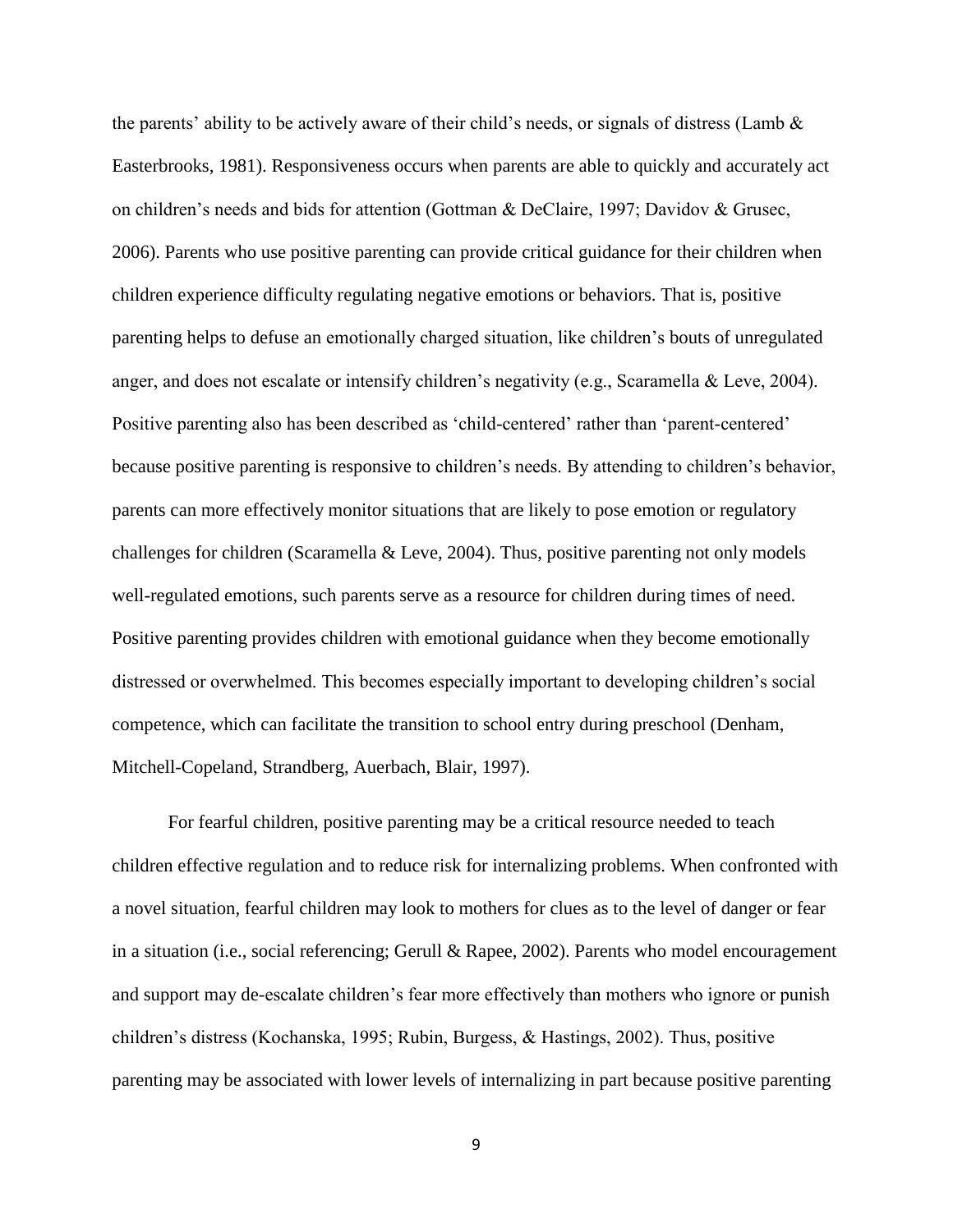also de-escalates children's fearful emotions (Feinberg, Kan, & Goslin, 2009; Mesman, van IJzendoorn, & Bakermans-Kranenburg, 2012).

Similarly, positive parenting reduces the risk of externalizing problems among temperamentally fearless children. Fearless children benefit the most from environments that emphasize rewards rather than punishment (Kochanska, 1997; Putnam, Sanson, & Rothbart, 2002). In other words, fearless children do not fear punishment (Frick & Morris, 2004). Instead, fearless children respond to high quality relationships. While avoidance of punishment is not a motivation for compliance for fearless children, pleasing parents and obtaining rewards are motivating (Frick, Ray, Thornton, & Kahn, 2014). Parents who are actively engaged and involved in their children's lives will be better at monitoring their peer relationships and activities, thereby reducing their children's exposure to environments that may increase risk for externalizing problems (Dishion, McMahon, 1998; Pettit, Laird, Dodge, Bates, & Criss, 2001). Lastly, positive parenting reduces externalizing problem behaviors among fearless children by modeling socially appropriate behaviors (Sanders, 1999). When parents use positive parenting, they can help regulate their temperamentally fearless children's impulsive and uninhibited behaviors (Putnam, Sanson, & Rothbart, 2002), especially within the context of social settings.

Negative parenting occurs when parents' attempts to manage children's behaviors are harsh, coercive, and inconsistent (Kliff, Lengua, & Zalewski, 2011). Parents who use negative parenting are often detached, emotionally negative, physically intrusive, insensitive, and use parent-centered parenting goals rather than child-focused parenting (Lansford et al., 2003). Negative parenting communicates to children that parents' needs are more important than children's and diminishes children's sense of autonomy and self-worth (Roth, Assor, Niemiec, Ryan & Deci, 2009). Additionally, negative parenting restricts social emotional development by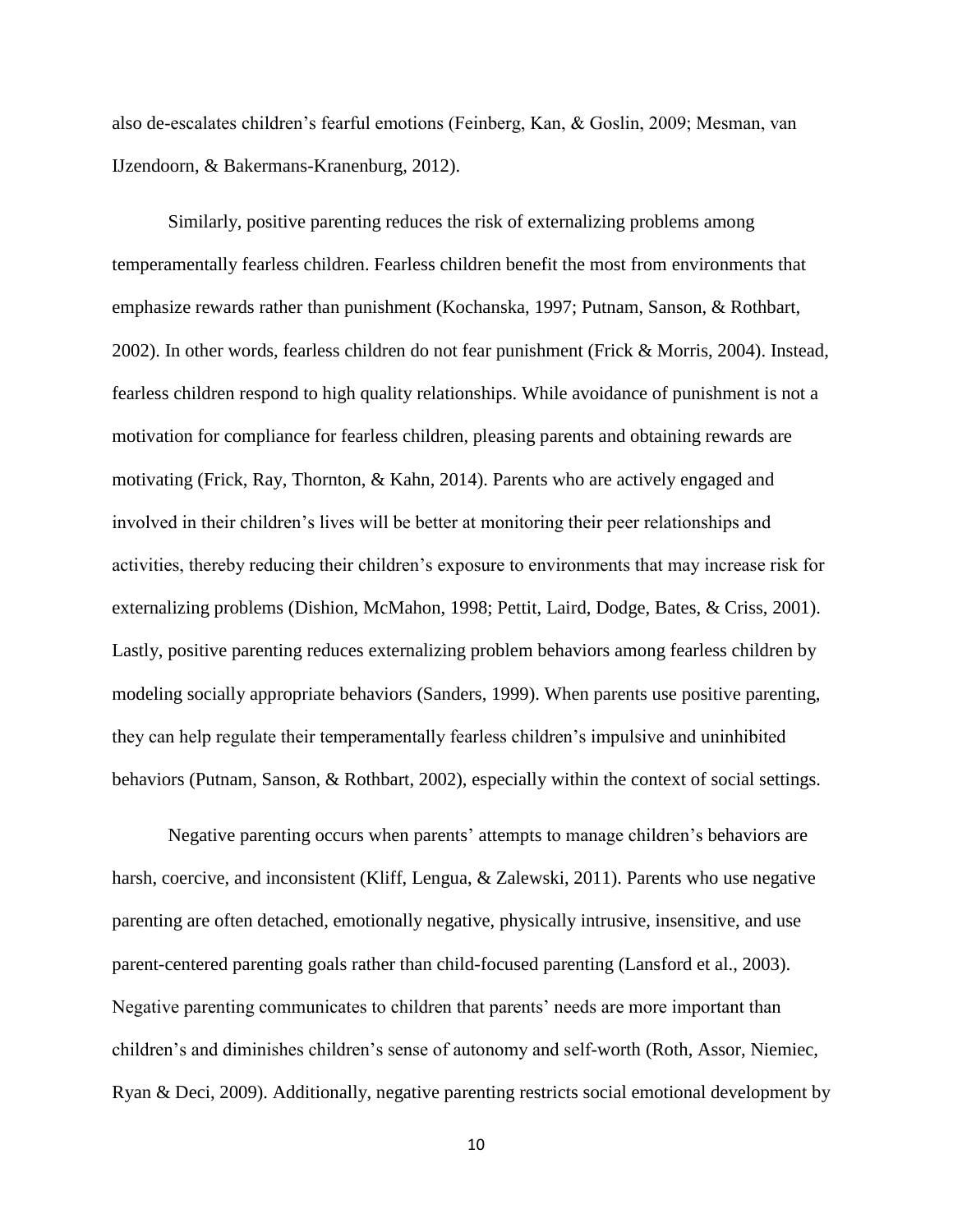modeling poor social skills and reactive behavior (Scaramella & Leve, 2004). Negative parenting also exacerbates problem behaviors. Specifically, harsh, punitive actions and low warmth or support can positively reinforce negative behaviors in young children, such as aggressive and oppositional behaviors (Akhter, Hanif, Tariq, & Atta, 2011; Stormshak, Bierman, McMahon, & Lengua, 2000) and deceitfulness (Waller, Gardner, Hyde, Shaw, Dishion, & Wilson, 2012).

Fearful children in particular may benefit from parenting that is less negative, or harsh and controlling and more positive and supportive. Kochanska (1995) argues that fearful children have a lower threshold for negative control because even low levels of firm discipline and negative control can be anxiety provoking (see also Hudson, Dodd, Bovopoulos, 2011; Scaramella & Leve, 2004). While positive parenting de-escalates fearful children's negative affectivity, negative parenting increases fear dysregulation, thus prompting more internalizing behaviors. For example, when exposed to harsh discipline, temperamentally fearful children seem to be at greater risk for developing more depressive symptoms during childhood, possibly because harsh discipline restricts children's opportunity to learn and amend their own behavior (Colder, Lochman, and Wells, 1997). Similarly, intrusive and controlling parenting seems to increase internalizing problems in large part because such parenting communicates to children an inability to cope without parents and reinforces children's fearful and anxious behaviors (Bayer, Sanson, Hemphill, 2006).

In contrast, the mechanism by which negative parenting influences temperamentally fearless children may be different. Fearless children do not seem to fear harsh discipline or harsh punishment (e.g., Cornell & Frick, 2007; Pardini, 2006). Negative parenting does, however, model antisocial behavior and positively reinforce antisocial and disruptive behavior (Kimonis, Frick, Boris, Smyke, Cornell, Farrell, Zeanah, 2006). At the same time, negative parenting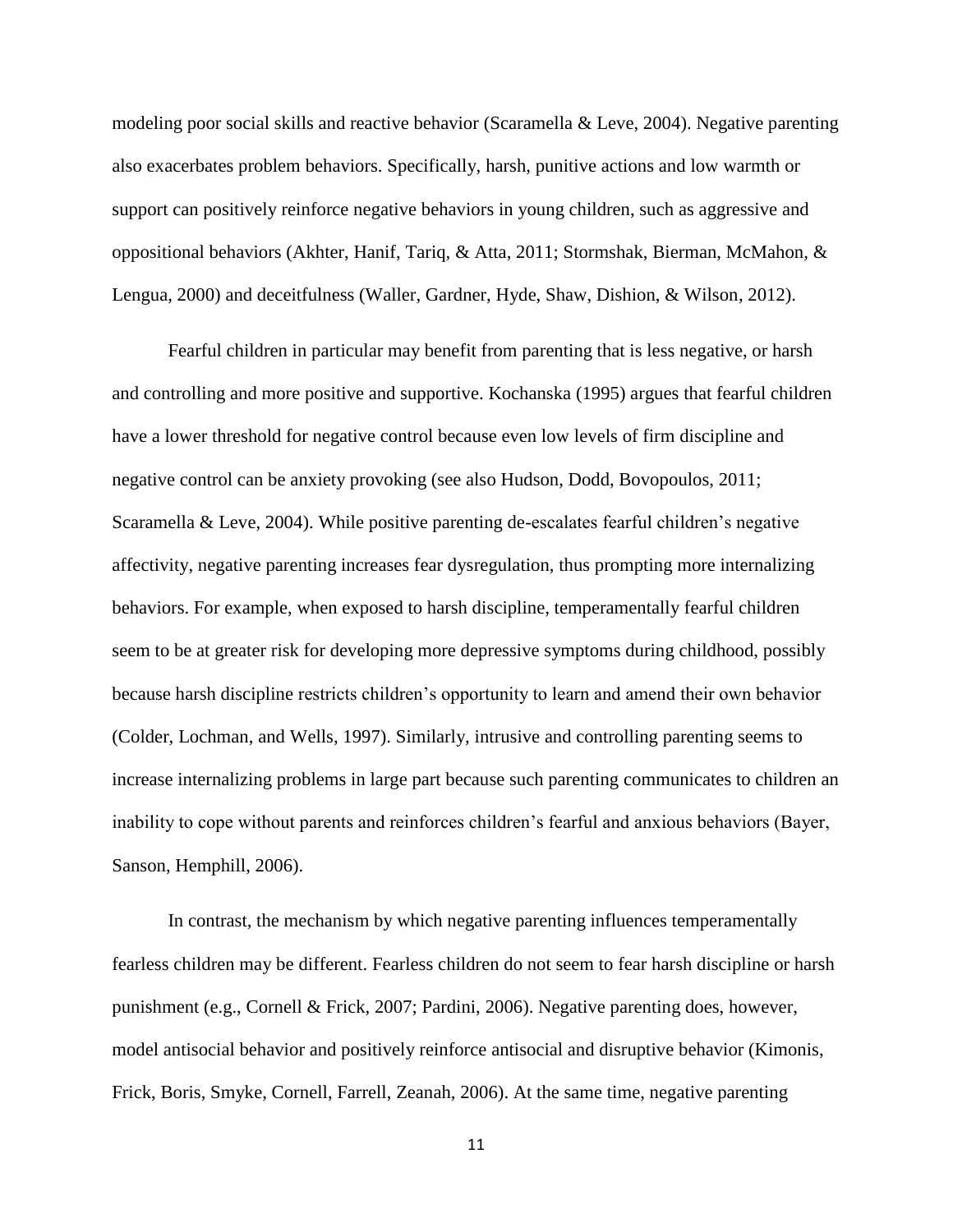provides little guidance for children on how to regulate or manage impulsive and fearless behavior (Frick & Morris, 2004).

#### **The Current Study**

Beyond the additive effects of child temperamental fear and parenting quality, there is a likelihood that temperamental fear and parenting quality interact to influence child adjustment (Putnam, Sanson, & Rothbart, 2002). Quite possibly, variations in fearful temperament leave children differentially susceptible to internalizing or externalizing problems, depending on the quality of parenting they receive (Stright, Gallagher, & Kelly, 2008). This study will consider whether parenting quality moderates the expected statistical association between children's temperamental fear and children's internalizing and externalizing problems.

Hypothesis 1: Fearful temperament, specifically high levels of avoidance, will be positively correlated with internalizing scores, after controlling for externalizing scores.

Hypothesis 2: Fearless temperament, specifically high levels of approach, will be positively associated with externalizing scores, after controlling for internalizing scores.

Hypothesis 3: Associations between dimensions of temperamental fear and internalizing or externalizing problems will vary based on parenting quality. Specifically:

- a. As positive parenting increases, the statistically significant association between fearful temperament and internalizing scores will become nonsignificant.
- b. As negative parenting increases, the association between fearful temperament and internalizing scores will strengthen.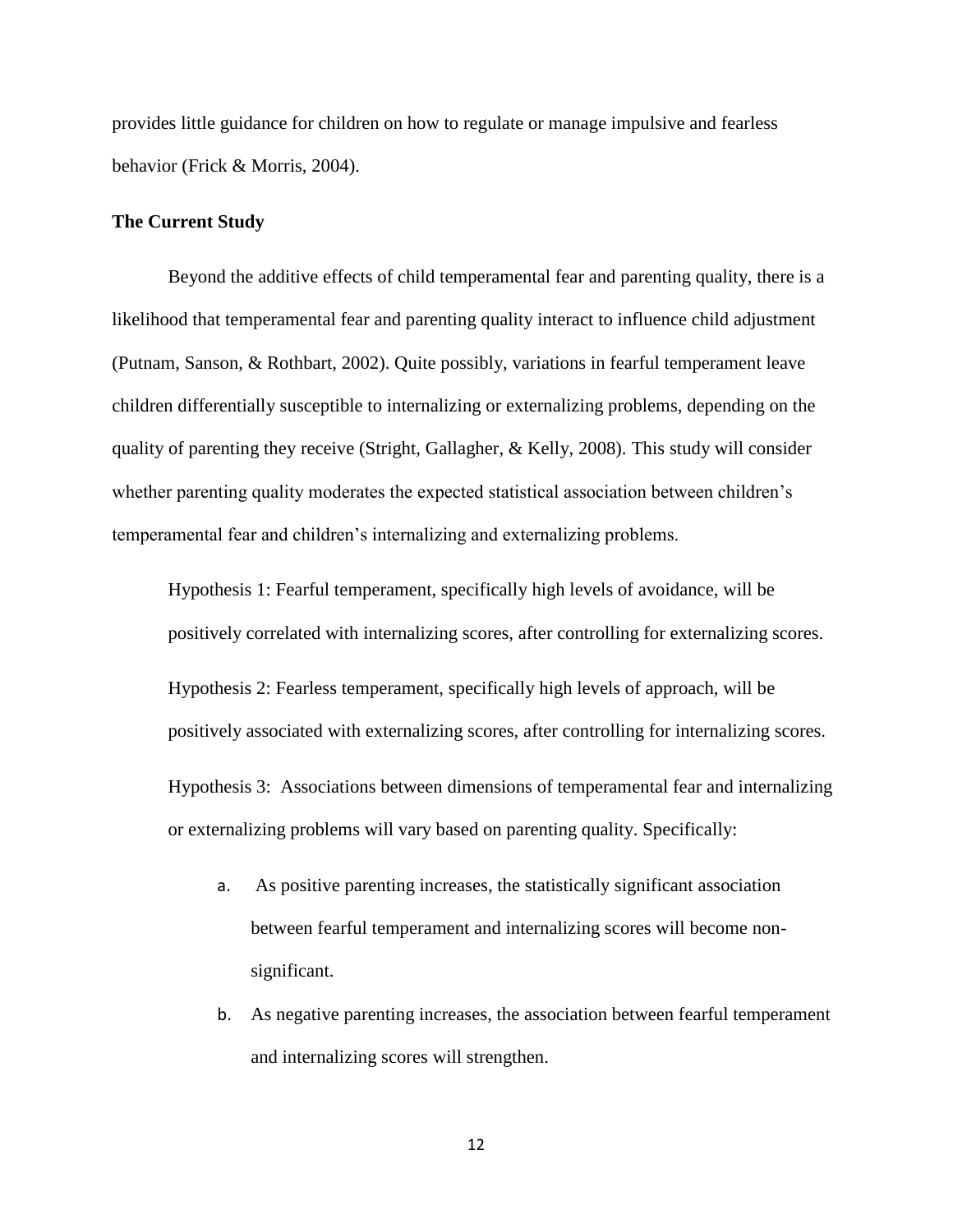- c. As positive parenting increases, the statistically significant association between fearless temperament and externalizing scores will become nonsignificant.
- d. As negative parenting increases, the association between fearless temperament and externalizing scores will strengthen.

#### **Methods**

#### *Participants*

Participants ( $n = 144$  mother-child dyads) were recruited from the rural, gulf coast region of Alabama. Mother-child dyads completed one in-home visit during which mothers completed a questionnaire and the dyads were videotaped during interactional tasks. Dyads were predominately African American (49%; 41% white, 5% mixed, < 2% Hispanic, < 3% Asian, < 2% Native American). Children were between 3 and 6 years of age ( $M = 3.96$  years,  $SD = 0.83$ ; 54% male) and mothers were between 20 and 69 years of age  $(M = 31.76, SD = 9.03)$ . Approximately 48 percent of mothers were married or living with a romantic partner. The majority of mothers graduated high school (64%), with 27 percent reporting some education beyond high school. About half (50.5%) of the mothers were not working for pay at the time of the assessment, 28.8 percent were working full time and 20.7 percent were working part time or temporary. Families were majority low-income; 68.8 percent of the families were living below the 2015 federal poverty guideline for income-to-needs.

#### *Procedures*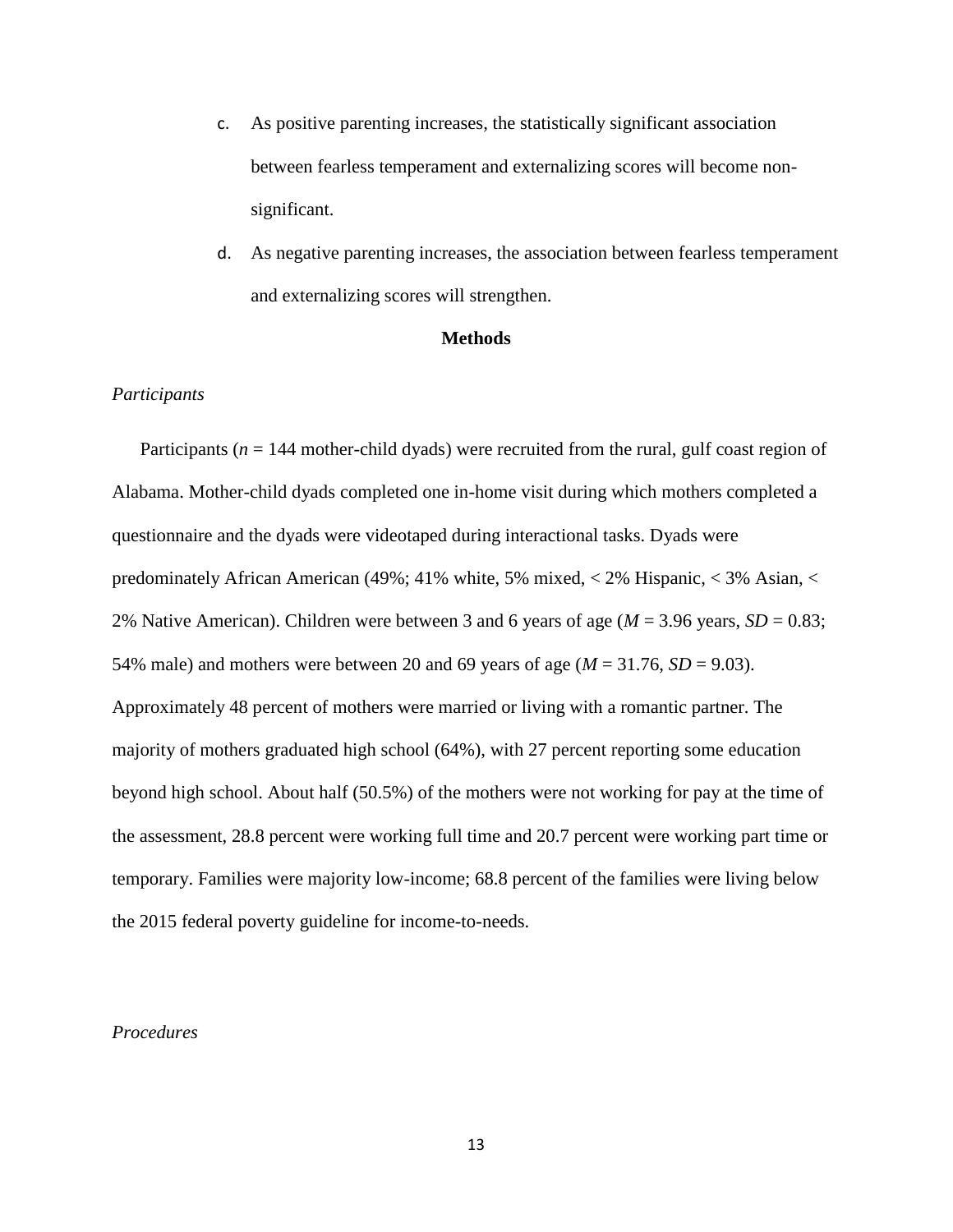The Institutional Review Board of the affiliated researchers approved all measures and procedures for this study. One or two research assistants visited the dyads in their home. One research assistant was designated the interviewer and directed all aspects of the interview. A second research assistant was used to supervise other children in the home, when necessary. Mothers completed several questionnaires with assistance, when needed. Relevant to the current study, mothers completed demographic information and reported on their children's problem behaviors. Mothers and children completed a number of interactional tasks, some of which were designed to measure parenting and children's temperamental fear. Mother and child structured tasks lasted about 1 hour and were videotaped. Three mother-child activities were used to measure parenting behaviors and included a puzzle completion activity, a toy clean-up activity, and a competitive matching game. Two child-only activities were used to measure temperamental fear, a scary mask task and a spider task.

Upon arrival to the home, the lead interviewer reviewed and obtained consent from mothers. At this time, mothers were provided with an activity list and an overview of the structure of the interview. The interview began with a brief mother-child play period. The puzzle activity followed the brief play period. Interviewers showed the dyad a completed puzzle of the United States. After mothers and children looked at the puzzle carefully, the interviewer then flipped the puzzle to remove the pieces. Mothers were instructed to provide any assistance with the puzzle but to let children complete the puzzle on their own; the task lasted 5 minutes.

After the puzzle completion activity, mothers moved to another room or away from their children to complete questionnaires. Children then completed a series of temperament tasks. The scary mask and a toy spider tasks were adapted from the Laboratory Temperament Assessment Battery for preschoolers (Goldsmith, Reilly, Lemery, Longley, & Prescott, 1999). The spider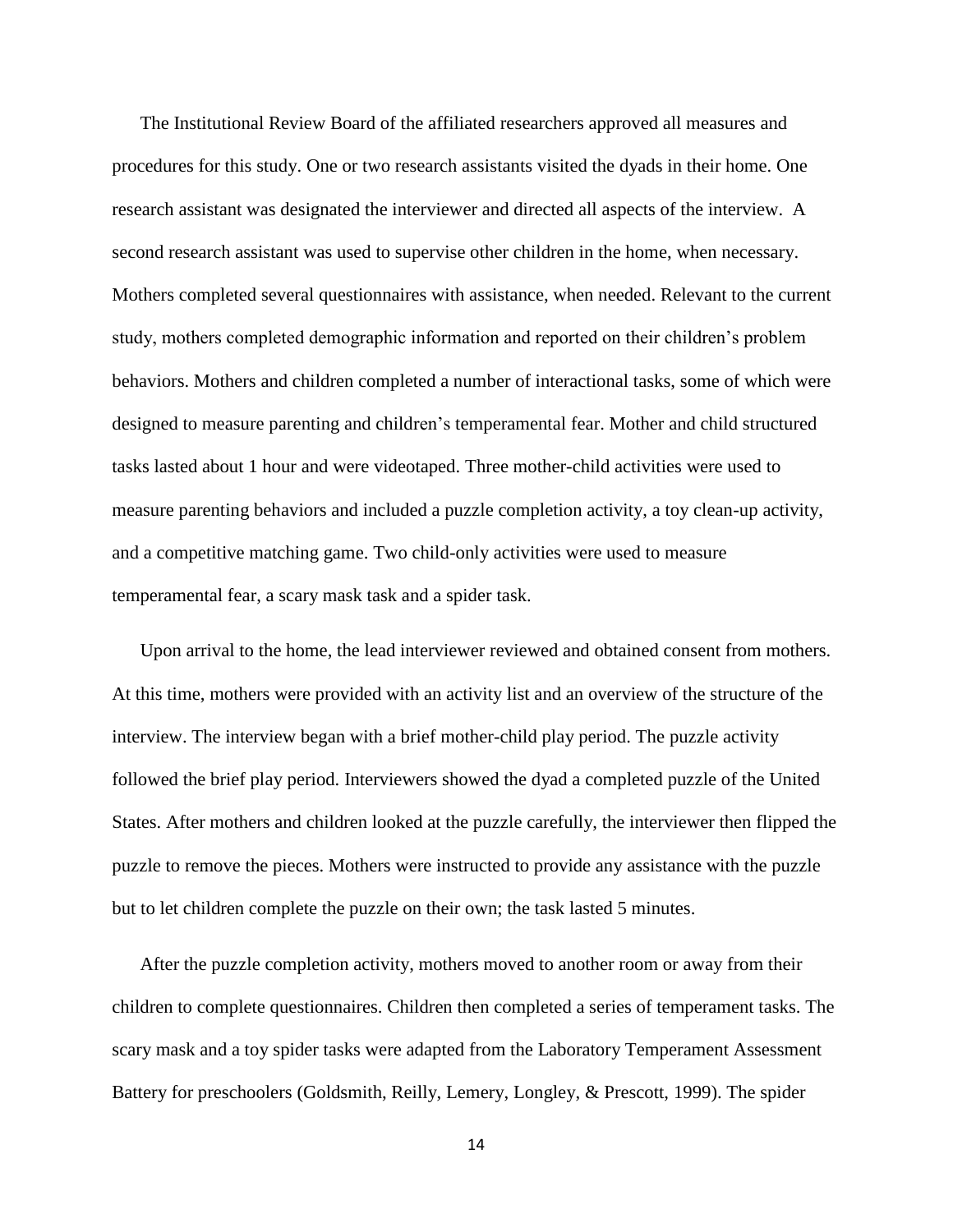task was administered first. To begin, children were instructed to sit on a designated spot on a mat and facing an iPad that recorded the task. The interviewer exited the room and reentered with a toy spider in a plastic container. The interviewer sat down next to the children and asked the child to pet the spider. If children attempted to touch the spider, the interviewer pressed a squeeze ball that made the spider either jump or squeak. After startling children, interviewers replied, "Oh! It jumped. That's okay, you can try again." This sequence was repeated until children had touched the spider four times in a row or refused to touch four times in a row. After the fourth time, interviewers told children that the spider was toy and showed the children how to use the squeeze ball.

The second temperamental fear task was the scary mask task. Before beginning the activity, interviewers talked to children for about 30 seconds to ensure children were in a calm and alert state. Interviewers left the room, placed the mask on their head, and returned sitting about 2 feet from children but not blocking the camera. Interviewers sat for 30 seconds without moving. After 30 seconds, interviewers removed the mask and held the mask under their chin. After 30 seconds, interviewers removed the mask and placed it on the ground. After 10 seconds, interviewers explained that the lion was only a mask and encouraged children to touch or try on the mask. After 20 seconds, interviewers ended the task.

Upon completing the temperament tasks, mothers re-joined children. Mothers and children were given a set of toys to play with for 10 minutes. After 10 minutes, the interviewer joined mothers and children in playing. Interviewers took a few minutes to play with mothers and children and to spread out any unused toys. This procedure standardized the amount of "mess" to be cleaned up. Mothers were then instructed that it was clean up time and children needed to clean up all the toys. Mothers were free to offer any assistance needed, but children needed to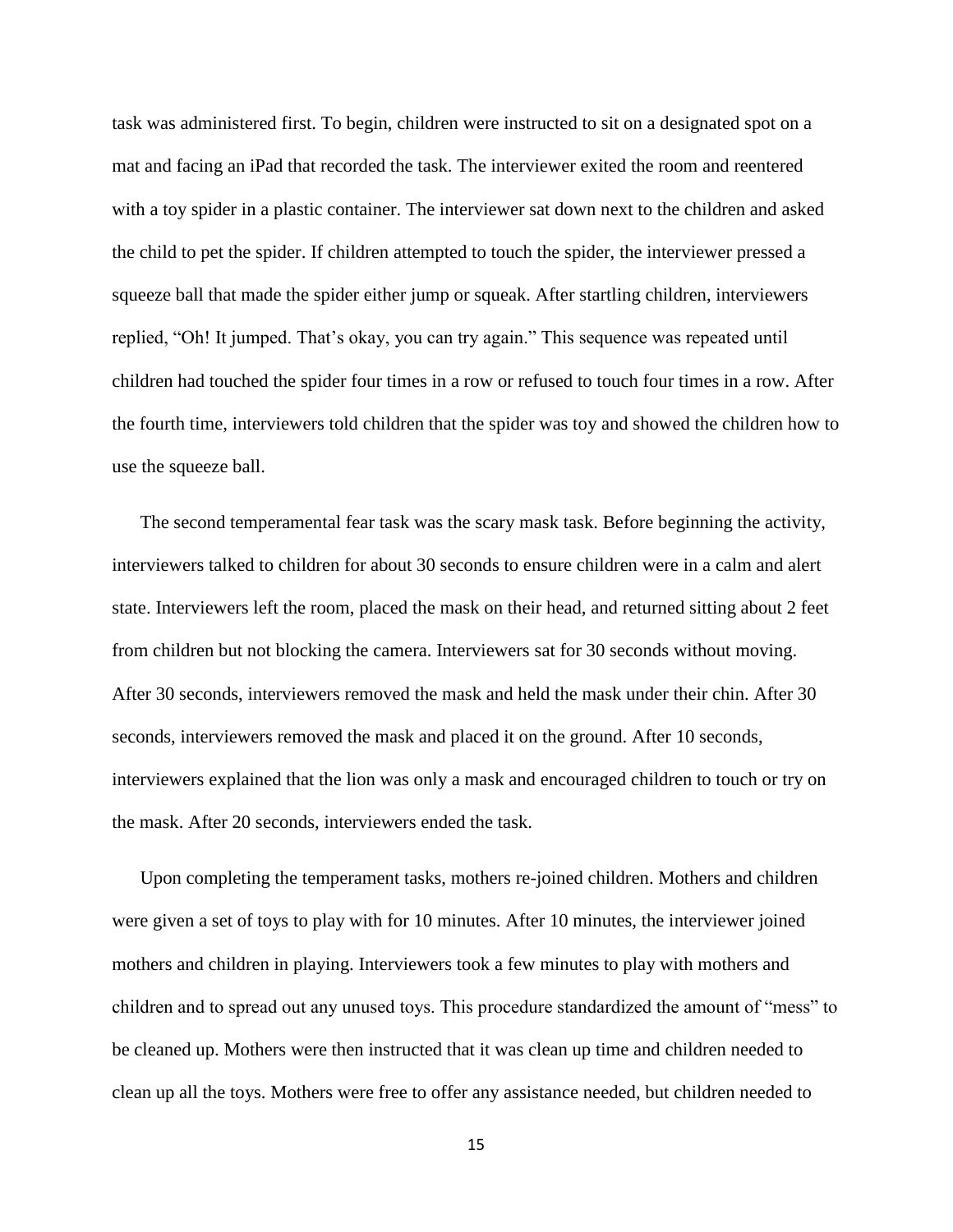clean up the toys. Interviewers returned after five minutes and helped clean up any remaining toys.

The final activity was a competitive matching game. Interviewers taught mothers how to play the game. Mothers were provided with a deck of 14 picture cards had two cards that were the same picture. After laying all the cards face down, mothers and children would flip over two cards at a time to find the matching pairs. If the cards matched, the cards were removed from the play and that person received a point. Play continued until all matches were made. If mothers and children finished the game before the interviewer returned, they were instructed to play the game again. The game lasted three minutes.

Following data collection, teams of temperament coders were trained to code the scary mask and spider tasks and teams of parenting coders were trained to code the mother-child interactional tasks. Importantly, different teams of coders rated temperament and parenting. Regardless of the team, all coders received about 4 weeks of training until excellent reliability was obtained (ICC  $> 0.80$ ). Efforts to monitor coding reliability after the training period included: double-coding 25 percent of the tasks, weekly meetings to discuss discrepancies in coding, and coder agreement upon discrepancy discussion.

For the temperamental fear tasks, coders rated the intensity of children's avoidance of the spider or scary mask and approach of the spider or lion mask during each of the trials. Trials were defined by the length of time between the change in activity. For instance, for the lion mask, three trials were defined, the 30-second period in which the interviewers sat with the mask on their heads, the 30-second period in which interviewers held the mask under their chin, and the 30-second period in which the mask was on the ground. The spider task trials varied in length but included three different trials. Trials were then divided into 10-second epochs. Epochs less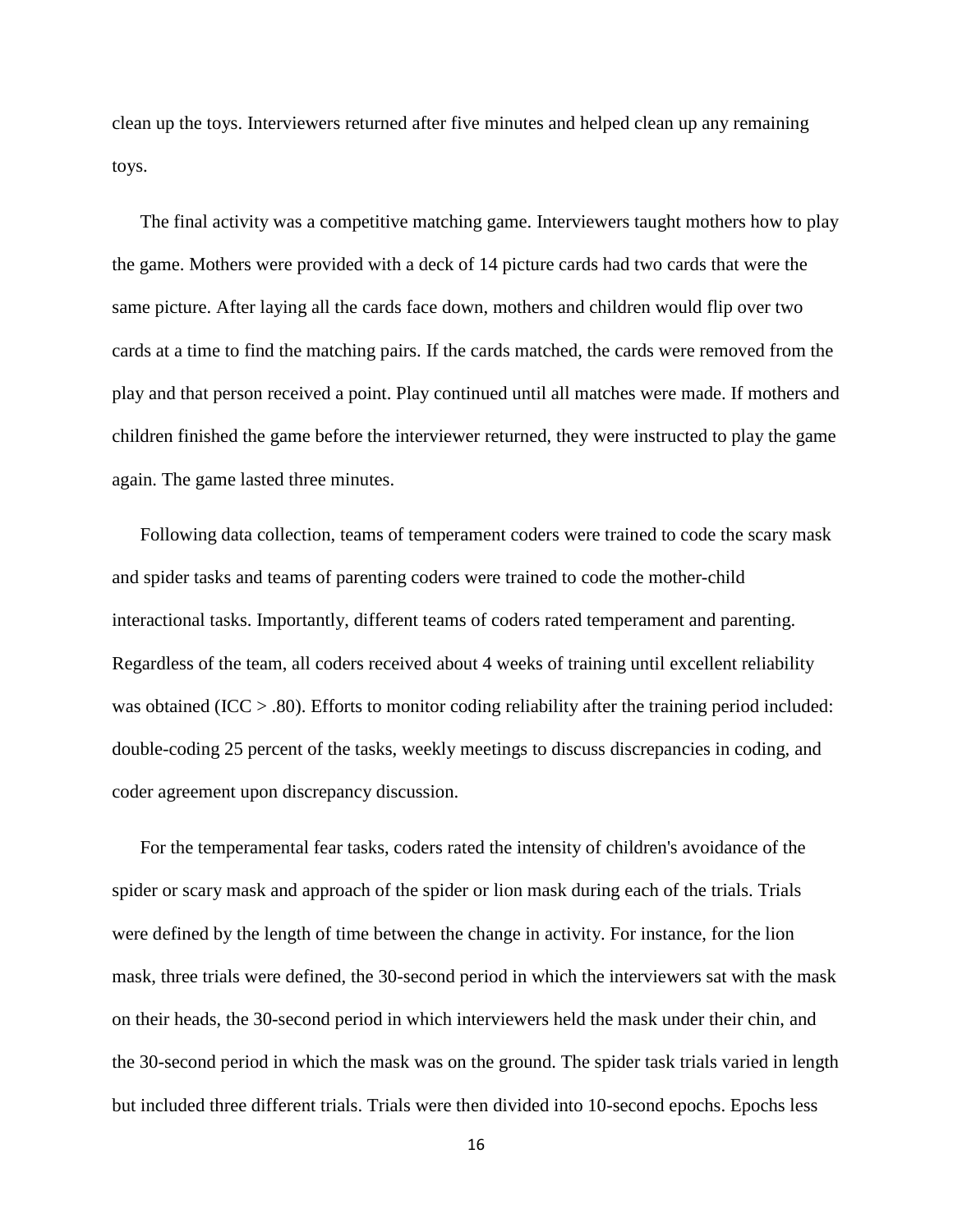than 5-seconds in length were not coded. For the scary mask, the number of epochs varied but did not exceed 3 epochs for each trial. Each trial had a minimum of 1 epoch and any epochs less than 5 seconds in duration were not coded. Avoidance and approach behaviors were rated on a 4 point Likert scale, with higher scores indicating a greater intensity of avoidance or approach behavior.

Observational ratings of the puzzle, clean-up, and matching tasks were adapted from rating scales from the NICHD Study of Early Child Care (NICHD Early Child Care Research Network, 1999). Relevant to the current study, coders rated mothers' sensitivity, positive regard for child, stimulates cognitive development, intrusiveness, and negative regard for child. Mothers' parenting behaviors towards children were rated on a 7-point Likert scale ranging from not at all characteristic (1) to highly characteristic (7). Scoring balanced frequency of observed behaviors with the intensity of behaviors or affect.

#### *Measures*

The following section describes the measures used to create the constructs and the procedures used for creating singular scores for each construct.

*Temperamental Fear.* Behaviors observed from the same temperament tasks were used to measure fearful temperament and fearless temperament. Fearfulness was defined as children's propensity to avoid novel and unpredictable stimuli. Fearfulness was measured by children's avoidance observed during each trial of the spider and lion mask tasks. To measure fearfulness, peak avoidance scores from each trial of the scary mask and spider tasks were used (see also Barnett & Scaramella, 2017). That is, across the epochs of a single trial, the highest score, or the score reflecting the most intense avoidant behavior, was used to measure avoidance during that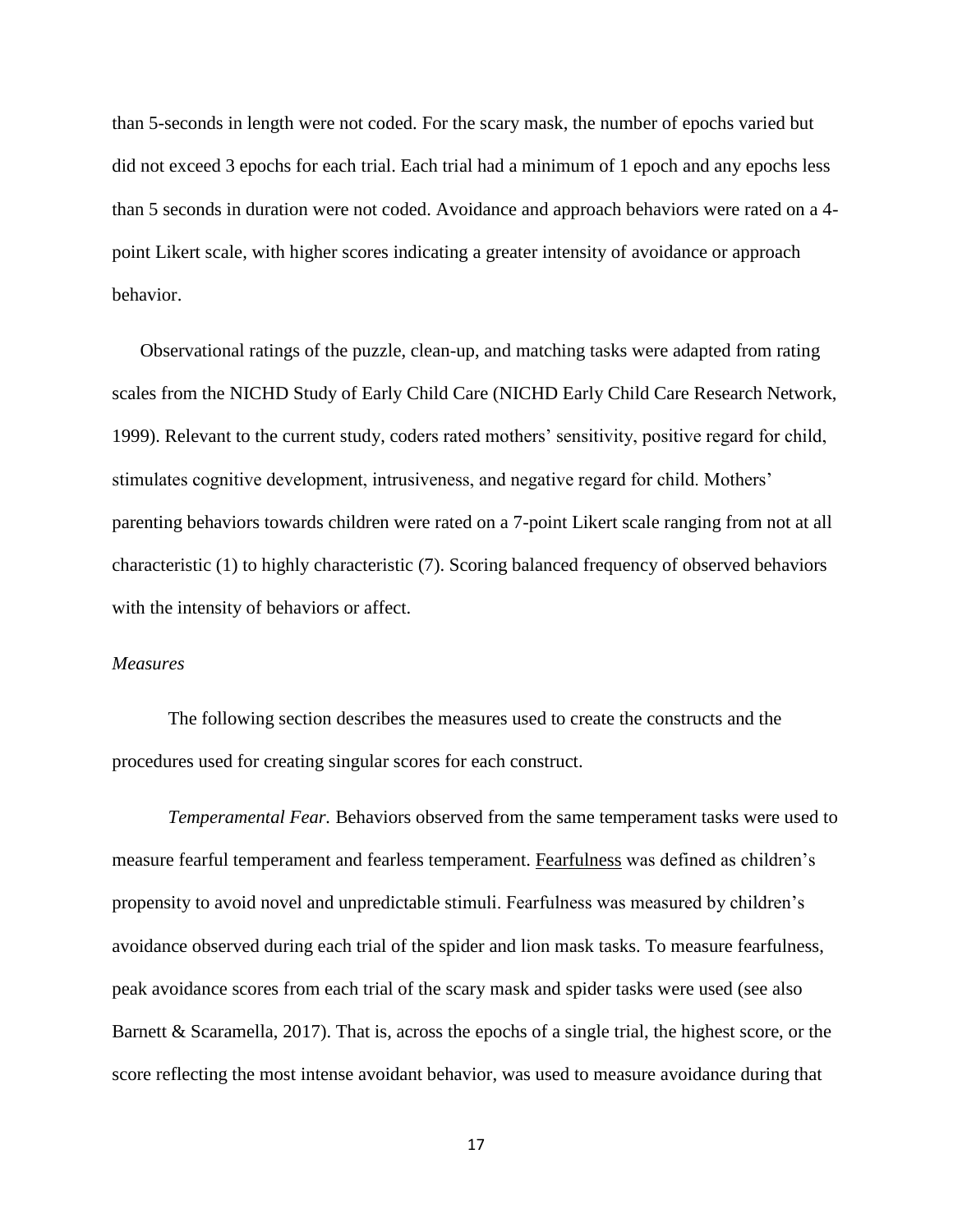trial. Peak intensity scores were averaged across trials separately for the lion mask and spider tasks. If children ended a task early because of extreme fear, the average of the available scores were used to measure avoidance. Lion mask and spider task avoidance scores were statistically significant and positively correlated  $(r = .39, p < .01)$ , so a composite avoidance indicator was created by averaging the two avoidance indicators.

Fearlessness was defined as children's propensity to approach novel and unexpected objects. Fearlessness was measured by children's approach behaviors during lion mask or toy spider. Following the same procedures to be used for avoidance, peak approach scores from each of the trials observed during the lion mask and spider tasks were used. The peak score across each trial were averaged separately for the lion mask and spider tasks. Approach scores were statistically significant and positively correlated,  $(r = .24, p < .01)$ , so a composite approach indicator was created by averaging the two approach indicators.

*Mothers' Parenting.* Mothers' parenting behaviors were measured from codes generated from the puzzle completion, clean up, and matching tasks. Positive parenting is defined as mothers' ability to sensitively respond and assist their children during the interactional tasks. Positive parenting will include the sensitivity, positive regard, and stimulates cognitive development codes. Sensitivity refers to mothers' ability to balance encouragement and autonomy for the child (e.g., mothers are responsive to child's needs, facilitate play or transition). Positive regard is defined as mothers' expressions of affection, warmth, praise, or supportive behavior towards their children (e.g., speaking in a warm tone, praising child during participation). Stimulates cognitive development is the extent to which mothers foster their children's cognitive and language development (e.g., explaining or demonstrating task activity to child). The three positive parenting codes were averaged within tasks (e.g., puzzle completion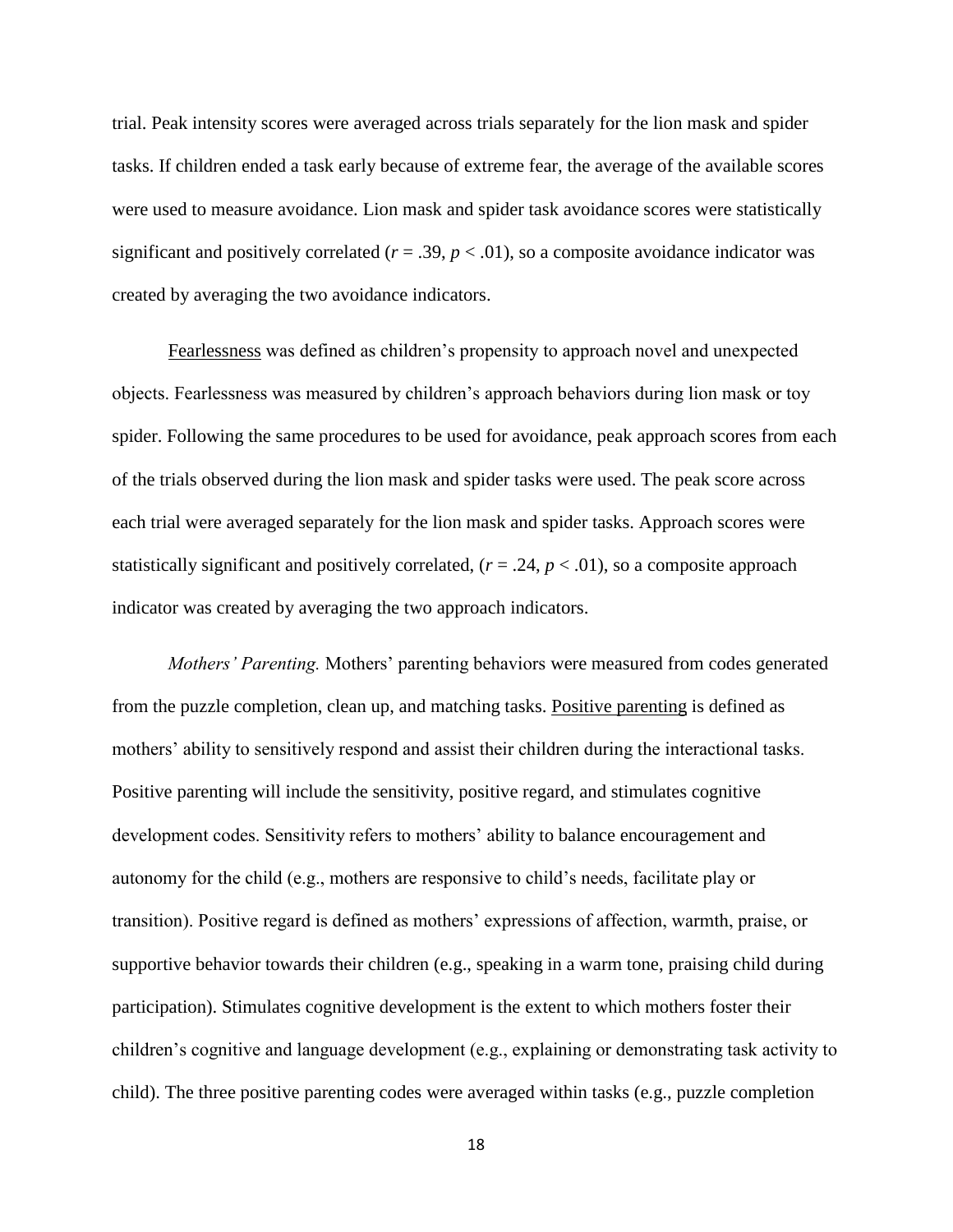task) to create three different indicators of positive parenting. The three indicators were statistically significantly and positively correlated; thus a positive parenting score was created by averaging across the three indicators to create a single positive parenting composite score.

Negative parenting is defined as mothers' behaviors that exhibited negative, harsh responses to the child during the tasks. Negative parenting was measured by intrusive behavior and negative regard for child codes. Intrusiveness refers to any physical or verbal behavior by the parent that interrupted their children's efforts during the task (e.g., unwanted physical contact, over-structuring child's participation in task). Negative regard is defined as mothers' expressions of angry, irritable, or emotionally negative behavior. The two negative parenting codes were averaged within tasks (e.g., puzzle completion task) to create three different indicators of negative parenting. These negative parenting indicators were statistically significantly and positively correlated; thus a negative parenting score was created by averaging across the three indicators to create a single negative parenting composite score.

*Children's problem behaviors.* Internalizing and externalizing scores were calculated using the Child Behavior Checklist for Ages 1.5-5 (Achenbach, 1994). Mothers rated various behaviors their child may have exhibited in the past two months, on a 3-point scale  $(0 = not at all)$ true,  $1 =$  sometimes true,  $2 =$  always or often true). An internalizing score was created by averaging 25 internalizing items the mother endorsed (i.e., nervous movements or twitching, shy or timid, etc.) from the anxious/depressed and withdrawn subscales. An externalizing score was created by averaging 26 externalizing items the mother endorsed (i.e., angry moods, hits others, always on the go, etc.) from the aggressive and destructive behavior subscales.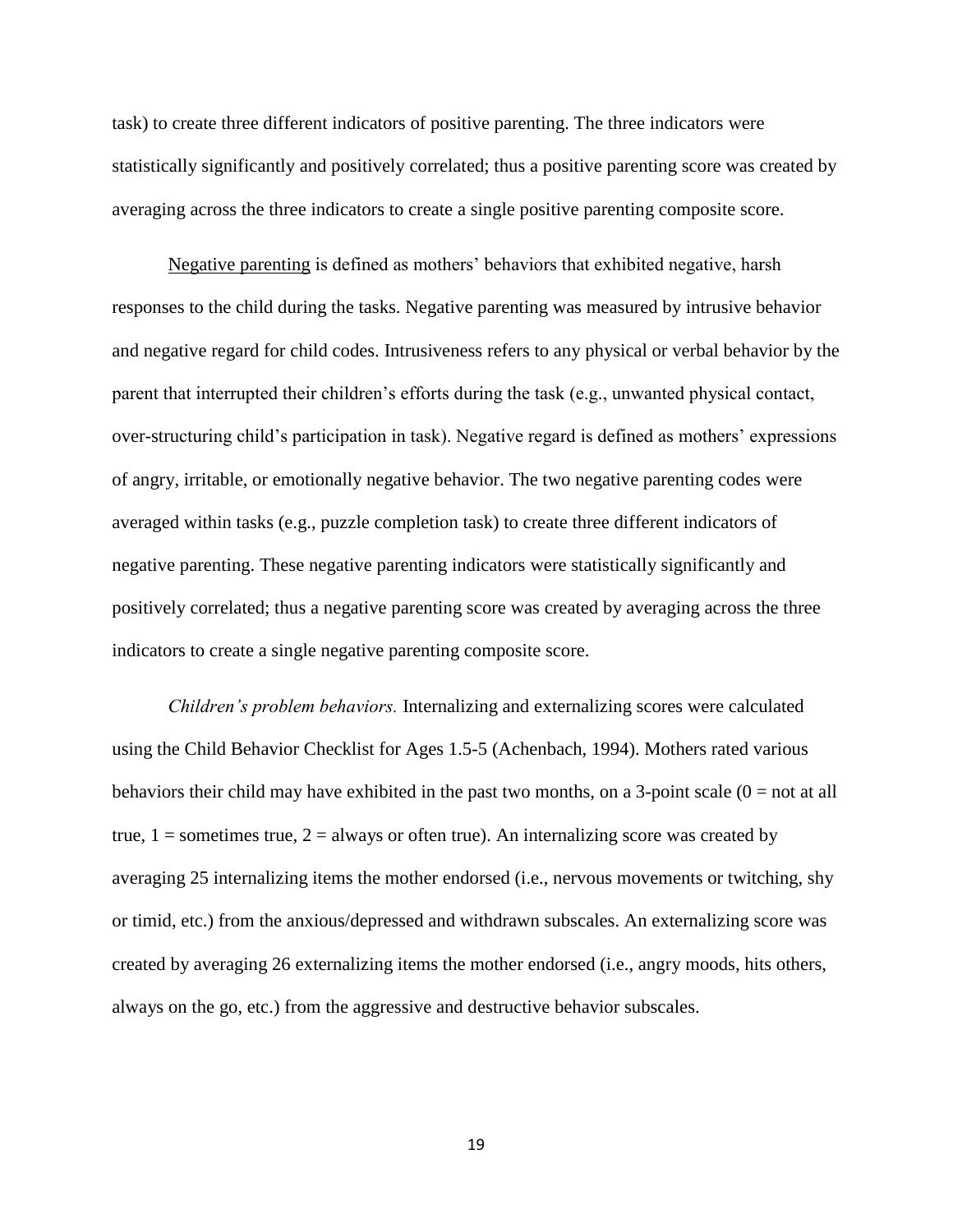#### **Results**

Prior to testing hypotheses, basic descriptive statistics and correlations were computed. First, means and standard deviations were computed. As demonstrated in Table 1, levels of positive and negative parenting were rather low. While mothers were observed to use more positive parenting than negative parenting, even levels of positive parenting were below the midpoint. Greater variability was observed for positive as compared to negative parenting. On average, mothers used little to no negative parenting during the interactions. Regarding fearful temperament, children exhibited very little fearful behavior and moderate levels of fearless behavior. In addition, more variability in fearless behavior was observed than in fearful behavior. Finally, mothers reported that generally low levels of internalizing and externalizing behaviors among their children.

| <b>Constructs</b>              | M    | <b>SD</b> | <b>Possible</b> |
|--------------------------------|------|-----------|-----------------|
|                                |      |           | Range*          |
| <b>Positive Parenting</b>      | 3.35 | 0.72      | $1 - 7$         |
| <b>Negative Parenting</b>      | 1.75 | 0.54      | $1 - 7$         |
| <b>Fearful Temperament</b>     | 0.50 | 0.70      | $0 - 3$         |
| <b>Fearless Temperament</b>    | 1.45 | 0.81      | $0 - 3$         |
| <b>Internalizing Behaviors</b> | 0.45 | 0.27      | $0 - 2$         |
| <b>Externalizing Behaviors</b> | 0.52 | 0.29      | $0 - 2$         |

 *Table 1. Descriptive Statistics*

\*larger values indicate greater intensity/frequency of behavior

Next, correlations were computed to ensure that the study constructs were associated in theoretically expected ways (see Table 2). As expected, positive parenting and negative parenting were statistically significantly and negatively correlated  $(r = -0.23, p < 0.01)$ . Moreover, positive and negative parenting were modestly correlated indicating that positive and negative parenting were not opposite ends of a continuum. Not surprisingly, more fearful temperament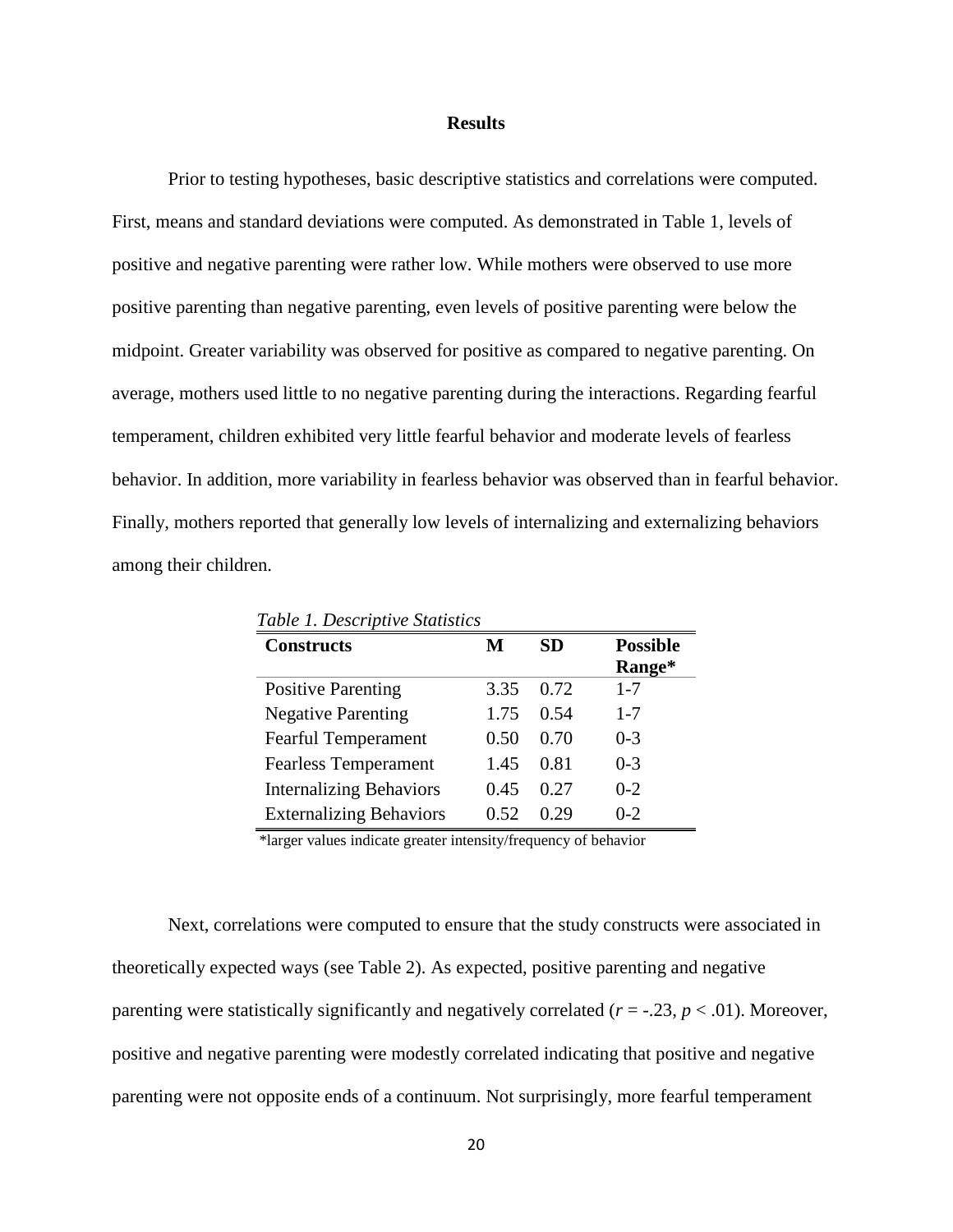was associated with less fearless temperament  $(r = -0.48; p < 0.01)$  and internalizing and externalizing behaviors were positively correlated (Table 2).

| <b>Constructs</b>          | 7       | 3       |         |           |          |
|----------------------------|---------|---------|---------|-----------|----------|
| 1. Positive Parenting      | $-23**$ | $-11$   | .04     | $-14$     | $-.04$   |
| 2. Negative Parenting      |         | $.27**$ | $-.07$  | .10       | $15^{+}$ |
| 3. Fearful Temperament     |         |         | $-48**$ | $.17^{+}$ | $.19*$   |
| 4. Fearless Temperament    |         |         |         | $-.01$    | .05      |
| 5. Internalizing Behaviors |         |         |         |           | $70**$   |
| 6. Externalizing Behaviors |         |         |         |           |          |

*Table 2. Bivariate correlations among study constructs*

 $*p< .05, **p< .01, *p< .10$ 

In contrast to expectations, neither positive nor negative parenting were statistically significantly correlated with internalizing or externalizing behaviors, although a trend towards statistical significance emerged for negative parenting and externalizing behaviors. With regard to temperament, again positive parenting was not correlated with either fearful or fearless temperament, but negative parenting was statistically and significantly associated with more fearful temperament but unrelated to fearless temperament. Finally, fearful temperament was statistically and significantly associated with more externalizing behaviors with a similar trend emerging for internalizing behaviors. Fearless temperament was unrelated to either internalizing or externalizing behaviors. The pattern of statistically significant correlations provided only modest support for the study hypotheses. The next step was to empirically evaluate the study hypotheses using partial correlations and regression equations.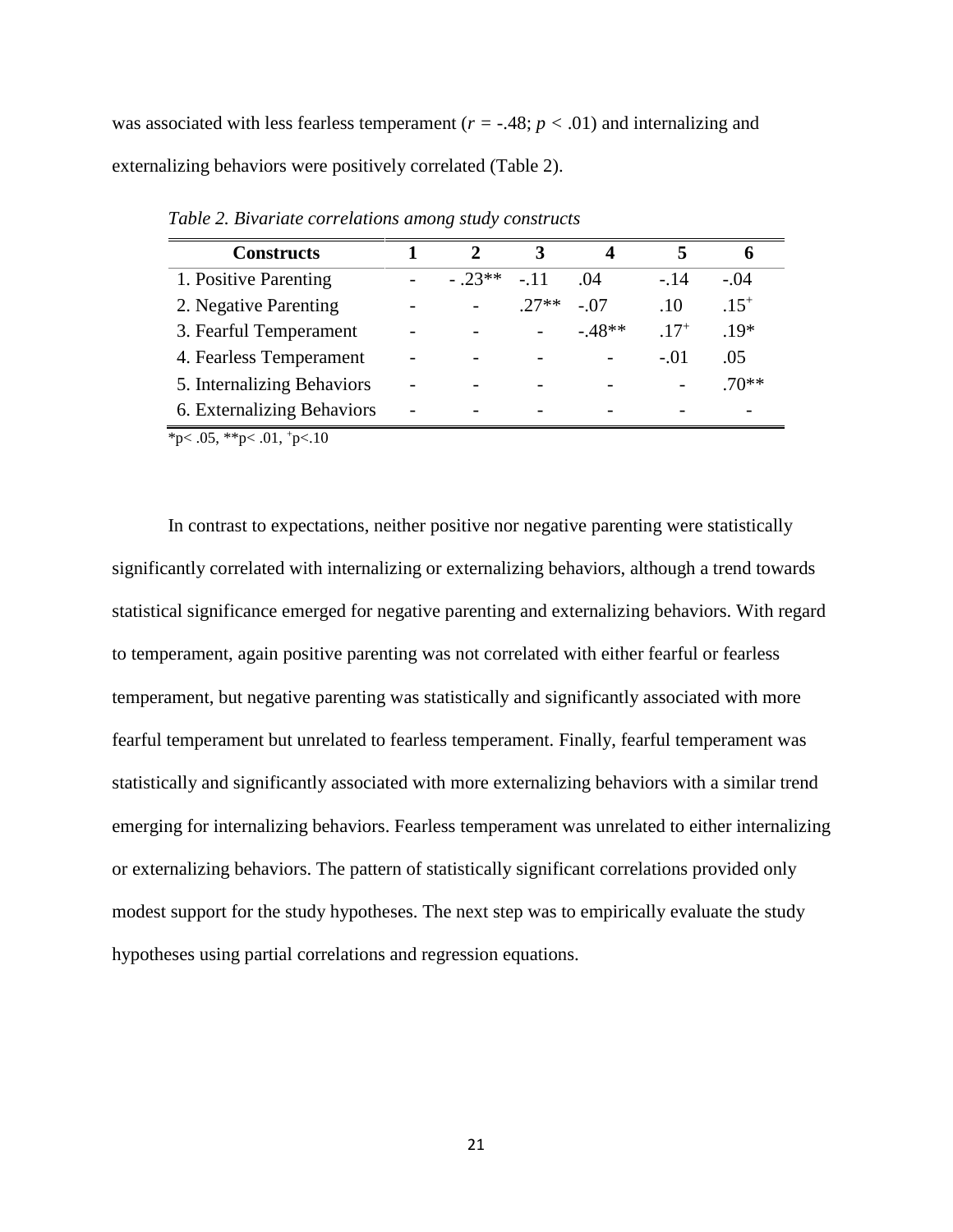*Hypothesis 1: Fearful temperament will be positively associated with internalizing behaviors after controlling for externalizing behaviors.*

A partial correlation was computed to test hypothesis 1. After controlling for externalizing behaviors, the previously marginally statistically significant correlation between fearful temperament and internalizing behaviors was no longer statistically significant  $(r = 0.05)$ . Although not hypothesized, after controlling for internalizing problems, the previously statistically significant correlation between externalizing temperament and fearful temperament was no longer significant  $(r = .10)$ .

*Hypothesis 2: After controlling for internalizing behaviors, the correlation between fearless temperament and externalizing behaviors will be statistically significant.* 

Once the overlap between internalizing and externalizing behaviors was removed, externalizing behaviors and fearless temperament were expected to be statistically and significantly correlated. Again, a partial correlation was estimated. Controlling for internalizing behaviors did not change the previously nonsignificant correlation between fearless temperament and externalizing behaviors ( $r = 0.08$ ). Although not hypothesized, controlling for externalizing behaviors also did not change the nonsignificant correlation between fearless temperament and internalizing problems  $(r = -0.07)$ .

*Hypothesis 3: Variations in parenting quality will interact with variations in children's temperamental fear to influence children's level of internalizing or externalizing behaviors.* 

Four hierarchical linear regression equations were computed to test hypothesis 3. Prior to computing regression equations, all independent variables were grand mean centered. Next, interaction terms were computed by multiplying the moderator (e.g., positive parenting) and the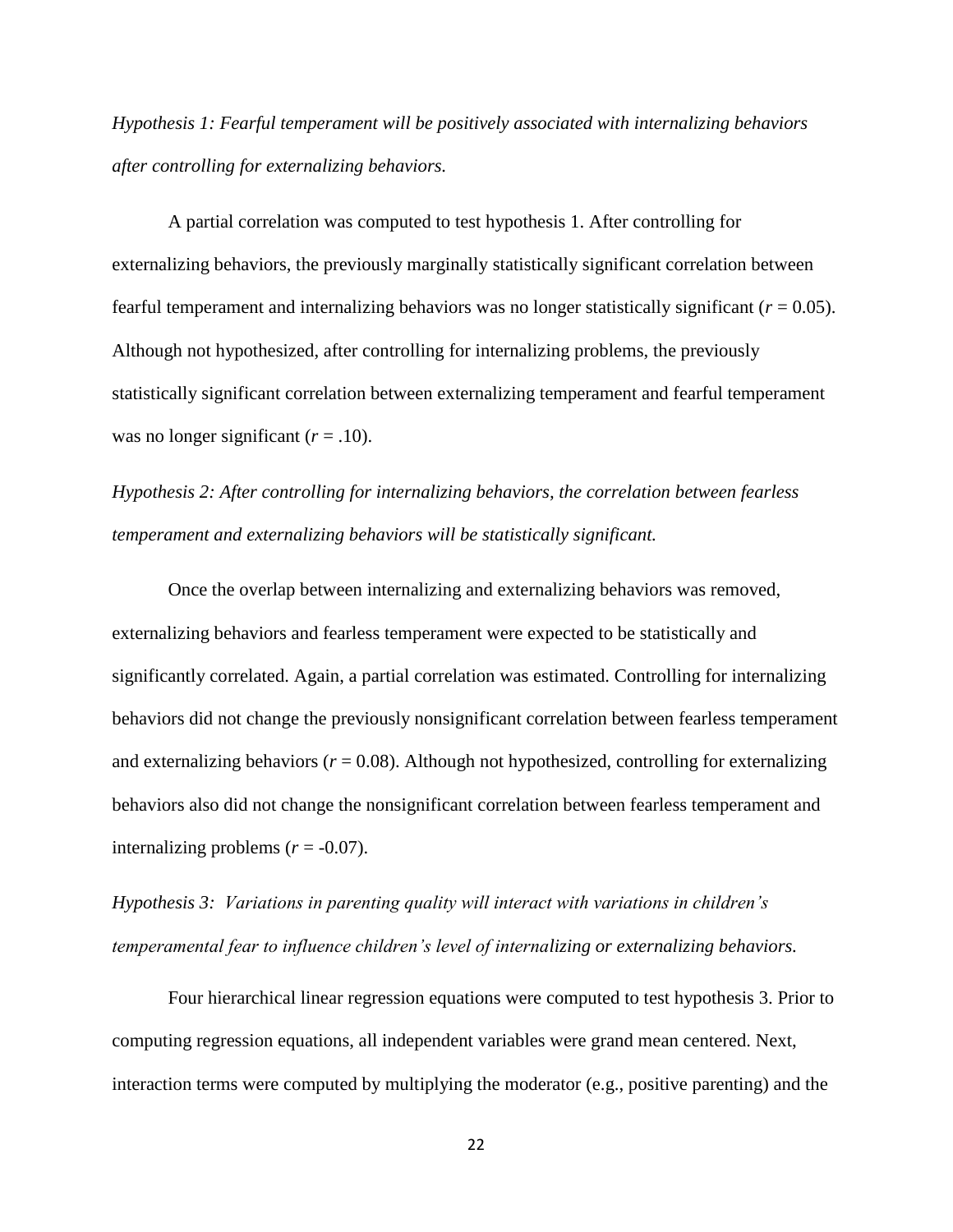main effect (e.g., fearful temperament). Estimating the models proceeded in steps. Controls were entered in the first step of all equations. These controls included problem behavior and parenting. For instance, to control for the covariation and to ensure that models were predicting unique rather than common variance, externalizing problems was entered in the first step of the internalizing problem equations and internalizing problems was entered in the first step of the externalizing equations. In addition, when estimating the impact of positive parenting on internalizing or externalizing problems, negative parenting was statistically controlled in the first step of the equation. This ensured that the equations separately considered the interactive effects of positive or negative parenting with fearful temperament on internalizing behaviors and the interactive effects of positive or negative parenting with fearless temperament on externalizing behaviors. Results will be described first for internalizing behaviors and then for externalizing behaviors.

First, the associations among positive parenting and fearful temperament on internalizing behaviors were estimated (see Table 3, panel A). After controlling for externalizing behaviors and negative parenting in the first step of the equation, the main effects of positive parenting positive and fearful temperament were estimated. While the beta for fearful temperament was not statistically significant, the beta for positive parenting trended towards significance. The step for the main effects did not explain statistically significant portions of the variance associated with internalizing problems. In the third step of the equation, the positive parenting x fearful temperament interaction term was entered. The beta associated with the interaction term was not statistically significant and no statistically significant change in R-square emerged. To summarize, no evidence emerged that positive parenting interacted with fearful temperament to influence level of internalizing behaviors.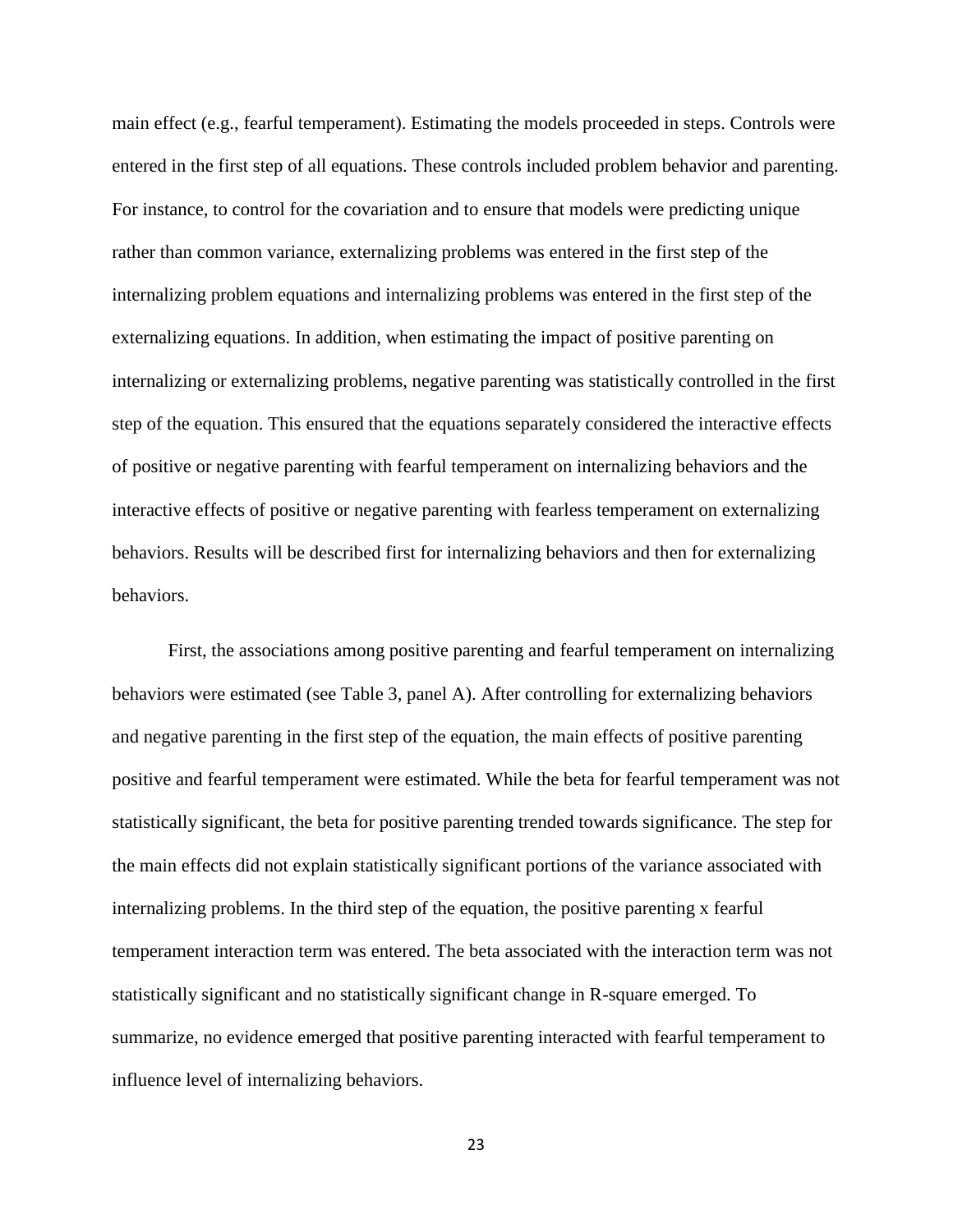negative parenting (Table 3, panel b). After statistically controlling for the influence of positive Next, the same hierarchical regression equation was computed, this time considering parenting and externalizing behaviors on internalizing behaviors, the main effects of negative parenting and fearful temperament were estimated. Neither of the beta coefficients associated with the main effects was statistically significant. In the final step, the interaction term was entered into the equation. Like the previous regression equation, the beta coefficient associated with the negative parenting x fearful temperament interaction term was not statistically significant and no statistically significant change in R-square emerged. There was no support for the expectation that fearful temperament and negative parenting interact to influence levels of internalizing behaviors.

| Panel A: Positive Parenting              | β                    | t.                   | $\triangle R^2$ |
|------------------------------------------|----------------------|----------------------|-----------------|
| <b>Step 1: Controls</b>                  |                      |                      |                 |
| <b>Externalizing behaviors</b>           | $0.70**$             | $10.63**$            | $0.50**$        |
| Negative parenting                       | $-0.01$              | $-0.95$              |                 |
| <b>Step 2: Main effects</b>              |                      |                      |                 |
| Positive parenting                       | $-0.11$ <sup>+</sup> | $-1.67$ <sup>+</sup> | 0.01            |
| Fearful temperament                      | 0.05                 | 0.65                 |                 |
| <b>Step 3: Interaction term</b>          |                      |                      |                 |
| Positive parenting x Fearful temperament | 0.08                 | 1.09                 | 0.01            |
| Panel B: Negative Parenting              | β                    | t                    | $\triangle R^2$ |
| <b>Step 1: Controls</b>                  |                      |                      |                 |
| <b>Externalizing behaviors</b>           | $0.70**$             | $10.76**$            | $0.50**$        |
| Positive parenting                       | $-0.11$              | $-1.65$              |                 |
| <b>Step 2: Main effects</b>              |                      |                      |                 |
| Negative parenting                       | $-0.04$              | $-0.62$              | 0.00            |
| Fearful temperament                      | 0.06                 | 0.81                 |                 |
| <b>Step 3: Interaction term</b>          |                      |                      |                 |
| Negative Parenting x Fearful temperament | $-0.04$              | $-0.53$              | 0.00            |

*Table 3. Results of the hierarchical regression equations evaluating the impact of parenting and fearful temperament on levels of internalizing behaviors.*

Dependent variable: Internalizing behaviors

 $*p< .05$ ,  $*p< .01$ ,  $p< .10$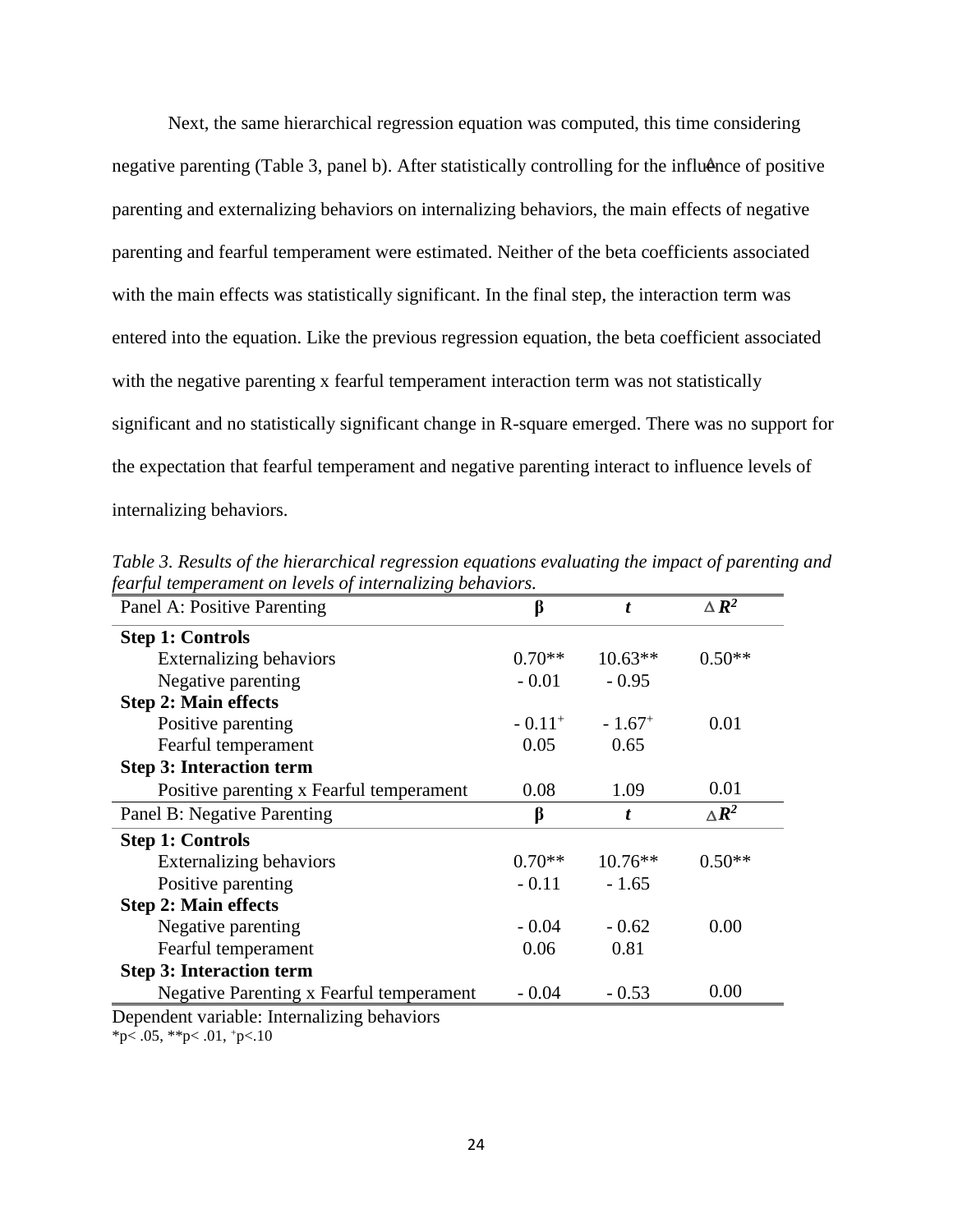The third regression equation tested the associations among positive parenting and fearless temperament on externalizing behaviors (see Table 4, panel A). After controlling for internalizing behaviors and negative parenting in the first step of the equation, the main effects of positive parenting positive and fearless temperament were estimated. Neither of the betas for the main effects was statistically significant and this step did not explain statistically significant portions of the variance associated with externalizing problems. In the third step of the equation, the positive parenting x fearless temperament interaction term was entered. The beta associated with the interaction term was not statistically significant and no statistically significant change in R-square emerged. To summarize, no evidence emerged that positive parenting interacted with fearless temperament to influence level of externalizing behaviors.

The last hierarchical regression equation considered negative parenting and fearless temperament (Table 4, panel b). After statistically controlling for the influence of positive parenting and internalizing behaviors on externalizing behaviors, the main effects of negative parenting and fearless temperament were estimated. Neither of the beta coefficients associated with the main effects was statistically significant. In the final step, the interaction term was entered into the equation. Like the previous regression equation, the beta coefficient associated with the negative parenting x fearless temperament interaction term was not statistically significant and no statistically significant change in R-square emerged. There was no support for the expectation that fearless temperament and negative parenting interact to influence levels of externalizing behaviors.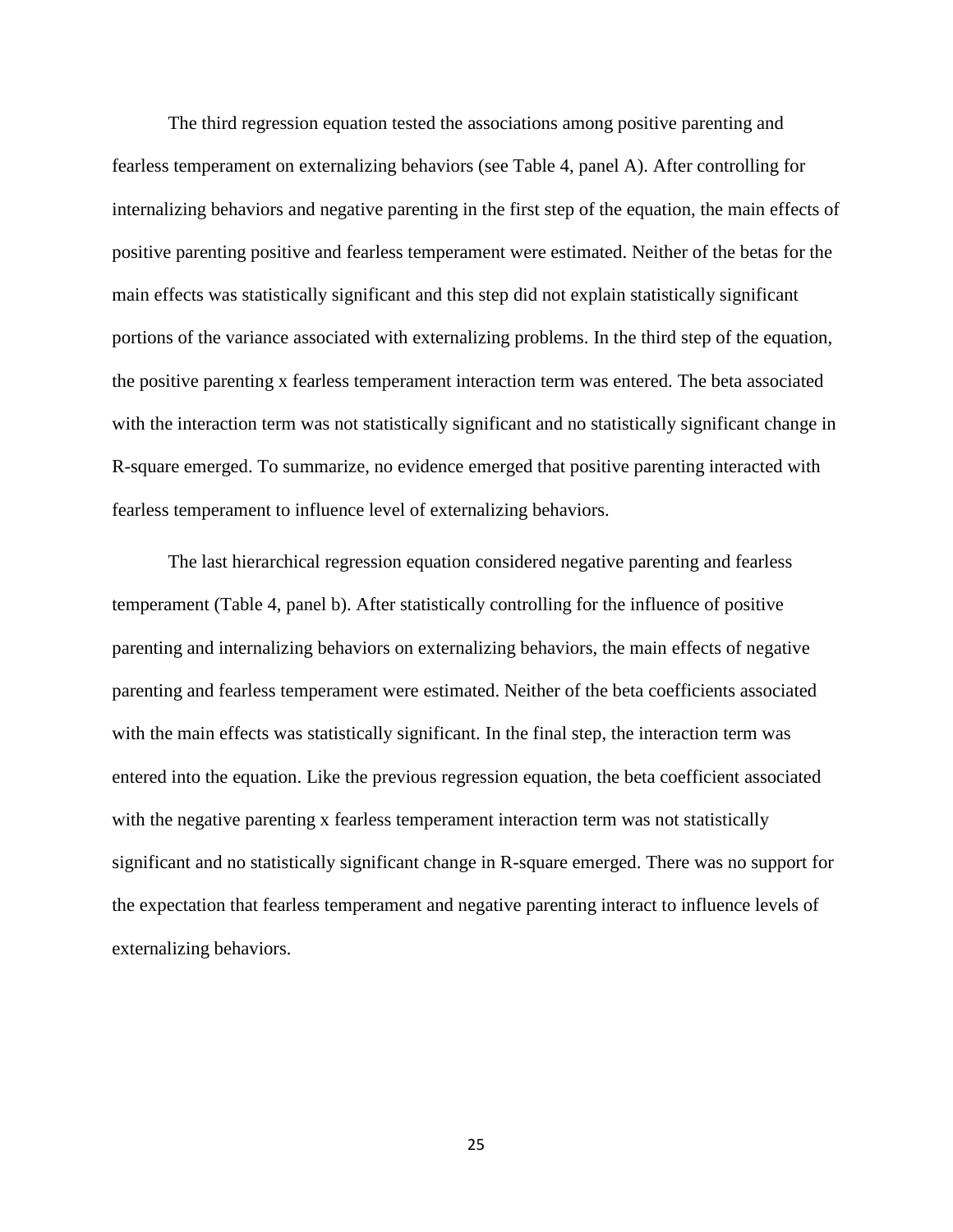| Panel A: Positive Parenting                      | β        | t         | $\triangle R^2$ |
|--------------------------------------------------|----------|-----------|-----------------|
| <b>Step 1: Controls</b>                          |          |           |                 |
| Internalizing behaviors                          | $0.70**$ | $10.63**$ | $0.50**$        |
| Negative parenting                               | 0.08     | 1.27      |                 |
| <b>Step 2: Main effects</b>                      |          |           |                 |
| Positive parenting                               | 0.07     | 1.04      | 0.01            |
| Fearless temperament                             | 0.07     | 1.02      |                 |
| <b>Step 3: Interaction term</b>                  |          |           |                 |
| Positive parenting x Fearless temperament        | $-0.05$  | $-0.79$   | 0.00            |
| Panel B: Negative Parenting                      | β        | t         | $\triangle R^2$ |
|                                                  |          |           |                 |
| <b>Step 1: Controls</b>                          |          |           |                 |
| Internalizing behaviors                          | $0.71**$ | $10.76**$ | $0.50**$        |
| Positive parenting                               | 0.05     | 0.76      |                 |
| <b>Step 2: Main effects</b>                      |          |           |                 |
| Negative parenting                               | 0.10     | 1.54      | 0.01            |
| Fearless temperament                             | 0.07     | 1.02      |                 |
| <b>Step 3: Interaction term</b>                  |          |           |                 |
| <b>Negative Parenting x Fearless temperament</b> | 0.01     | 0.19      | 0.00            |

*Table 4. Results of the hierarchical regression equations evaluating the impact of parenting and fearless temperament on levels of externalizing behaviors.*

Dependent variable: Externalizing behaviors

\*p $< .05,$  \*\*p $< .01,$  +p $< .10$ 

Additionally, although not hypothesized, regression equations were computed for associations between parenting and fearful temperament on externalizing behaviors as a statistically significant association emerged between fearful temperament and externalizing behaviors (Table 2). First, equations testing positive parenting on fearful temperament were estimated. After statistically controlling for the influence of negative parenting and internalizing behaviors on externalizing behaviors, the main effects of positive parenting and fearful temperament were estimated. Neither of the beta coefficients associated with the main effects was statistically significant ( $\beta$  = 0.07,  $\beta$  = 0.05). In the final step, the interaction term was entered into the equation. The beta coefficient associated with the positive parenting x fearful temperament interaction term was not statistically significant and no statistically significant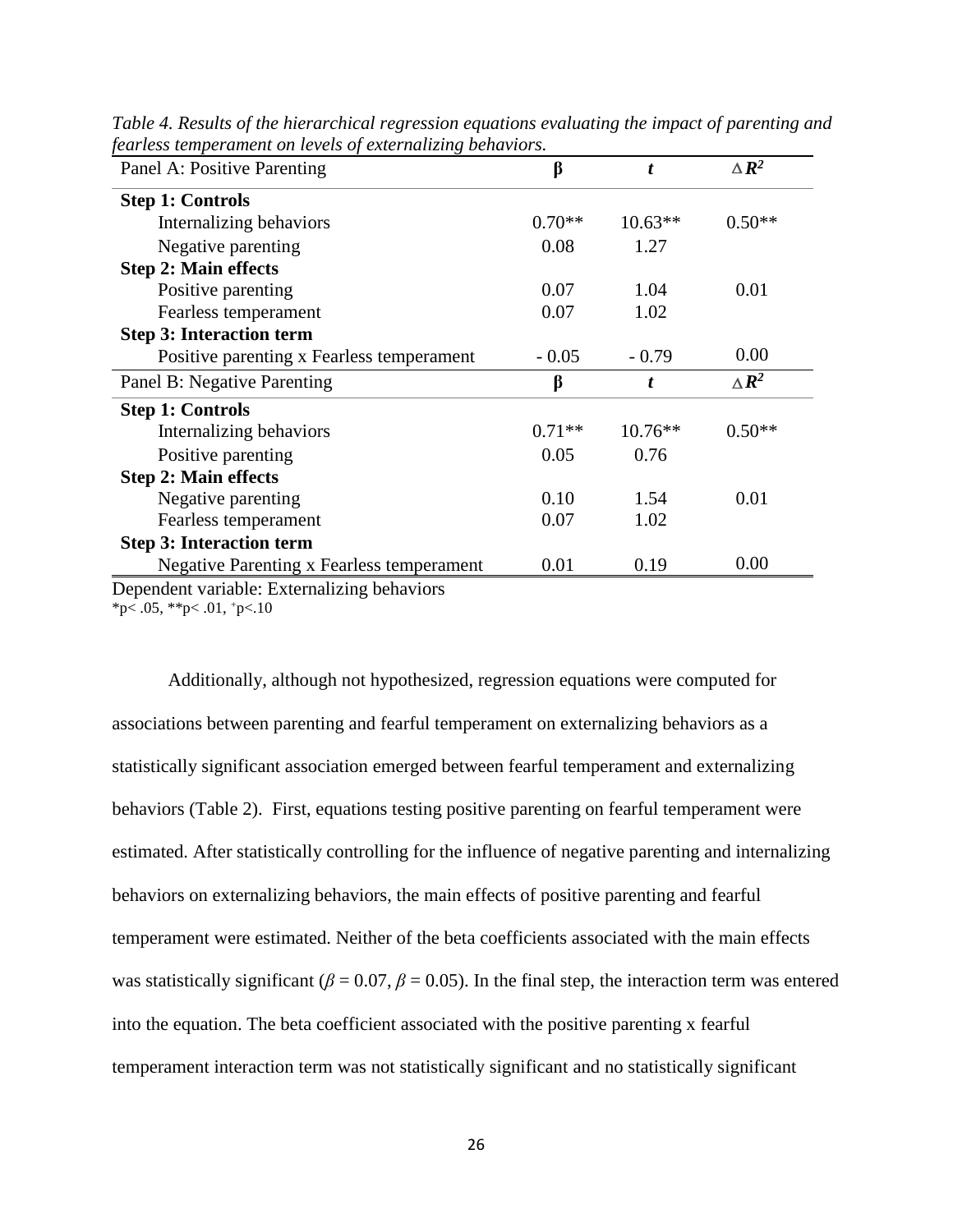change in R-square emerged. There was no support for the expectation that fearful temperament and positive parenting interact to influence levels of externalizing behaviors.

Next, equations for associations among negative parenting and fearful temperament on externalizing behaviors were computed. After statistically controlling for the influence of positive parenting and internalizing behaviors on externalizing behaviors, the main effects of negative parenting and fearful temperament were estimated. Neither of the beta coefficients associated with the main effects was statistically significant ( $\beta = 0.09$ ,  $\beta = 0.05$ ). In the final step, the interaction term was entered into the equation. The beta coefficient associated with the negative parenting x fearful temperament interaction term was not statistically significant and no statistically significant change in R-square emerged. There was no support for the expectation that fearful temperament and negative parenting would interact to influence levels of externalizing behaviors.

#### **Discussion**

Differences in mothers' observed positive and negative parenting were expected to explain variations in the associations among temperamental fear and internalizing or externalizing behaviors. That is, more observed fearful temperament was expected to be associated with higher levels of internalizing behaviors, while more observed fearless temperament was expected to be associated with higher levels of externalizing behaviors. Unfortunately, internalizing behaviors were not statistically and significantly correlated with variations in fearful temperament and externalizing behaviors were not statistically and significantly correlated with fearless temperament. Not surprisingly, parenting quality did not interact with variations in temperamental fear to influence levels of internalizing or externalizing problems. The following sections first considers alternative explanations for the lack of statistical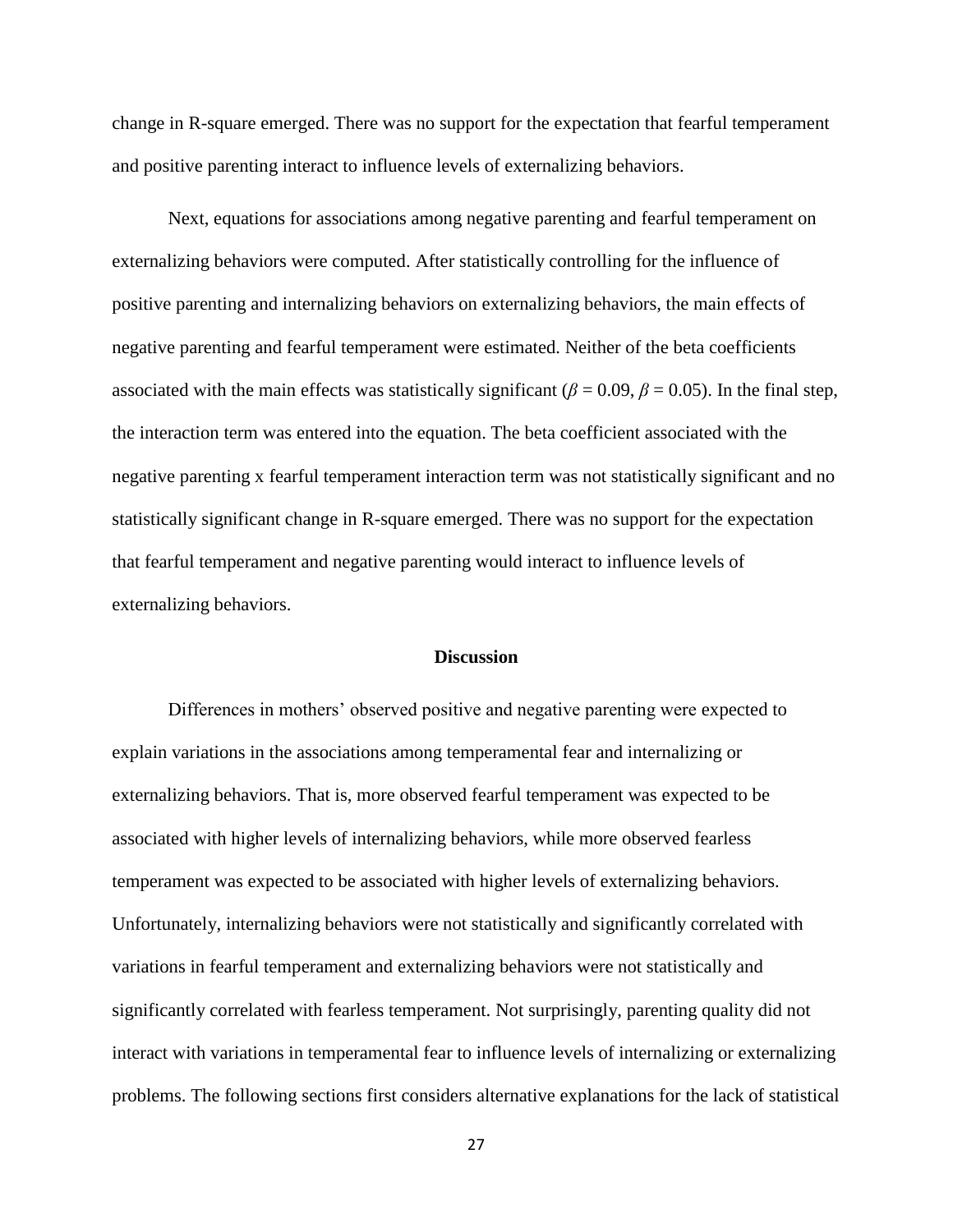significance. Next, the strengths and limitations of the study are described. Finally, recommendations for future studies are described.

*Parenting quality moderates the association between children's temperamental fear and problem behaviors*

Previous research has established associations of fearless temperament to externalizing behaviors and fearful behaviors to internalizing behaviors. While the current study did not demonstrate those linkages, analyses revealed marginally significant associations between fearful temperament and externalizing behaviors, suggesting children's fearful temperament may also contribute to the development of externalizing behaviors, and not only internalizing behaviors, as previously thought. Additionally, while regressions for parenting and fearful temperament on externalizing behaviors were not significant, previous studies have demonstrated that negative parenting and fearful temperament may interact to increase externalizing, but not internalizing, behaviors among preschool-aged children (Colder, Lochman, and Wells, 1997; Morris, Silk, Steinberg, Sessa, Avenevoli, and Essex, 2002). Similar findings were also reported in a study the current study replicated. A previous study conducted by Barnett and Scaramella's Mothers and Preschoolers Study (MAPS; 2015), examined whether children's sex and fear reactivity would moderate the relationship between parenting quality and children's problem behaviors. Unlike the present study, MAPS found that parenting quality and temperamental fear did interact to influence problem behaviors in preschool-aged children. Specifically, Barnett and Scaramella found that lower levels of fearless behavior in boys, but not girls, interacted with increased mothers' supportive parenting to decrease problem behaviors (2015). The current study did not replicate these findings.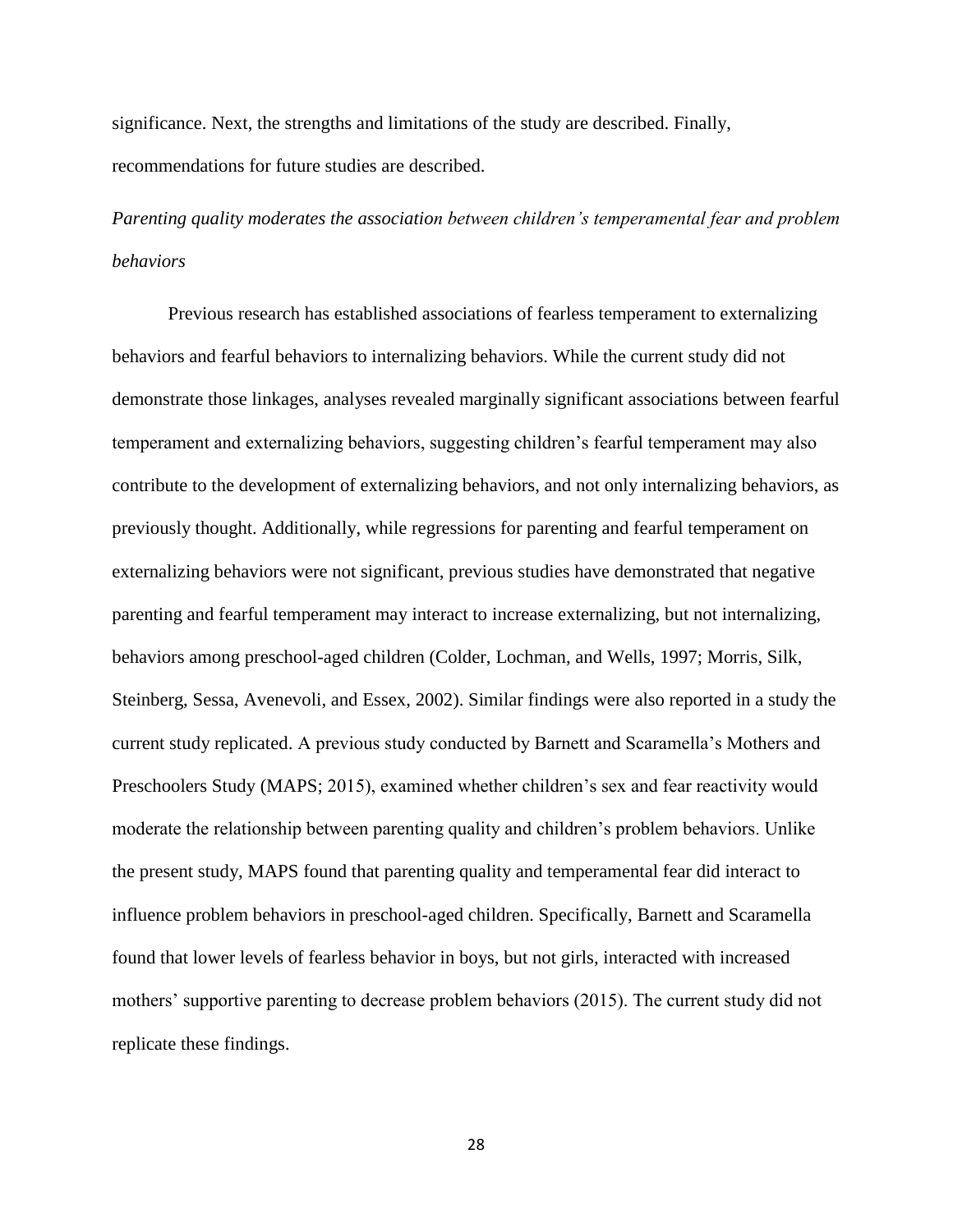However, the lack of statistically significant findings may be accurate due to demographic differences. First, although the study samples for the present study and MAPS were similar in terms of SES/income and race, several differences existed. First, MAPS recruited participants from urban, New Orleans, while the current study recruited participants from the rural, gulf coast of Alabama. Second, MAPS included siblings for within family analyses, in a longitudinal study. Finally, different tasks were used in the previous study. MAPS used only 1 task for each construct, while the current study used 3 tasks for parenting quality and 2 tasks for temperamental fear. Additionally, Barnett and Scaramella used children's fear distress, not avoidant behavior, during the temperament task to create the fearful temperament construct, or fear reactivity. The present study used avoidant and approach behaviors to measure temperamental fear.

#### *Strengths, limitations, and future directions*

The current study presented several strengths and limitations. Strengths include the methods used; multiple observational tasks to define parenting and children's temperament. Most importantly, the current sample was structured as a cross-sectional study. While a longitudinal design would be better fitted to monitor the development of temperamental fear and externalizing and internalizing behaviors over time, bidirectional effects within the parent-child relationship must also be considered. Many studies may observe parenting quality and temperamental fear at different points in time, consequently including bidirectional effects. That is, a longitudinal design would make it difficult to attribute associations among variables and not due to children's temperament affecting parenting quality, or parenting quality affecting children's temperament (Ollendick & Ryan, 2018).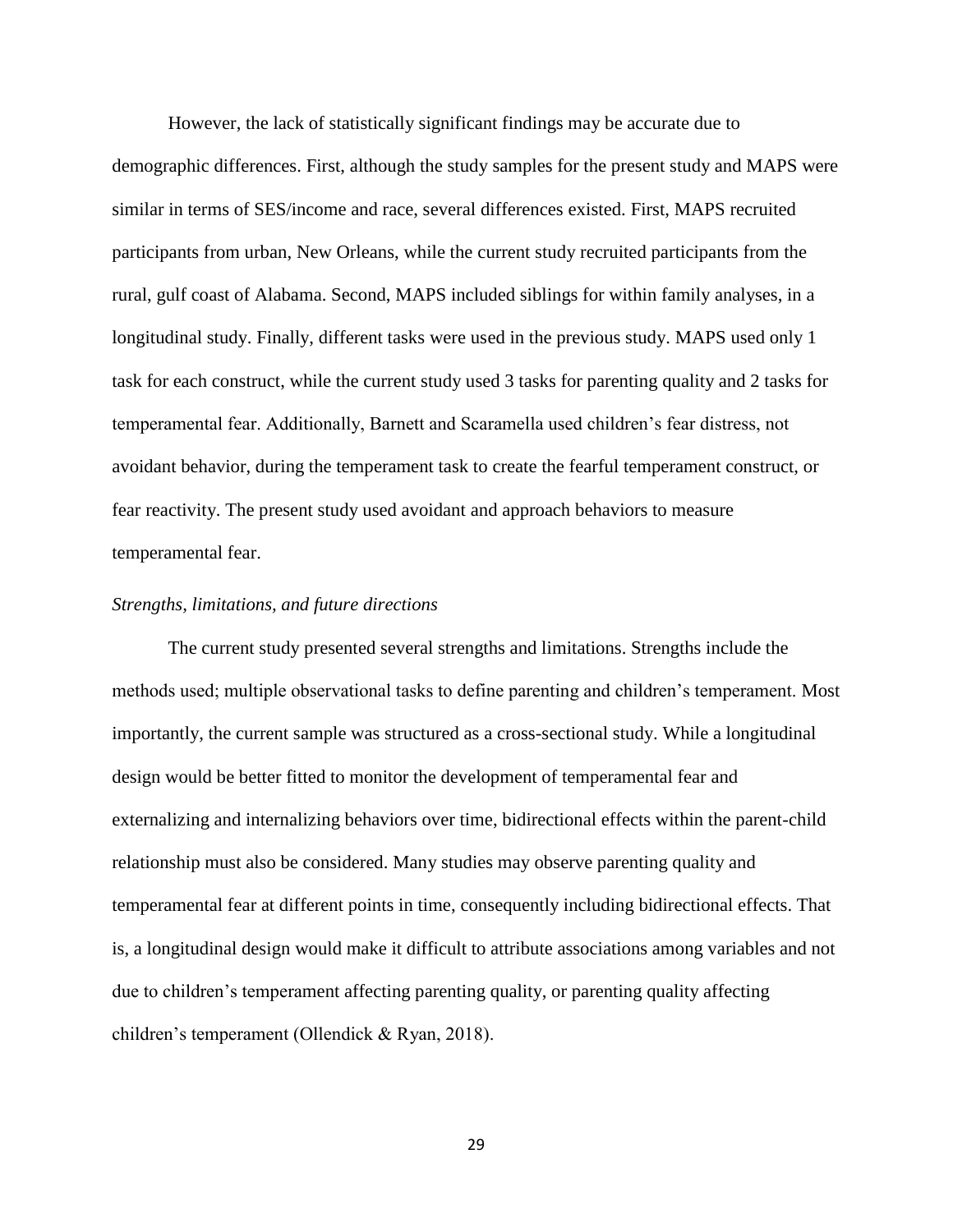However, several limitations also emerged. First, only one measure was used to define the problem behaviors construct, the Child behavior checklist (CBCL). Mothers' completed one questionnaire to report on their children's internalizing and externalizing behaviors. Next, there were methodological concerns. The current study's low variability for parenting and children's temperamental fear may indicate the methods used were not valid for this age range (3-6), or the tasks were not stressful enough. Because the interviews took place in the children's homes, it is possible the tasks were not stressful enough for the children. While some distress was observed in this sample, overall, the temperamental fear tasks did not garner enough distress among child participants. Additionally, low variability in parenting quality indicates the tasks may not have been challenging enough for mothers, or the tasks were not representative of typical mother-child interactions. Due to the low variability, it is possible the study results were accurate for this sample.

Future directions should consider environmental influence; it is possible the rural environment served as a protective factor for this sample. Next steps may include comparing the current study's sample and MAPS's sample for any significant differences on the basis of geographic urbanicity. Because rural communities are less populated than urban communities, there may be less risk for exposure to violence or other stressors that would otherwise influence the mothers' parenting or children's adjustment.

Additional future recommendations include studying the impact of other moderators or how they may influence parenting quality to indirectly impact the association between children's temperamental fear and problem behaviors. Parents' mental health is one such moderators that may disrupt parenting quality, indirectly influencing children's adjustment. Substance use, depression, and anxiety all may influence a parent's ability to serve as resource for their children.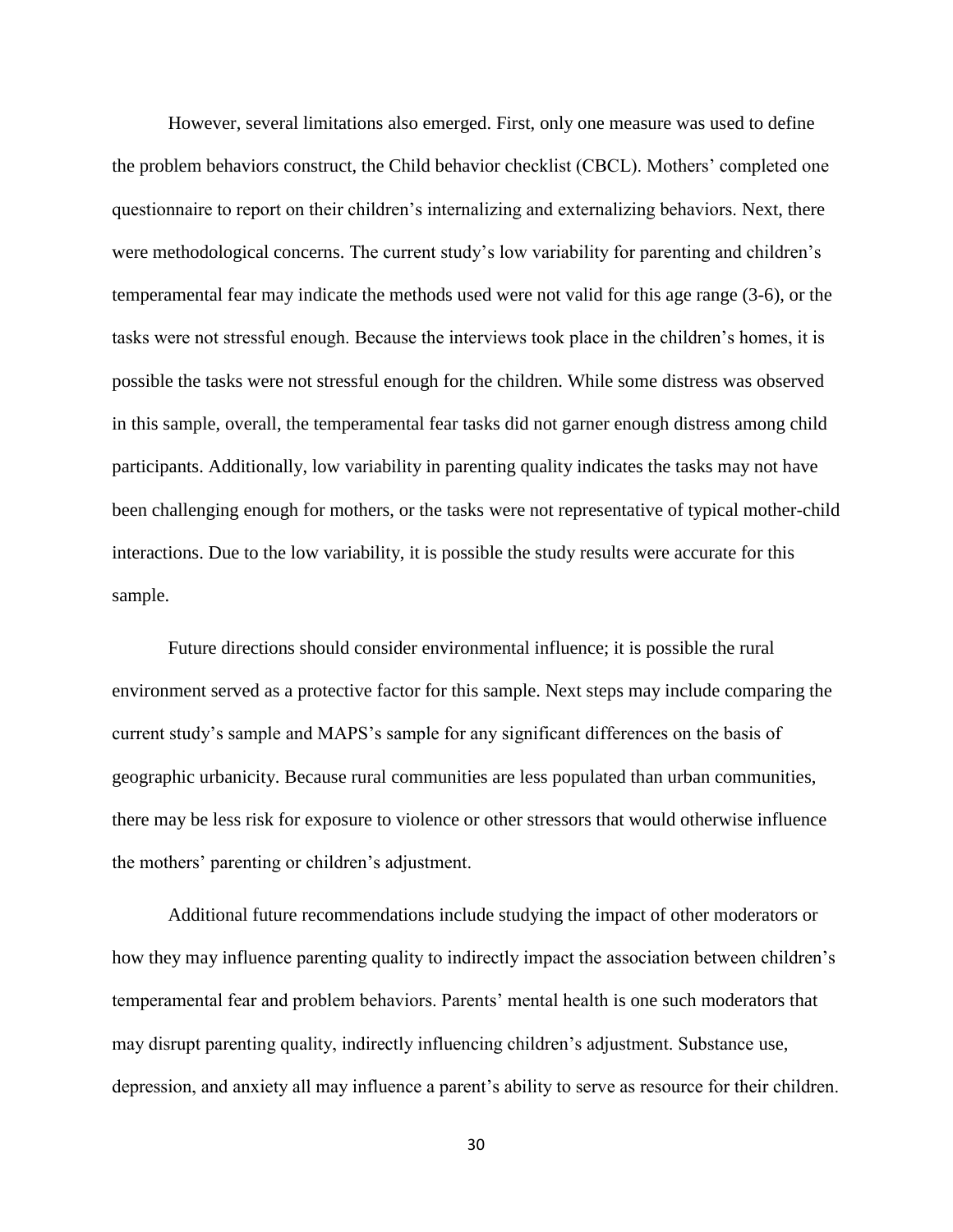For example, Eiden and colleagues (2007) found that parents who were alcohol-dependent used less positive parenting (e.g., warmth and sensitivity) than compared to parents who were not alcohol-dependent. Similar findings have been reported among parents with depression and anxiety; specifically, more negative parenting was exhibited among mothers with depression or anxiety (Lovejoy, Graczyk, O'Hare, & Neuman, 2000). Additionally, parents' psychopathology can contribute to the development of problem behaviors in children. For example, children of parents with depression exhibit more externalizing behaviors during childhood than compared to children of parents with no reported psychopathology (Eiden, Edwards, & Leonard, 2007). In conclusion, the role of parenting quality and children's temperamental fear on problem behaviors must consider external influences such as parent's mental health, SES, geographic differences, exposure to dangerous neighborhoods, and the bidirectional effects of the parent-child relationship.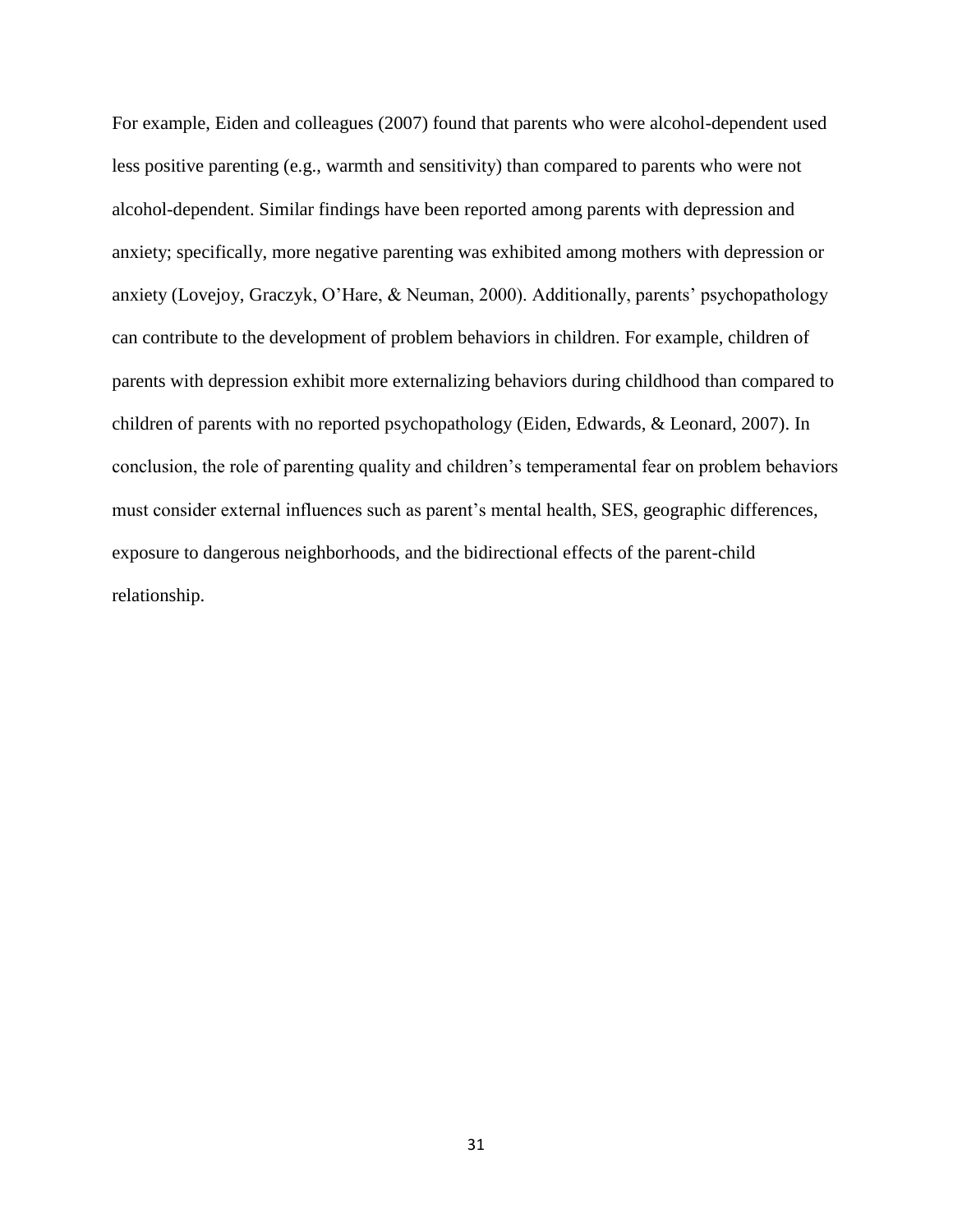#### **References**

- Akhter, N., Hanif, R., Tariq, N., & Atta, M. (2011). Parenting styles as predictors of externalizing and internalizing behavior problems among children. *Pakistan Journal of Psychological Research*, *26*(1).
- Barker, E. D., Oliver, B. R., Viding, E., Salekin, R. T., & Maughan, B. (2011). The impact of prenatal maternal risk, fearless temperament and early parenting on adolescent callous‐unemotional traits: A 14‐year longitudinal investigation. *Journal of Child Psychology and Psychiatry*, *52*(8), 878-888.
- Barnett, M. A., & Scaramella, L. V. (2015). Child fear reactivity and sex as moderators of links between parenting and preschool behavior problems. *Development and psychopathology*, *27*(4pt1), 1179-1190.
- Barnett, M. A., & Scaramella, L. V. (2017). Supportive and intrusive parenting during early childhood: Relations with children's fear temperament and sex. *Journal of Family Psychology*, *31*(5), 553.
- Battaglia, M., Touchette, É., Garon‐Carrier, G., Dionne, G., Côté, S. M., Vitaro, F., ... & Boivin, M. (2016). Distinct trajectories of separation anxiety in the preschool years: persistence at school entry and early‐life associated factors. *Journal of Child Psychology and Psychiatry*, *57*(1), 39-46.
- Bayer, J. K., Sanson, A. V., & Hemphill, S. A. (2006). Parent influences on early childhood internalizing difficulties. *Journal of Applied Developmental Psychology*, *27*(6), 542-559.
- Belsky, J. (1997). Theory testing, effect-size evaluation, and differential susceptibility to rearing influence: The case of mothering and attachment. *Child development*, *68*(4), 598-600.
- Bornstein, M. (2005). *Handbook of parenting: volume1: Children and Parenting*. Psychology Press.
- Bornstein, M. H., Hahn, C. S., & Haynes, O. M. (2010). Social competence, externalizing, and internalizing behavioral adjustment from early childhood through early adolescence: Developmental cascades. *Development and psychopathology*, *22*(4), 717-735.
- Burgess, K. B., Marshall, P. J., Rubin, K. H., & Fox, N. A. (2003). Infant attachment and temperament as predictors of subsequent externalizing problems and cardiac physiology. *Journal of Child Psychology and Psychiatry*, *44*(6), 819-831
- Campbell, S. B., Shaw, D. S., & Gilliom, M. (2000). Early externalizing behavior problems: Toddlers and preschoolers at risk for later maladjustment. *Development and psychopathology*, *12*(3), 467-488.
- Cohen, J., Cohen, P., West, S. G., & Aiken, L. S. (2003). Applied multiple correlation/regression analysis for the behavioral sciences. *UK: Taylor & Francis*.
- Colder, C. R., Lochman, J. E., & Wells, K. C. (1997). The moderating effects of children's fear and activity level on relations between parenting practices and childhood symptomatology. *Journal of Abnormal Child Psychology*, *25*(3), 251-263.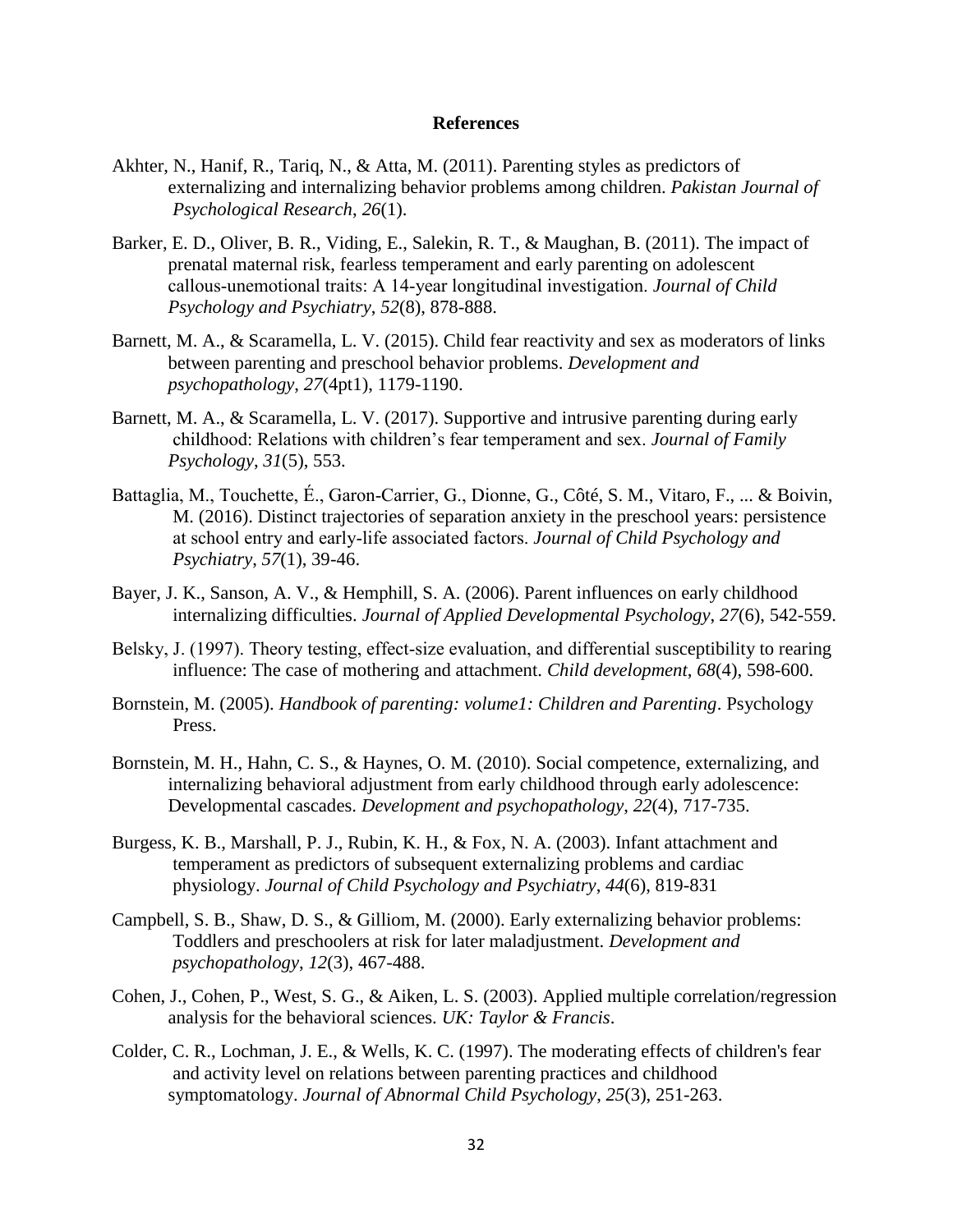- Compton, S. N., Nelson, A. H., & March, J. S. (2000). Social phobia and separation anxiety symptoms in community and clinical samples of children and adolescents. *Journal of the American Academy of Child & Adolescent Psychiatry*, *39*(8), 1040-1046.
- Coplan, R. J., Schneider, B. H., Matheson, A., & Graham, A. (2010). 'Play skills' for shy children: development of a Social Skills Facilitated Play early intervention program for extremely inhibited preschoolers. *Infant and Child Development: An International Journal of Research and Practice*, *19*(3), 223-237.
- Cornell, A. H., & Frick, P. J. (2007). The moderating effects of parenting styles in the association between behavioral inhibition and parent-reported guilt and empathy in preschool children. *Journal of Clinical Child and Adolescent Psychology*, *36*(3), 305-318.
- Davidov, M., & Grusec, J. E. (2006). Untangling the links of parental responsiveness to distress and warmth to child outcomes. *Child development*, *77*(1), 44-58.
- Dennis, T. (2006). Emotional self-regulation in preschoolers: The interplay of child approach reactivity, parenting, and control capacities. *Developmental psychology*, *42*(1), 84.
- Denham, S. A., Mitchell-Copeland, J., Strandberg, K., Auerbach, S., & Blair, K. (1997). Parental contributions to preschoolers' emotional competence: Direct and indirect effects. *Motivation and emotion*, *21*(1), 65-86.
- Dishion, T. J., & McMahon, R. J. (1998). Parental monitoring and the prevention of child and adolescent problem behavior: A conceptual and empirical formulation. *Clinical child and family psychology review*, *1*(1), 61-75.
- Dishion, T. J., Shaw, D., Connell, A., Gardner, F., Weaver, C., & Wilson, M. (2008). The family check‐up with high‐risk indigent families: Preventing problem behavior by increasing parents' positive behavior support in early childhood. *Child development*, *79*(5), 1395-1414.
- Eiden, R. D., Edwards, E. P., & Leonard, K. E. (2007). A conceptual model for the development of externalizing behavior problems among kindergarten children of alcoholic families: role of parenting and children's self-regulation. *Developmental psychology*, *43*(5), 1187.
- Eisenberg, N., Spinrad, T. L., & Eggum, N. D. (2010). Emotion-related self-regulation and its relation to children's maladjustment. *Annual review of clinical psychology*, *6*, 495-525.
- Fanti, K. A., & Henrich, C. C. (2010). Trajectories of pure and co-occurring internalizing and externalizing problems from age 2 to age 12: findings from the National Institute of Child Health and Human Development Study of Early Child Care. *Developmental psychology*, *46*(5), 1159.
- Feinberg, M. E., Kan, M. L., & Goslin, M. C. (2009). Enhancing co-parenting, parenting, and child self-regulation: Effects of family foundations 1 year after birth. *Prevention Science*, *10*(3), 276-285.
- Fox, N. A., & Field, T. M. (1989). Individual differences in preschool entry behavior. *Journal of Applied Developmental Psychology*, *10*(4), 527-540.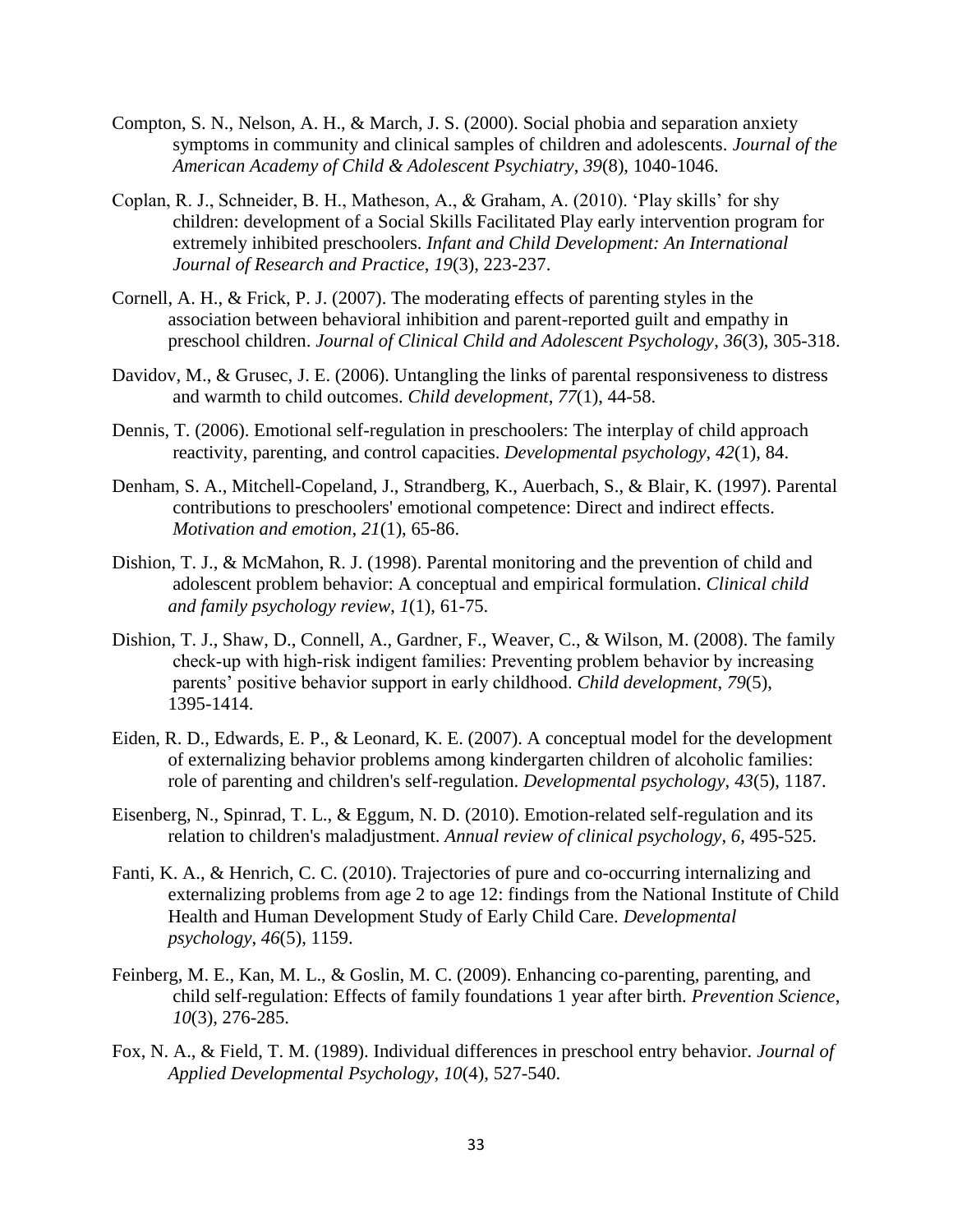- Frick, P. J., Ray, J. V., Thornton, L. C., & Kahn, R. E. (2014). Annual research review: A developmental psychopathology approach to understanding callous-unemotional traits in children and adolescents with serious conduct problems. *Journal of child Psychology and Psychiatry*, *55*(6), 532-548.
- Frick, P. J., & Morris, A. S. (2004). Temperament and developmental pathways to conduct problems. *Journal of clinical child and adolescent psychology*, *33*(1), 54-68.
- Frick, P. J., & White, S. F. (2008). Research review: The importance of callous-unemotional traits for developmental models of aggressive and antisocial behavior. *Journal of child psychology and psychiatry*, *49*(4), 359-375.
- Gerull, F. C., & Rapee, R. M. (2002). Mother knows best: effects of maternal modelling on the acquisition of fear and avoidance behaviour in toddlers. *Behaviour research and therapy*, *40*(3), 279-287.
- Gilliom, M., & Shaw, D. S. (2004). Codevelopment of externalizing and internalizing problems in early childhood. *Development and psychopathology*, *16*(2), 313-333.
- Goldsmith, H. H., Reilly, J., Lemery, K. S., Longley, S., & Prescott, A. (1999). The laboratory assessment battery: Preschool version (LAB-TAB). *Madison: University of Wisconsin*.
- Goodman, R., & Scott, S. (1999). Comparing the Strengths and Difficulties Questionnaire and the Child Behavior Checklist: is small beautiful? *Journal of abnormal child psychology*, *27*(1), 17-24.
- Gottman, J. M., & DeClaire, J. (1997). *Raising an emotionally intelligent child: The heart of parenting*. New York, NY: Simon & Schuster.
- Grieve, R., & Williams, A. (1985). Young children's perception of danger. *British Journal of Developmental Psychology*, *3*(4), 385-392.
- Hartup, W. W. (1989). Social relationships and their developmental significance. *American psychologist*, *44*(2), 120.
- Hill, A. L., Degnan, K. A., Calkins, S. D., & Keane, S. P. (2006). Profiles of externalizing behavior problems for boys and girls across preschool: the roles of emotion regulation and inattention. *Developmental psychology*, *42*(5), 913.
- Honig, A. S. (1987). The shy child. *Young children*, *42*(4), 54-64.
- Hoover-Dempsey, K. V., & Sandler, H. M. (1997). Why do parents become involved in their children's education? *Review of educational research*, *67*(1), 3-42.
- Howse, R. B., Lange, G., Farran, D. C., & Boyles, C. D. (2003). Motivation and self-regulation as predictors of achievement in economically disadvantaged young children. *The Journal of Experimental Education*, *71*(2), 151-174.
- Hudson, J. L., Dodd, H. F., & Bovopoulos, N. (2011). Temperament, family environment and anxiety in preschool children. *Journal of abnormal child psychology*, *39*(7), 939.
- Johnson, J. E., Christie, J. F., Yawkey, T. D., & Wardle, F. P. (1987). *Play and early childhood development*. Scott, Foresman & Co.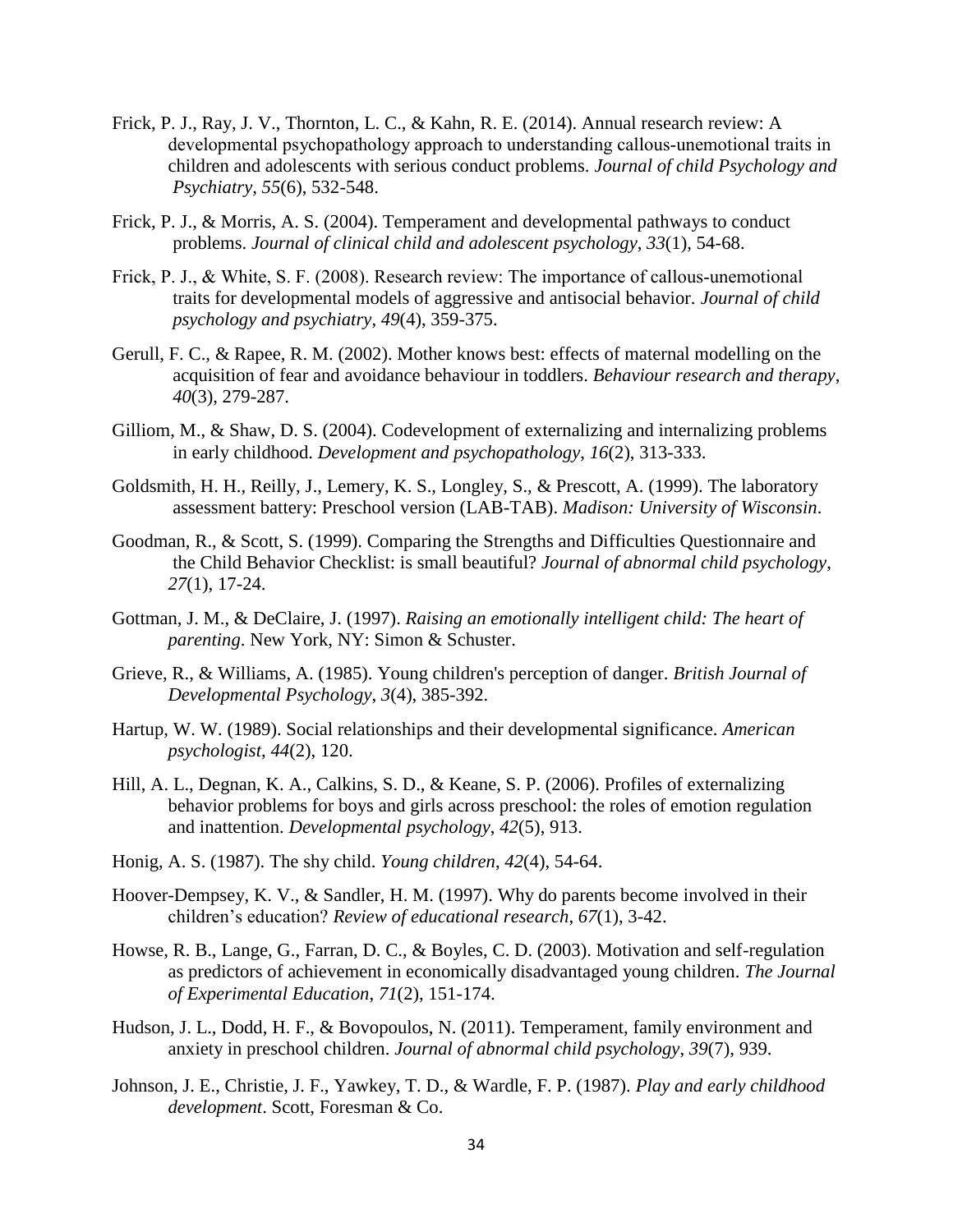- Kiff, C. J., Lengua, L. J., & Zalewski, M. (2011). Nature and nurturing: Parenting in the context of child temperament. *Clinical child and family psychology review*, *14*(3), 251.
- Kimonis, E. R., Frick, P. J., Boris, N. W., Smyke, A. T., Cornell, A. H., Farrell, J. M., & Zeanah, C. H. (2006). Callous-unemotional features, behavioral inhibition, and parenting: independent predictors of aggression in a high-risk preschool sample. *Journal of Child and Family Studies*, *15*(6), 741-752.
- King, S. M., Iacono, W. G., & McGue, M. (2004). Childhood externalizing and internalizing psychopathology in the prediction of early substance use. *Addiction*, *99*(12), 1548-1559.
- Kochanska, G. (1995). Children's temperament, mothers' discipline, and security of attachment: Multiple pathways to emerging internalization. *Child development*, *66*(3), 597-615.
- Kochanska, G. (1997). Multiple pathways to conscience for children with different temperaments: from toddlerhood to age 5. *Developmental psychology*, *33*(2), 228.
- Kochanska, G., Murray, K. T., & Harlan, E. T. (2000). Effortful control in early childhood: continuity and change, antecedents, and implications for social development. *Developmental psychology*, *36*(2), 220.
- La Vonne, A. D., Zun, L. S., & Burke, T. (2012). Undiagnosed mental illness in the emergency department. *The Journal of emergency medicine*, *43*(5), 876-882.
- Lamb, M. E., & Easterbrooks, M. A. (1981). Individual differences in parental sensitivity: Origins, components, and consequences. *Infant social cognition: Empirical and theoretical considerations*, 127-153.
- Lansford, J. E., Criss, M. M., Pettit, G. S., Dodge, K. A., & Bates, J. E. (2003). Friendship quality, peer group affiliation, and peer antisocial behavior as moderators of the link between negative parenting and adolescent externalizing behavior. *Journal of Research on Adolescence*, *13*(2), 161-184.
- Lonigan, C. J., Burgess, S. R., & Anthony, J. L. (2000). Development of emergent literacy and early reading skills in preschool children: evidence from a latent-variable longitudinal study. *Developmental psychology*, *36*(5), 596.
- Lonigan, C. J., Vasey, M. W., Phillips, B. M., & Hazen, R. A. (2004). Temperament, anxiety, and the processing of threat-relevant stimuli. *Journal of Clinical Child and Adolescent Psychology*, *33*(1), 8-20.
- Lovejoy, M. C., Graczyk, P. A., O'Hare, E., & Neuman, G. (2000). Maternal depression and parenting behavior: A meta-analytic review. *Clinical psychology review*, *20*(5), 561-592.
- Masten, A. S., Roisman, G. I., Long, J. D., Burt, K. B., Obradović, J., Riley, J. R., ... & Tellegen, A. (2005). Developmental cascades: linking academic achievement and externalizing and internalizing symptoms over 20 years. *Developmental psychology*, *41*(5), 733.
- Mesman, J., Bongers, I. L., & Koot, H. M. (2001). Preschool developmental pathways to preadolescent internalizing and externalizing problems. *The Journal of Child Psychology and Psychiatry and Allied Disciplines*, *42*(5), 679-689.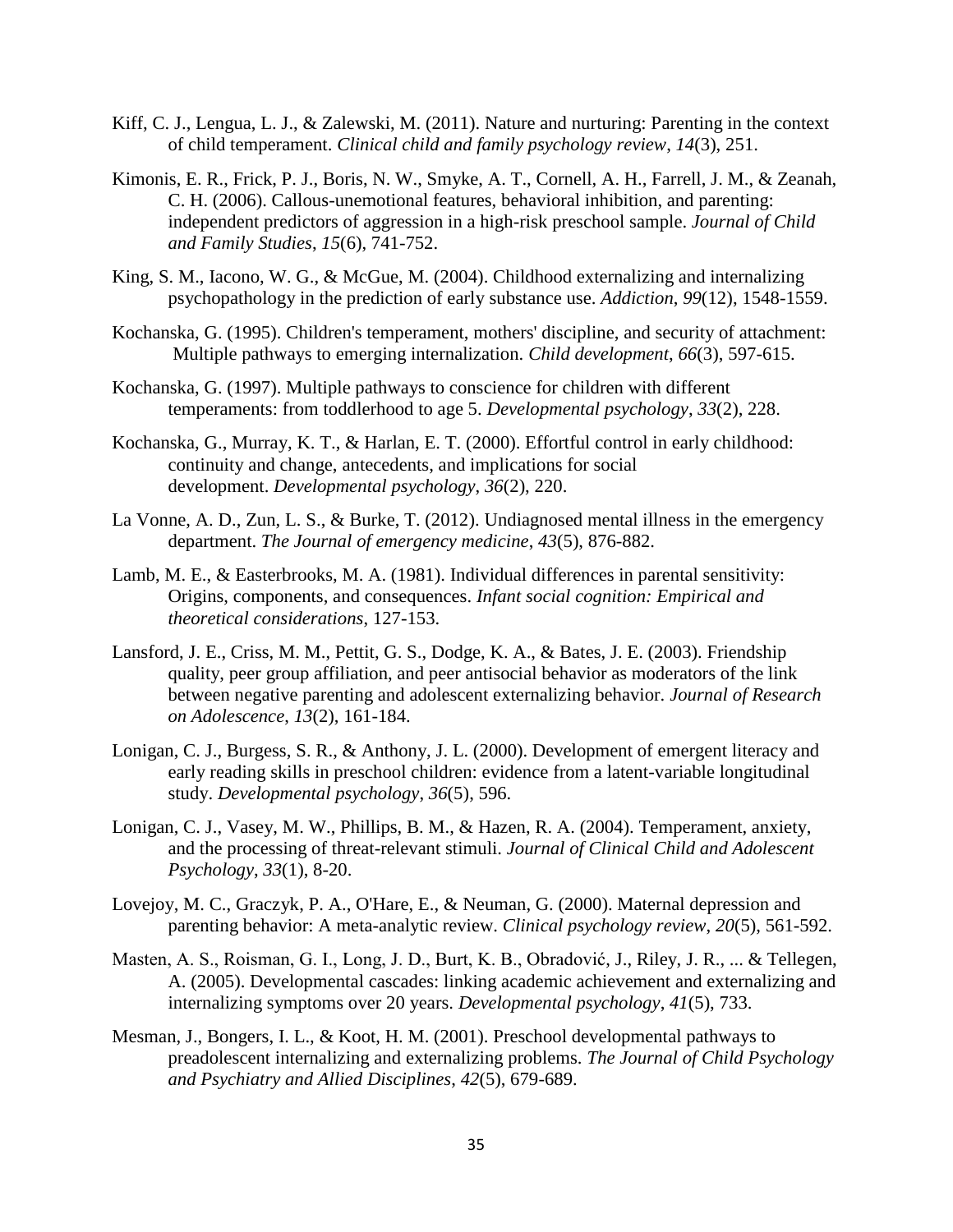- Mesman, J., van IJzendoorn, M. H., & Bakermans‐Kranenburg, M. J. (2012). Unequal in opportunity, equal in process: Parental sensitivity promotes positive child development in ethnic minority families. *Child Development Perspectives*, *6*(3), 239-250.
- Morris, A. S., Silk, J. S., Steinberg, L., Sessa, F. M., Avenevoli, S., & Essex, M. J. (2002). Temperamental vulnerability and negative parenting as interacting predictors of child adjustment. *Journal of Marriage and Family*, *64*(2), 461-471.
- Morris, A. S., Silk, J. S., Steinberg, L., Myers, S. S., & Robinson, L. R. (2007). The role of the family context in the development of emotion regulation. *Social development*, *16*(2), 361- 388.
- Morrison, F. J., Ponitz, C. C., & McClelland, M. M. (2010). Self-regulation and academic achievement in the transition to school. *Child development at the intersection of emotion and cognition*, *1*, 203-224
- National Institute of Mental Health (2017) Mental Illness. Retrieved from: https://www.nimh.nih.gov/health/statistics/mental-illness.shtml
- Nigg, J. T. (2006). Temperament and developmental psychopathology. *Journal of Child Psychology and Psychiatry*, *47*(3‐4), 395-422.
- NICHD Early Child Care Research Network. (1999). Child outcomes when child care center classes meet recommended standards for quality. *American Journal of Public Health*, *89*(7), 1072-1077.
- Pardini, D. A. (2006). The callousness pathway to severe violent delinquency. *Aggressive Behavior: Official Journal of the International Society for Research on Aggression*, *32*(6), 590-598.
- Park, S. Y., Belsky, J., Putnam, S., & Crnic, K. (1997). Infant emotionality, parenting, and 3-year inhibition: Exploring stability and lawful discontinuity in a male sample. *Developmental psychology*, *33*(2), 218.
- Parker, J. G., Rubin, K. H., Erath, S. A., Wojslawowicz, J. C., & Buskirk, A. A. (2006). Peer relationships, child development, and adjustment: A developmental psychopathology perspective. *Developmental psychopathology, Theory and method*, *1*, 419.
- Pettit, G. S., Laird, R. D., Dodge, K. A., Bates, J. E., & Criss, M. M. (2001). Antecedents and behavior-problem outcomes of parental monitoring and psychological control in early adolescence. *Child development*, *72*(2), 583-598.
- Pluess, M., & Belsky, J. (2010). Differential susceptibility to parenting and quality child care. *Developmental psychology*, *46*(2), 379.
- Putnam, S. P., Sanson, A. V., & Rothbart, M. K. (2002). Child temperament and parenting. *Handbook of parenting*, *1*, 255-277.
- Ryan, S. M., & Ollendick, T. H. (2018). The Interaction Between Child Behavioral Inhibition and Parenting Behaviors: Effects on Internalizing and Externalizing Symptomology. *Clinical child and family psychology review*, 1-20.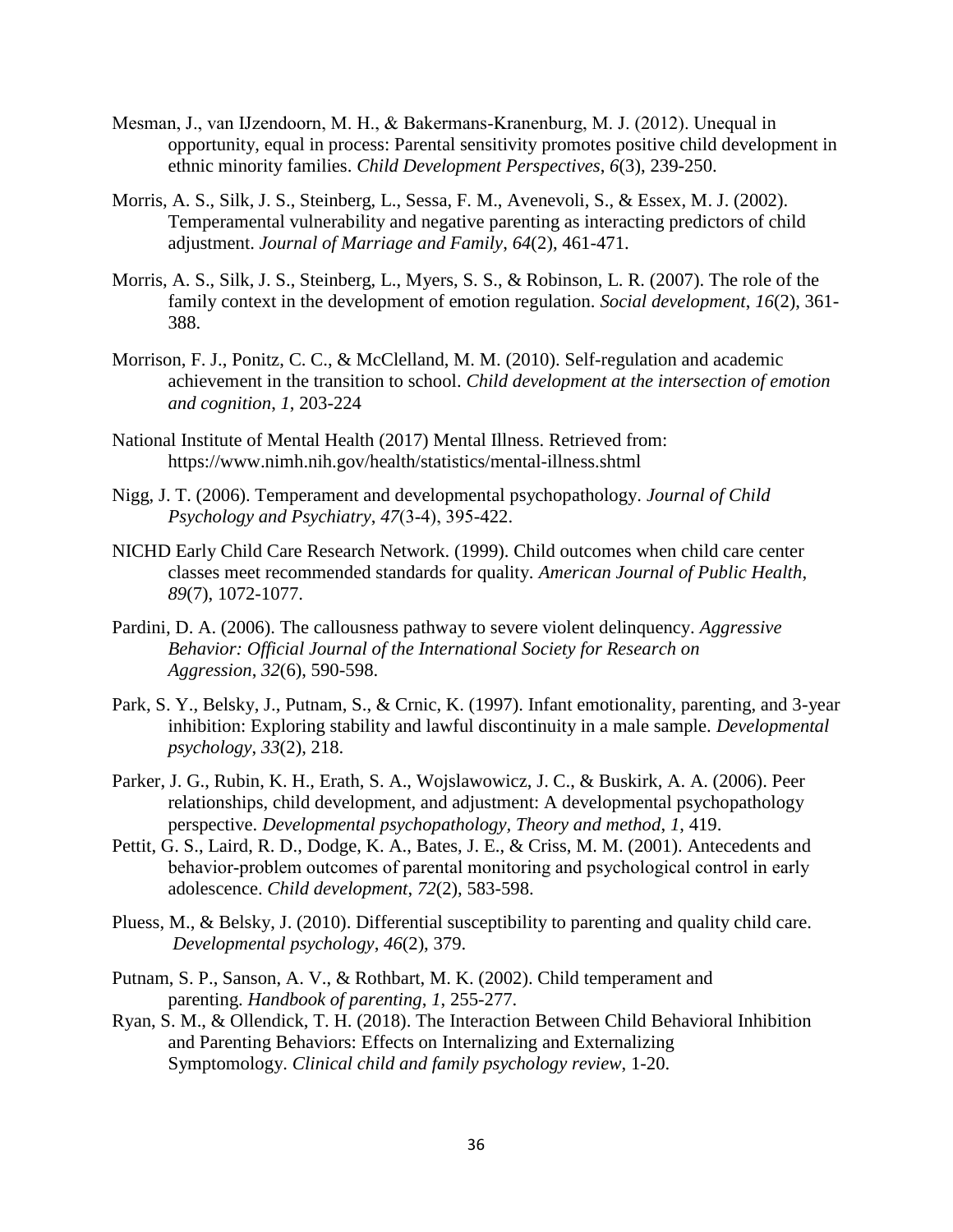- Sanders, M. R. (1999). Triple P-Positive Parenting Program: Towards an empirically validated multilevel parenting and family support strategy for the prevention of behavior and emotional problems in children. *Clinical child and family psychology review*, *2*(2), 71-90.
- Scaramella, L. V., & Leve, L. D. (2004). Clarifying parent–child reciprocities during early childhood: The early childhood coercion model. *Clinical Child and Family Psychology Review*, *7*(2), 89-107.
- Shaw, D. S., & Bell, R. Q. (1993). Developmental theories of parental contributors to antisocial behavior. *Journal of abnormal child psychology*, *21*(5), 493-518.
- Stright, A. D., Gallagher, K. C., & Kelley, K. (2008). Infant temperament moderates relations between maternal parenting in early childhood and children's adjustment in first grade. *Child development*, *79*(1), 186-200.
- Stormshak, E. A., Bierman, K. L., McMahon, R. J., & Lengua, L. J. (2000). Parenting practices and child disruptive behavior problems in early elementary school. *Journal of clinical child psychology*, *29*(1), 17-29.
- Skodol, A. E., Oldham, J. M., Bender, D. S., Dyck, I. R., Stout, R. L., Morey, L. C., ... & McGlashan, T. H. (2005). Dimensional representations of DSM-IV personality disorders: relationships to functional impairment. *American Journal of Psychiatry*, *162*(10), 1919-1925.
- Tandon, M., Cardeli, E., & Luby, J. (2009). Internalizing disorders in early childhood: A review of depressive and anxiety disorders. *Child and Adolescent Psychiatric Clinics*, *18*(3), 593-610.
- Rapee, R. M. (2014). Preschool environment and temperament as predictors of social and nonsocial anxiety disorders in middle adolescence. *Journal of the American Academy of Child & Adolescent Psychiatry*, *53*(3), 320-328.
- Rimm-Kaufman, S. E., & Kagan, J. (2005). Infant predictors of kindergarten behavior: The contribution of inhibited and uninhibited temperament types. *Behavioral Disorders*, *30*(4), 331-347.
- Rose, S. L., Rose, S. A., & Feldman, J. F. (1989). Stability of behavior problems in very young children. *Development and Psychopathology*, *1*(1), 5-19.
- Roth, G., Assor, A., Niemiec, C. P., Ryan, R. M., & Deci, E. L. (2009). The emotional and academic consequences of parental conditional regard: Comparing conditional positive regard, conditional negative regard, and autonomy support as parenting practices. *Developmental psychology*, *45*(4), 1119.
- Rothbart, M. K. (2007). Temperament, development, and personality. *Current directions in psychological science*, *16*(4), 207-212.
- Rothbart, M. K., & Bates, J. E. (2006). Temperament. In N. Eisenberg, W. Damon, & R. M. Lerner (Eds.), Temperament handbook of child psychology: Vol. 3, social, emotional, and personality development (6th ed., pp. 99–166). Hoboken, NJ: Wiley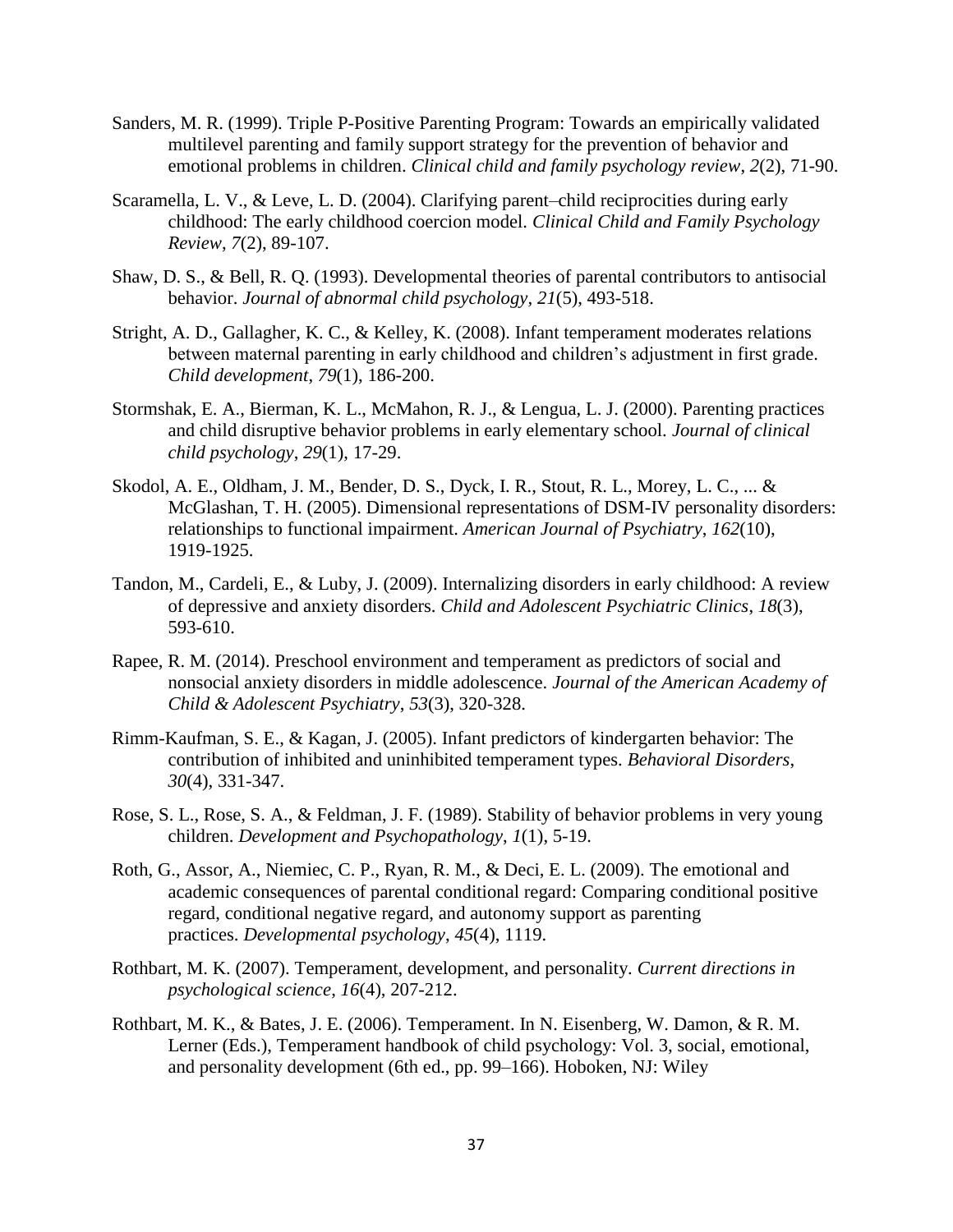- Rothbart, M & Derryberry, D. (1981). Development of individual differences in temperament. *Advances in Developmental Psychology.* Vol. 1. 33-86.
- Rothbart, M. K., Derryberry, D., & Posner, M. I. (1994). A psychobiological approach to the development of temperament. *Temperament: Individual differences at the interface of biology and behavior*, 83-116.
- Rothbart, M., Kagan, J., Eisenberg, N., Schermerhorn, A., Bates, J., Calkins, S., & Shiner, R. (2012) Temperament. *Encyclopedia on Early Childhood Development*
- Rothbart, M. K., Posner, M. I., & Hershey, K. L. (2006). Temperament, attention, and developmental psychopathology. *Developmental psychopathology*, *2*, 465-501.
- Rubin, K. H., Burgess, K. B., & Hastings, P. D. (2002). Stability and social–behavioral consequences of toddlers' inhibited temperament and parenting behaviors. *Child development*, *73*(2), 483-495.
- Russell, A. (1997). Individual and family factors contributing to mothers' and fathers' positive parenting. *International Journal of Behavioral Development*, *21*(1), 111-132.
- Rydell, A. M., Berlin, L., & Bohlin, G. (2003). Emotionality, emotion regulation, and adaptation among 5-to 8-year-old children. *Emotion*, *3*(1), 30.
- Waller, R., Gardner, F., Hyde, L. W., Shaw, D. S., Dishion, T. J., & Wilson, M. N. (2012). Do harsh and positive parenting predict parent reports of deceitful-callous behavior in early childhood? *Journal of Child Psychology and Psychiatry*, *53*(9), 946-953.
- Willner, C. J., Gatzke-Kopp, L. M., & Bray, B. C. (2016). The dynamics of internalizing and externalizing comorbidity across the early school years. *Development and psychopathology*, *28*(4pt1), 1033-1052.
- Zahn–Waxler, C., Klimes–Dougan, B., & Slattery, M. J. (2000). Internalizing problems of childhood and adolescence: Prospects, pitfalls, and progress in understanding the development of anxiety and depression. *Development and psychopathology*, *12*(3), 443-466.